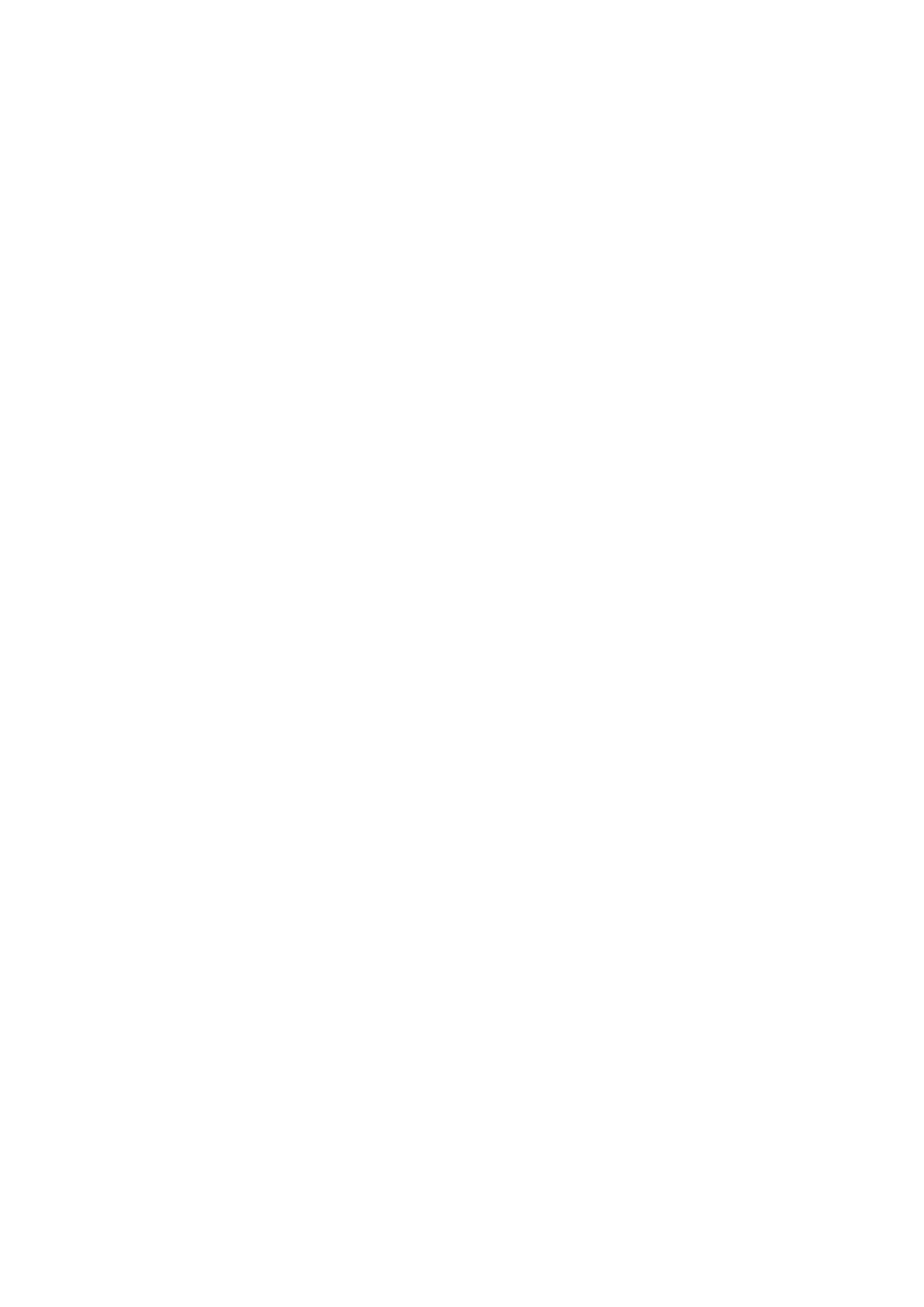#### Contents

| 1                  |                                                       |    |
|--------------------|-------------------------------------------------------|----|
| 2                  |                                                       |    |
| 3                  |                                                       |    |
|                    | <b>Schedule 1—Non-concessional MIT income</b>         | 3  |
|                    | Part 1—Main amendments                                | 3  |
|                    | Income Tax Assessment Act 1997                        | 3  |
|                    | Taxation Administration Act 1953                      | 4  |
| Part 2-Definitions |                                                       | 16 |
|                    | Income Tax Assessment Act 1997                        | 16 |
|                    | Part 3—Application and transitional provisions        | 18 |
|                    | <b>Schedule 2—Thin capitalisation</b>                 | 25 |
|                    | Income Tax Assessment Act 1997                        | 25 |
|                    | Schedule 3—Superannuation funds for foreign residents |    |
|                    | withholding tax exemption                             | 27 |
| Part 1-Amendments  |                                                       | 27 |
|                    | Income Tax Assessment Act 1936                        | 27 |
|                    | Part 2—Application provisions                         | 29 |
|                    | <b>Schedule 4—Sovereign immunity</b>                  | 30 |
| Part 1-Amendments  |                                                       | 30 |
|                    | Income Tax Assessment Act 1936                        | 30 |
|                    | Income Tax Assessment Act 1997                        | 30 |
|                    | Part 2—Application and transitional provisions        | 39 |
| Part 3—Definitions |                                                       | 42 |
|                    | Income Tax Assessment Act 1997                        | 42 |
|                    |                                                       |    |

*No. , 2018 Treasury Laws Amendment (Making Sure Foreign Investors Pay Their Fair Share of Tax and Other Measures) Bill 2018*

*i*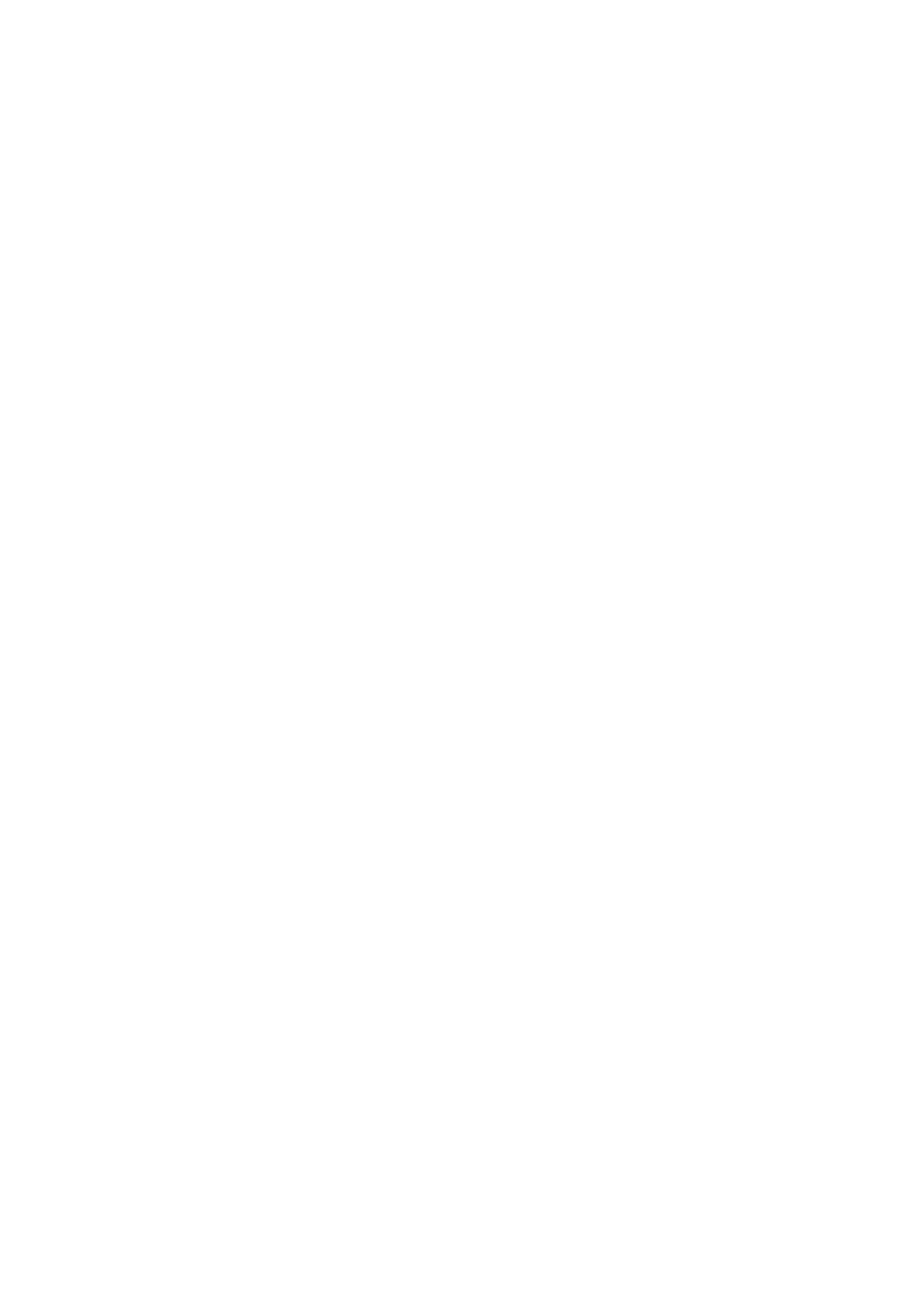#### **A Bill for an Act to amend the law relating to taxation, and for related purposes**

The Parliament of Australia enacts:

#### **1 Short title**

 This Act is the *Treasury Laws Amendment (Making Sure Foreign Investors Pay Their Fair Share of Tax and Other Measures) Act 2018*.

- **2 Commencement**
- (1) Each provision of this Act specified in column 1 of the table 10 commences, or is taken to have commenced, in accordance with

*No. , 2018 Treasury Laws Amendment (Making Sure Foreign Investors Pay Their Fair Share of Tax and Other Measures) Bill 2018*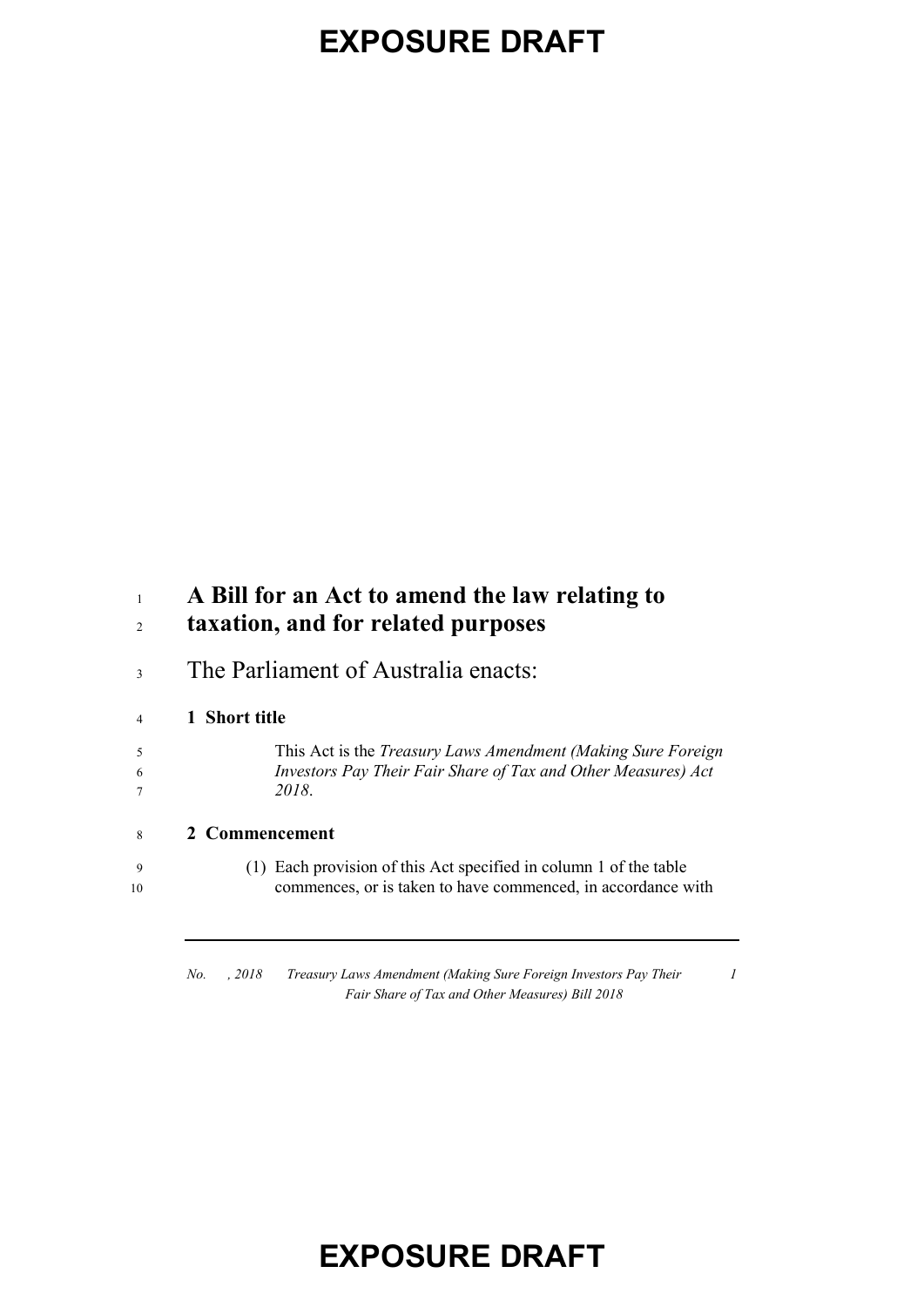| 1<br>2                   |                                                                                             | column 2 of the table. Any other statement in column 2 has effect<br>according to its terms.                                                                                                                                          |                     |
|--------------------------|---------------------------------------------------------------------------------------------|---------------------------------------------------------------------------------------------------------------------------------------------------------------------------------------------------------------------------------------|---------------------|
| 3                        | <b>Commencement information</b>                                                             |                                                                                                                                                                                                                                       |                     |
|                          | Column 1                                                                                    | Column 2                                                                                                                                                                                                                              | Column 3            |
|                          | <b>Provisions</b>                                                                           | Commencement                                                                                                                                                                                                                          | <b>Date/Details</b> |
|                          | 1. Sections 1 to 3<br>and anything in<br>this Act not<br>elsewhere covered<br>by this table | The day this Act receives the Royal Assent.                                                                                                                                                                                           |                     |
|                          | 2. Schedules 1 to<br>4                                                                      | The first 1 January, 1 April, 1 July or<br>1 October to occur after the day this Act<br>receives the Royal Assent.                                                                                                                    |                     |
| $\overline{4}$<br>5<br>6 | Note:                                                                                       | This table relates only to the provisions of this Act as originally<br>enacted. It will not be amended to deal with any later amendments of<br>this Act.                                                                              |                     |
| 7<br>8<br>9              |                                                                                             | (2) Any information in column 3 of the table is not part of this Act.<br>Information may be inserted in this column, or information in it<br>may be edited, in any published version of this Act.                                     |                     |
| 10                       | 3 Schedules                                                                                 |                                                                                                                                                                                                                                       |                     |
| 11<br>12<br>13<br>14     |                                                                                             | Legislation that is specified in a Schedule to this Act is amended or<br>repealed as set out in the applicable items in the Schedule<br>concerned, and any other item in a Schedule to this Act has effect<br>according to its terms. |                     |

*2 Treasury Laws Amendment (Making Sure Foreign Investors Pay Their Fair Share of Tax and Other Measures) Bill 2018 No. , 2018*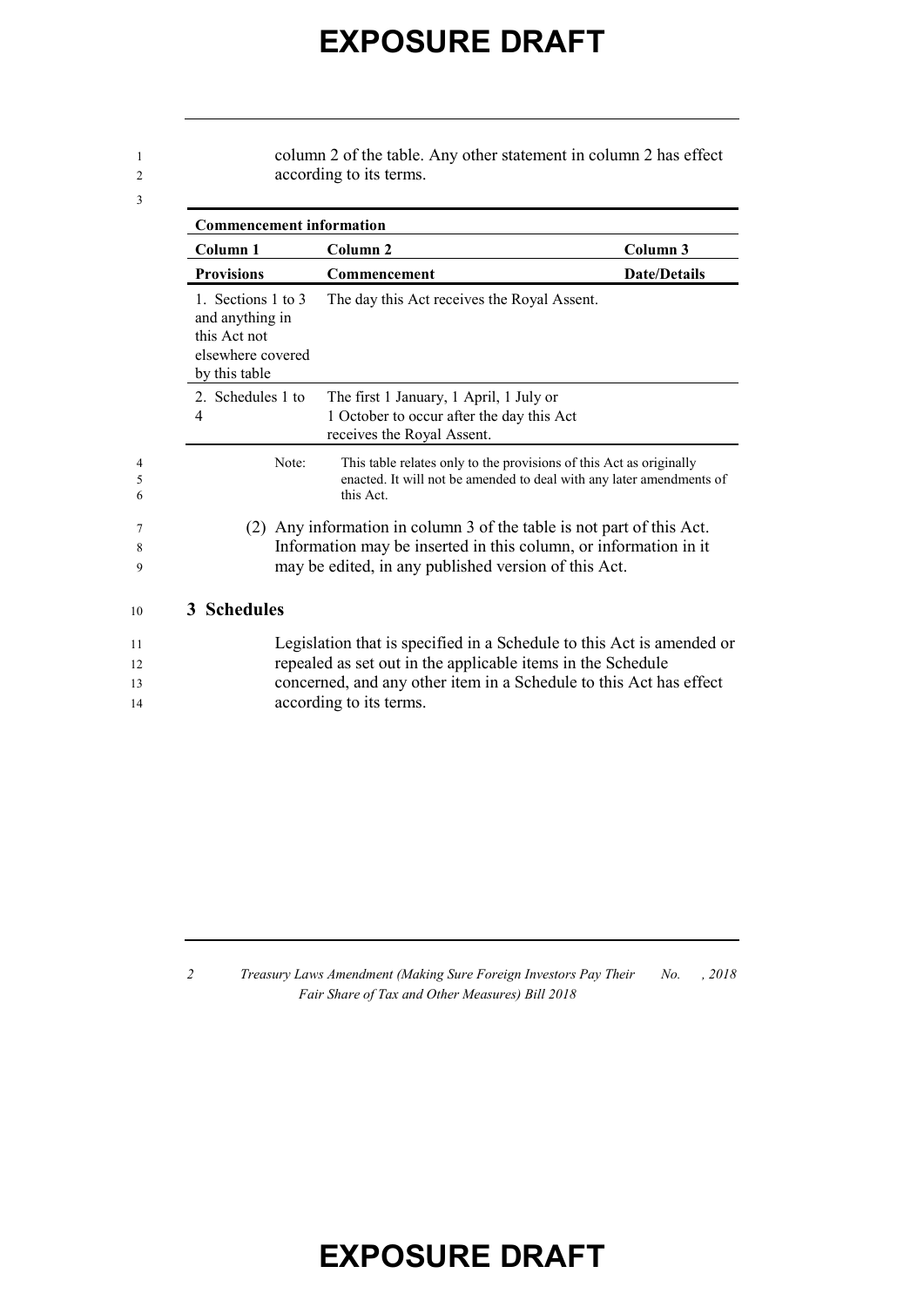|                                     | <b>Part 1-Main amendments</b>                                                                                                                                           |
|-------------------------------------|-------------------------------------------------------------------------------------------------------------------------------------------------------------------------|
|                                     | <b>Income Tax Assessment Act 1997</b>                                                                                                                                   |
| 1 At the end of Division 25<br>Add: |                                                                                                                                                                         |
|                                     | 25-115 Deduction for payment of rent from land investment by<br>operating entity to asset entity in relation to approved<br>economic infrastructure facility            |
|                                     | (1) An entity that is an *operating entity in relation to a *cross staple<br>arrangement can deduct an amount, for an income year, of *rent<br>from land investment if: |
|                                     | (a) another entity derives or receives the amount from the<br>operating entity:                                                                                         |
|                                     | (i) in the income year; and<br>(ii) on or after 27 March 2018; and                                                                                                      |
|                                     | (b) the cross staple arrangement was entered into in relation to an                                                                                                     |
|                                     | asset that is part of a facility that is covered by<br>section 12-450 in Schedule 1 to the Taxation Administration<br>Act 1953 throughout the income year; and          |
|                                     | (c) the amount is attributable to the asset; and                                                                                                                        |
|                                     | (d) the other entity is an *asset entity in relation to the cross<br>staple arrangement; and                                                                            |
|                                     | (e) apart from this subsection, the operating entity could<br>otherwise deduct the amount under section 8-1 of the <i>Income</i>                                        |
|                                     | Tax Assessment Act 1997; and                                                                                                                                            |
|                                     | (f) each entity that is a *stapled entity in relation to the cross<br>staple arrangement has made a choice in accordance with<br>subsection $(2)$ .                     |
|                                     | (2) An entity makes a choice in accordance with this subsection if:                                                                                                     |
|                                     | (a) the entity makes the choice in the approved form; and<br>(b) the entity makes the choice before:                                                                    |

*No. , 2018 Treasury Laws Amendment (Making Sure Foreign Investors Pay Their Fair Share of Tax and Other Measures) Bill 2018*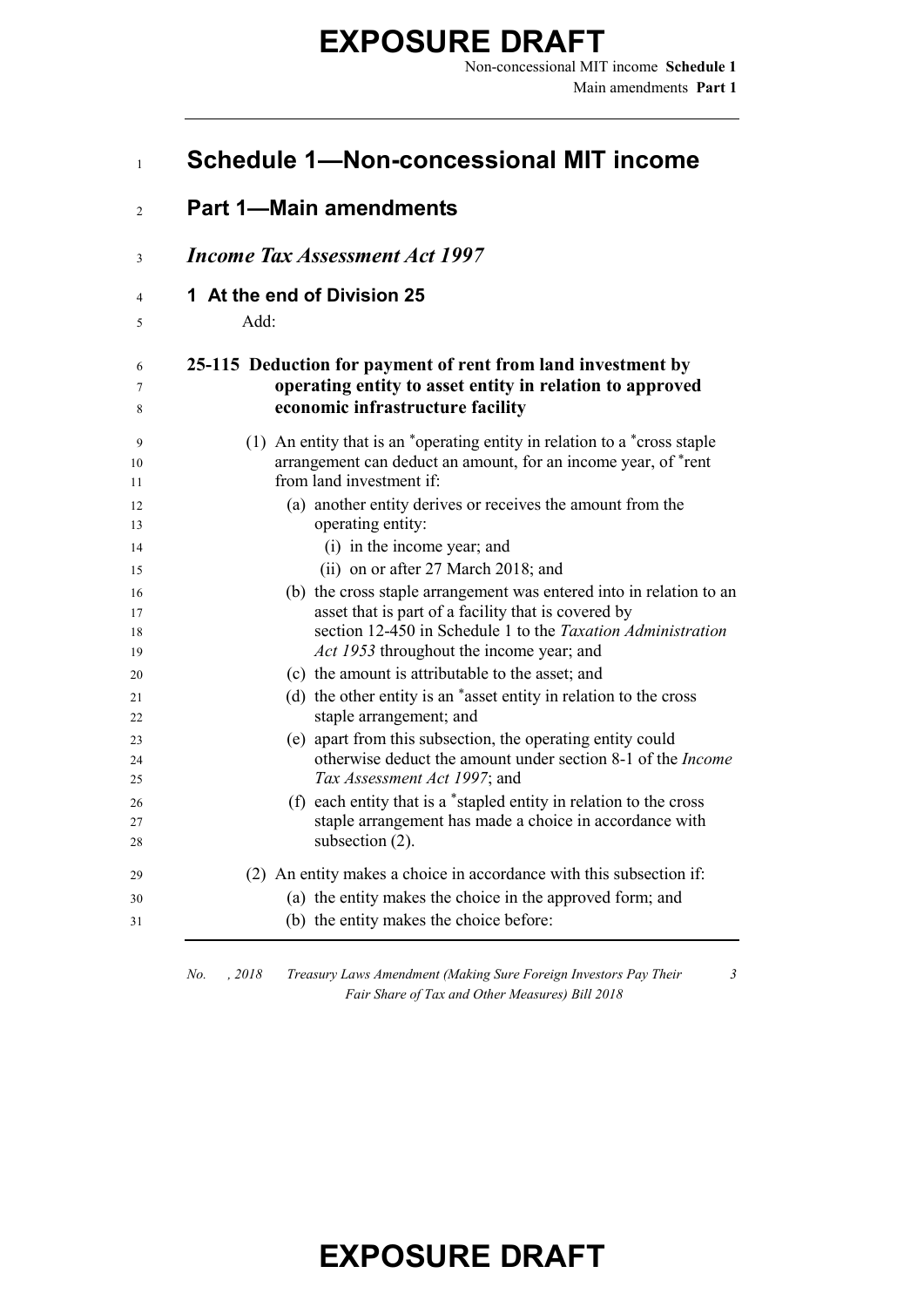**Schedule 1** Non-concessional MIT income **Part 1** Main amendments

| 1        | (i) the start of the income year in which the asset is first put                                                         |
|----------|--------------------------------------------------------------------------------------------------------------------------|
| 2        | to use; or                                                                                                               |
| 3        | (ii) a later time allowed by the Commissioner; and                                                                       |
| 4        | (c) the entity gives the choice to the Commissioner within 60                                                            |
| 5        | days after the entity makes the choice.                                                                                  |
| 6        | (3) The choice cannot be revoked.                                                                                        |
| 7        | <b>Taxation Administration Act 1953</b>                                                                                  |
| 8        | 2 Paragraph 12-385(3)(a) in Schedule 1                                                                                   |
| 9        | Repeal the paragraph, substitute:                                                                                        |
| 10       | (a) if the address or place for payment of the recipient is in an                                                        |
| 11       | *information exchange country:                                                                                           |
| 12       | (i) 15% for *fund payments (except to the extent mentioned                                                               |
| 13       | in subparagraph (ii) or (iii)); or                                                                                       |
| 14       | (ii) 10% for fund payments, to the extent that they are, or                                                              |
| 15       | are attributable to, fund payments from a *clean building<br>managed investment trust (except to the extent              |
| 16<br>17 | mentioned in subparagraph (iii)); or                                                                                     |
| 18       | (iii) the highest corporate tax rate for fund payments, to the                                                           |
| 19       | extent that they are attributable to *non-concessional                                                                   |
| 20       | MIT income (see section 12-435); or                                                                                      |
| 21       | 3 Paragraph 12-390(3)(a) in Schedule 1                                                                                   |
| 22       | Repeal the paragraph, substitute:                                                                                        |
| 23       | (a) if the address or place for payment of the recipient is in an                                                        |
| 24       | *information exchange country:                                                                                           |
| 25       | (i) 15% for *fund payments (except to the extent mentioned                                                               |
| 26       | in subparagraph (ii) or (iii)); or                                                                                       |
| 27       | (ii) 10% for fund payments, to the extent that they are, or                                                              |
| 28       | are attributable to, fund payments from a *clean building                                                                |
| 29       | managed investment trust (except to the extent<br>mentioned in subparagraph (iii)); or                                   |
| 30       |                                                                                                                          |
| 31<br>32 | (iii) the highest corporate tax rate for fund payments, to the<br>extent that they are attributable to *non-concessional |
| 33       | MIT income (see section 12-435); or                                                                                      |
|          |                                                                                                                          |
|          |                                                                                                                          |

*4 Treasury Laws Amendment (Making Sure Foreign Investors Pay Their No. , 2018 Fair Share of Tax and Other Measures) Bill 2018*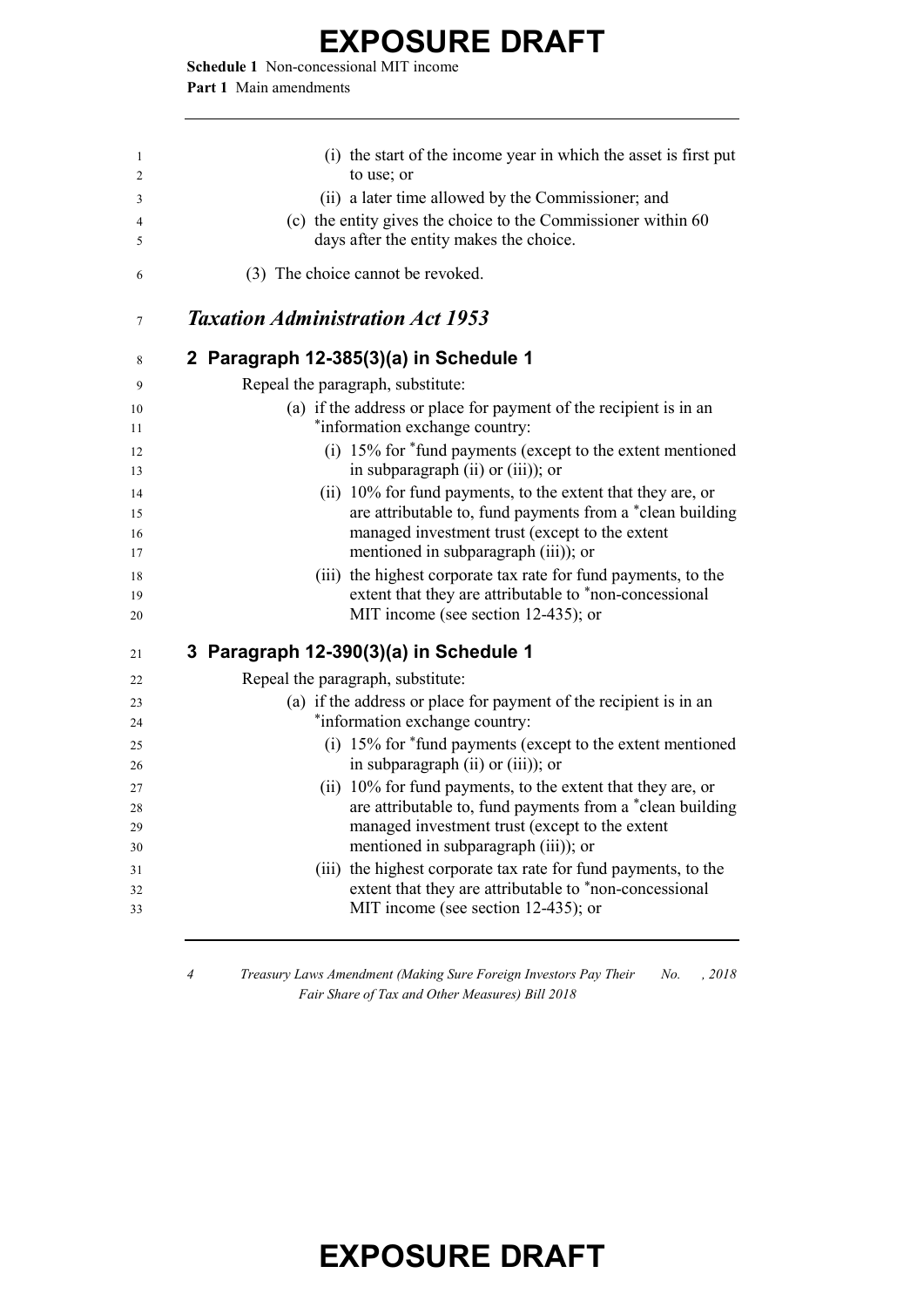Non-concessional MIT income **Schedule 1** Main amendments **Part 1**

| $\mathbf{1}$      | 4 Paragraph 12-390(6)(a) in Schedule 1                                                                                                                                                                             |
|-------------------|--------------------------------------------------------------------------------------------------------------------------------------------------------------------------------------------------------------------|
| 2                 | Repeal the paragraph, substitute:                                                                                                                                                                                  |
| 3                 | (a) if the recipient is a resident of an "information exchange"                                                                                                                                                    |
| 4                 | country:                                                                                                                                                                                                           |
| 5<br>6            | $(i)$ 15% for $*$ fund payments (except to the extent mentioned<br>in subparagraph (ii) or (iii)); or                                                                                                              |
| 7<br>8<br>9<br>10 | (ii) 10% for fund payments, to the extent that they are, or<br>are attributable to, fund payments from a *clean building<br>managed investment trust (except to the extent<br>mentioned in subparagraph (iii)); or |
| 11<br>12<br>13    | (iii) the highest corporate tax rate for fund payments, to the<br>extent that they are attributable to *non-concessional<br>MIT income (see section 12-435); or                                                    |
| 14                | 5 After paragraph 12-395(3)(aa) in Schedule 1                                                                                                                                                                      |
| 15                | Insert:                                                                                                                                                                                                            |
| 16                | (ab) must specify the extent (if any) to which the payment is, or is                                                                                                                                               |
| 17<br>18          | attributable to, *non-concessional MIT income (see<br>section $12-435$ ; and                                                                                                                                       |
| 19                | 6 After paragraph 12-395(6)(aa) in Schedule 1                                                                                                                                                                      |
| 20                | Insert:                                                                                                                                                                                                            |
| 21                | (ab) must specify the extent (if any) to which the payment is, or is                                                                                                                                               |
| 22                | attributable to, *non-concessional MIT income (see                                                                                                                                                                 |
| 23                | section $12-435$ ; and                                                                                                                                                                                             |
| 24                | 7 At the end of Subdivision 12-H of Part 2-5 in Schedule 1                                                                                                                                                         |
| 25                | Add:                                                                                                                                                                                                               |
| 26                | 12-435 Meaning of non-concessional MIT income                                                                                                                                                                      |
| 27                | Non-concessional MIT income means any of the following:                                                                                                                                                            |
| 28                | (a) *MIT cross staple arrangement income;                                                                                                                                                                          |
| 29                | (b) *MIT trading trust income;                                                                                                                                                                                     |
| 30                | (c) *MIT agricultural income;                                                                                                                                                                                      |
| 31                | (d) *MIT residential housing income.                                                                                                                                                                               |
|                   |                                                                                                                                                                                                                    |

*No. , 2018 Treasury Laws Amendment (Making Sure Foreign Investors Pay Their Fair Share of Tax and Other Measures) Bill 2018*

*5*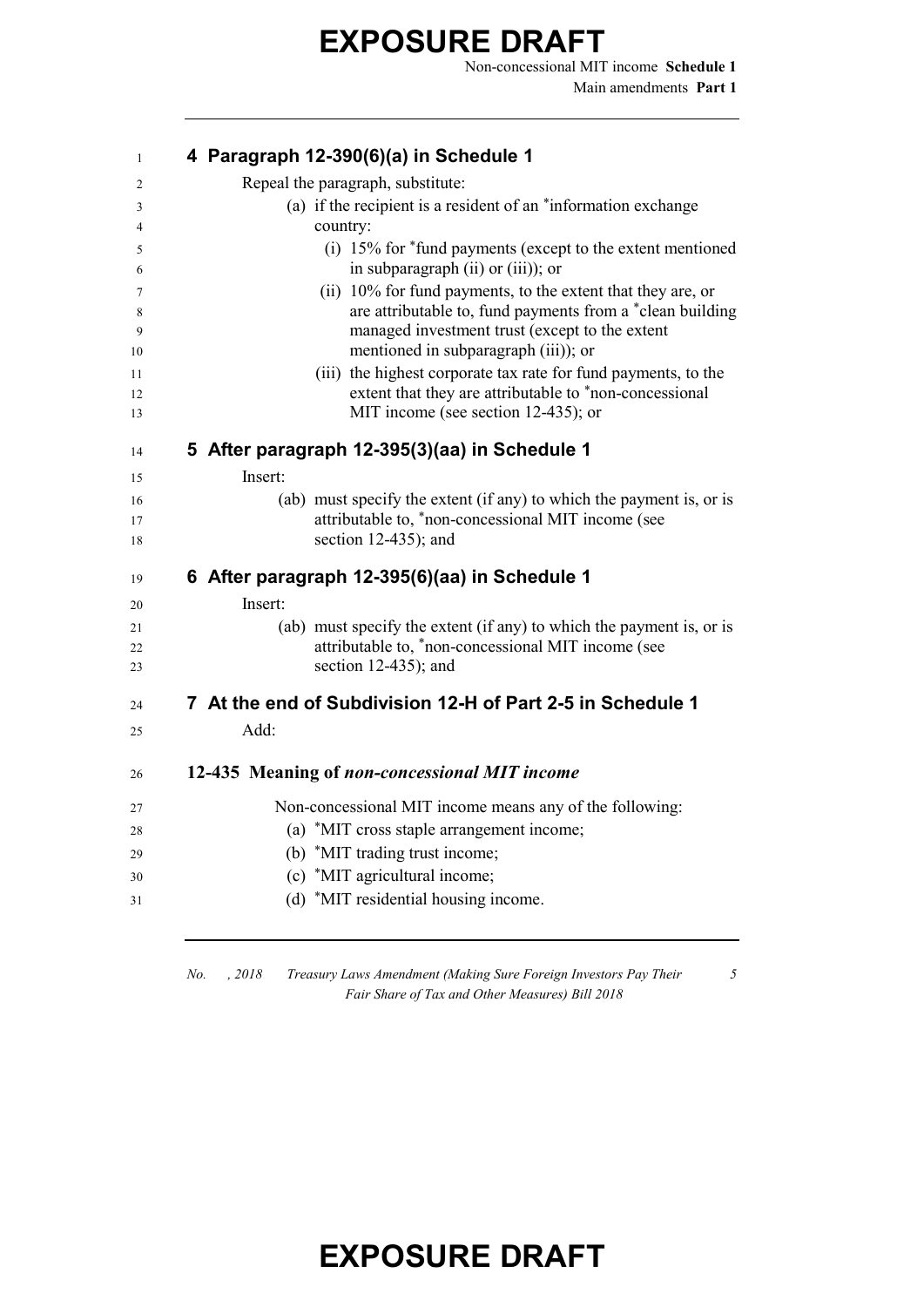**Schedule 1** Non-concessional MIT income **Part 1** Main amendments

| $\mathbf{1}$   | 12-440 Meaning of MIT cross staple arrangement income                                                                |
|----------------|----------------------------------------------------------------------------------------------------------------------|
| $\overline{2}$ | (1) This section applies if:                                                                                         |
| 3              | (a) an amount is included in the assessable income for an income                                                     |
| 4              | year of a *managed investment trust in relation to the income                                                        |
| 5              | year (worked out for the purposes of determining the trust's                                                         |
| 6              | *net income for the income year, or in the case of an *AMIT,                                                         |
| 7              | the trust's total assessable income for the income year); and                                                        |
| 8              | (b) that amount is, or is attributable to, an amount derived,                                                        |
|                | received or made from another entity (the second entity); and                                                        |
| 10             | (c) that amount is <i>not</i> an amount mentioned in                                                                 |
|                | paragraph $12-405(1)(a)$ , (b), (c), (d) or (e).                                                                     |
| 12             | (2) The amount is <b>MIT</b> cross staple arrangement income of the                                                  |
| 13             | *managed investment trust if:                                                                                        |
| 14             | (a) either:                                                                                                          |
| 15             | (i) the *managed investment trust is an *asset entity in                                                             |
| 16             | relation to the income year and is a *stapled entity in                                                              |
| 17             | relation to a *cross staple arrangement; or                                                                          |
| 18             | (ii) the second entity is an asset entity in relation to the                                                         |
| 19             | income year and is a stapled entity in relation to a cross                                                           |
| 20             | staple arrangement; and                                                                                              |
| 21             | (b) either:                                                                                                          |
| 22             | (i) if subparagraph $(a)(i)$ applies—the second entity is an                                                         |
| 23             | *operating entity in relation to the income year and is a                                                            |
| 24             | stapled entity in relation to the cross staple arrangement;                                                          |
| 25             | or                                                                                                                   |
| 26             | (ii) if subparagraph $(a)(ii)$ applies—another entity (the <i>third</i>                                              |
| 27<br>28       | <i>entity</i> ) is an operating entity in relation to the income                                                     |
|                | year and is a stapled entity in relation to the cross staple<br>arrangement; and                                     |
| 29             | (c) either:                                                                                                          |
| 30             |                                                                                                                      |
| 31<br>32       | (i) if subparagraph $(a)(i)$ applies—the amount is derived,<br>received or made by the managed investment trust from |
| 33             | the second entity; or                                                                                                |
| 34             | (ii) if subparagraph $(a)(ii)$ applies—the amount is                                                                 |
| 35             | attributable to an amount derived, received or made by                                                               |
| 36             | the second entity from the third entity.                                                                             |
|                |                                                                                                                      |
|                |                                                                                                                      |

 *Treasury Laws Amendment (Making Sure Foreign Investors Pay Their No. , 2018 Fair Share of Tax and Other Measures) Bill 2018*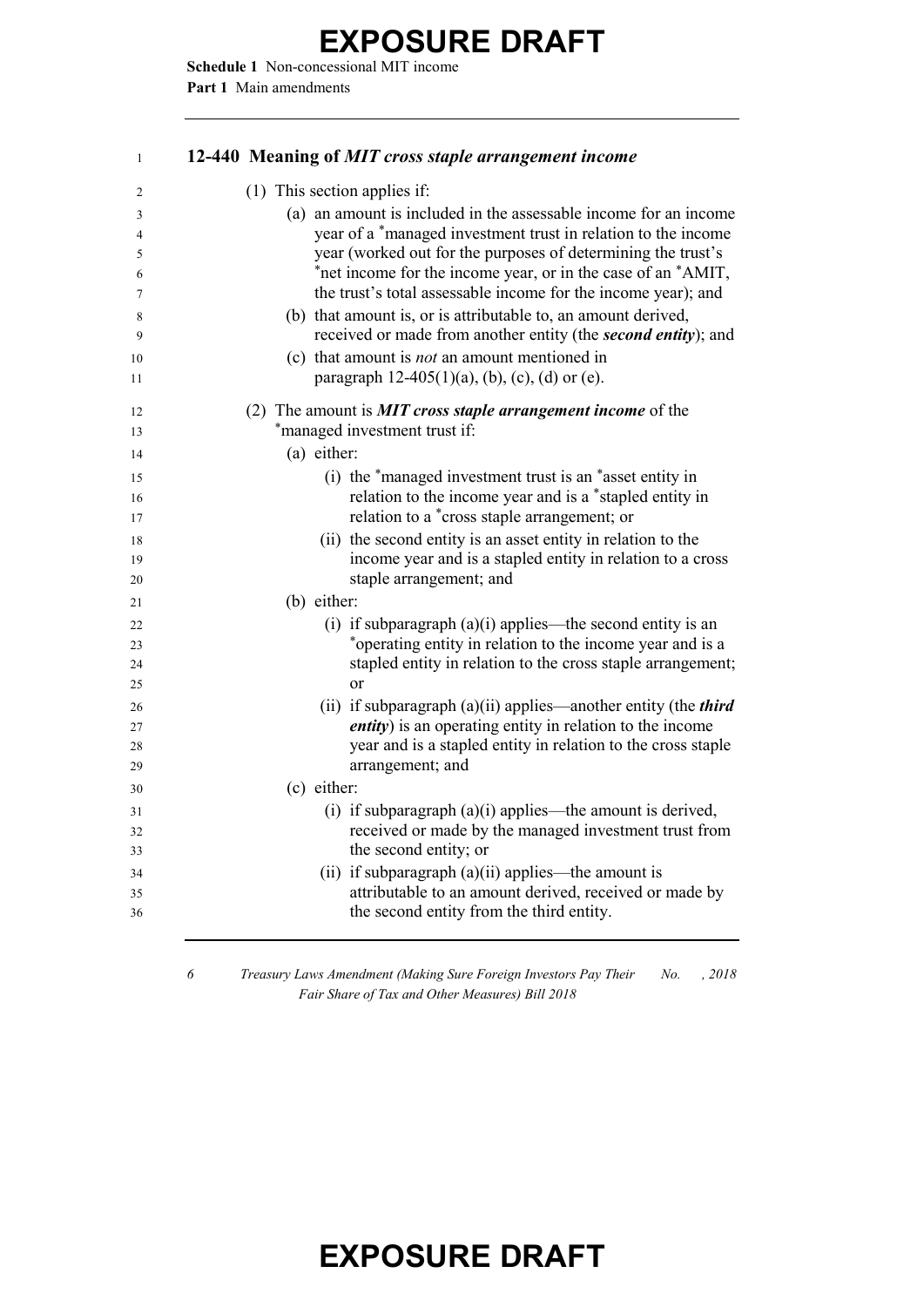Non-concessional MIT income **Schedule 1** Main amendments **Part 1**

| 1  | (3) The amount is <i>not <b>MIT</b></i> cross staple arrangement income of the |
|----|--------------------------------------------------------------------------------|
| 2  | *managed investment trust under subsection (2) to the extent that it           |
| 3  | is attributable to an amount that satisfies the following                      |
| 4  | requirements:                                                                  |
| 5  | (a) the amount is derived, received or made by a *stapled entity               |
| 6  | in relation to the *cross staple arrangement from an entity that               |
| 7  | is not a stapled entity in relation to the cross staple                        |
| 8  | arrangement; and                                                               |
| 9  | (b) the amount mentioned in paragraph (a) is $*$ rent from land                |
| 10 | investment.                                                                    |
| 11 | (4) The amount is <i>not <b>MIT</b></i> cross staple arrangement income of the |
| 12 | *managed investment trust under subsection (2) if:                             |
| 13 | (a) if subparagraph $(2)(a)(i)$ applies—subsection 12-445(1)                   |
| 14 | applies for the income year to the managed investment trust;                   |
| 15 | $\alpha$                                                                       |
| 16 | (b) if subparagraph $(2)(a)(ii)$ applies—subsection 12-445(5)                  |
| 17 | applies for the income year to the second entity mentioned in                  |
| 18 | that subparagraph.                                                             |
| 19 | (5) The amount is <i>not MIT cross staple arrangement income</i> of the        |
| 20 | *managed investment trust under subsection (2) to the extent that it           |
| 21 | is, or is attributable to, *rent from land investment that is                  |
| 22 | attributable to an asset (whether or not held by the managed                   |
| 23 | investment trust) that is part of a facility covered by section 12-450         |
| 24 | throughout the income year.                                                    |
| 25 | (6) The amount is <i>not <b>MIT</b></i> cross staple arrangement income of the |
| 26 | *managed investment trust under subsection (2) to the extent that it           |
| 27 | is, or is attributable to, *MIT trading trust income of the managed            |
| 28 | investment trust.                                                              |
| 29 | (7) Subsection (8) applies if:                                                 |
| 30 | (a) an *asset entity in relation to an income year (the <i>relevant</i>        |
| 31 | <i>year</i> ) that is the income year mentioned in paragraph $(1)(a)$          |
| 32 | makes a *capital gain because an *operating entity in relation                 |
| 33 | to the relevant year *acquires an asset from the asset entity;                 |
| 34 | and                                                                            |

*7*

*No. , 2018 Treasury Laws Amendment (Making Sure Foreign Investors Pay Their Fair Share of Tax and Other Measures) Bill 2018*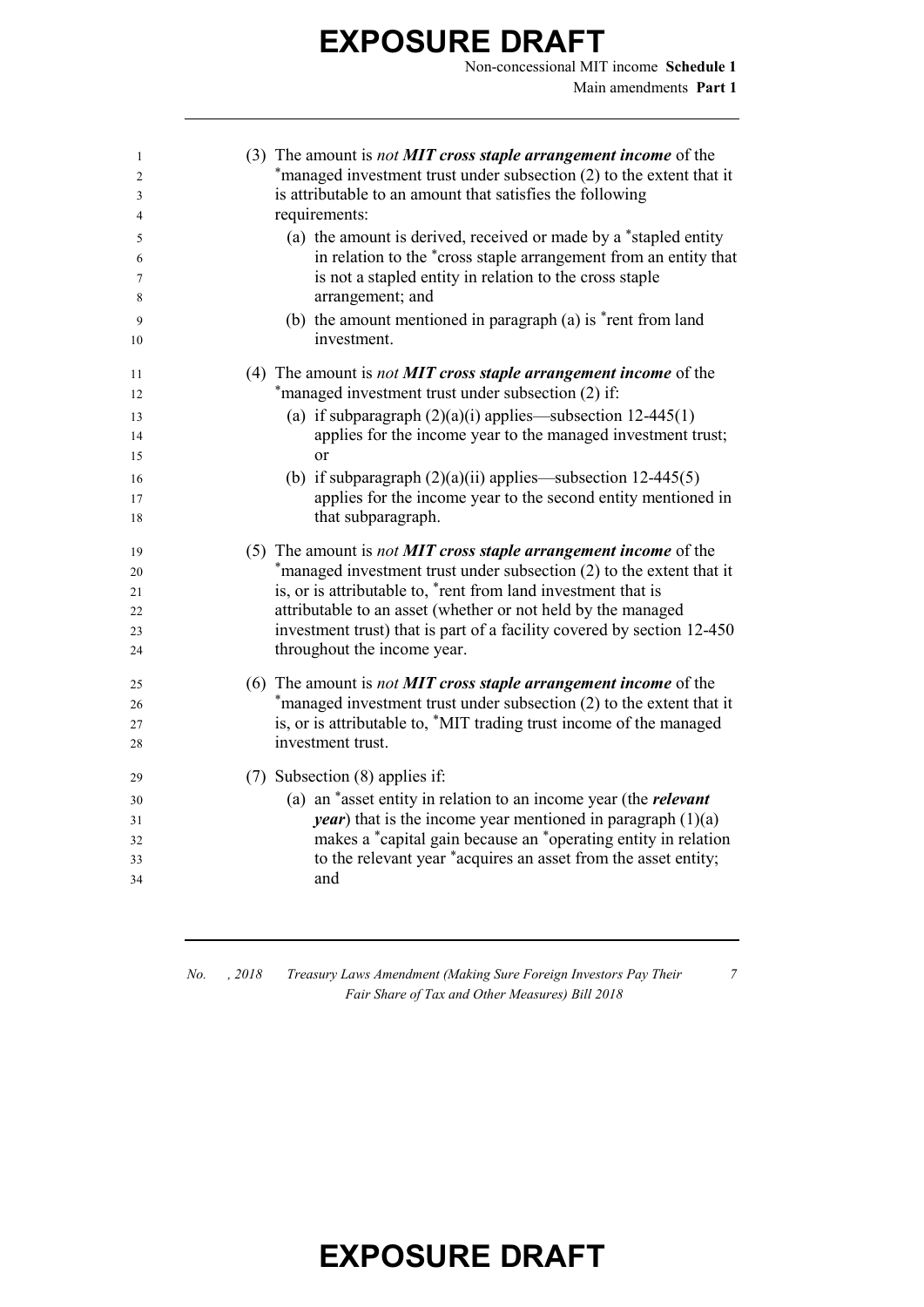**Schedule 1** Non-concessional MIT income **Part 1** Main amendments

| 1<br>2   | (b) the asset entity and the operating entity are *stapled entities in<br>relation to the *cross staple arrangement.                |
|----------|-------------------------------------------------------------------------------------------------------------------------------------|
| 3        | (8) The amount is <i>not MIT cross staple arrangement income</i> of the                                                             |
| 4<br>5   | *managed investment trust under subsection (2) to the extent that it<br>is attributable to the *capital gain.                       |
| 6<br>7   | 12-445 MIT cross staple arrangement income-de minimis<br>exception                                                                  |
| 8        | (1) For the purposes of subparagraph $12-440(4)(a)$ , this subsection                                                               |
| 9        | applies for the income year to the *managed investment trust if the                                                                 |
| 10<br>11 | *MIT cross staple arrangement income of the managed investment<br>trust for the previous income year does not exceed 5% of the      |
| 12       | amount mentioned in subsection (2).                                                                                                 |
| 13       | (2) For the purposes of subsection $(1)$ , in working out the $*$ MIT cross                                                         |
| 14<br>15 | staple arrangement income of the managed investment trust for the<br>previous income year, disregard subsections 12-440(4) and (5). |
| 16       | $(3)$ The amount is:                                                                                                                |
| 17       | (a) if the *managed investment trust is not an *AMIT for the                                                                        |
| 18<br>19 | income year—the assessable income of the managed<br>investment trust for the previous income year (worked out for                   |
| 20       | the purposes of determining the *net income of the managed                                                                          |
| 21       | investment trust for the income year); or                                                                                           |
| 22<br>23 | (b) where the managed investment trust is an AMIT for the<br>income year—the total assessable income (as mentioned in               |
| 24       | subsection 276-265(2) of the Income Tax Assessment Act                                                                              |
| 25       | 1997) of the managed investment trust for the previous                                                                              |
| 26       | income year.                                                                                                                        |
| 27       | $(4)$ For the purposes of subsection $(3)$ , in working out the assessable                                                          |
| 28       | income, or the total assessable income, of the *managed investment                                                                  |
| 29<br>30 | trust for the previous income year, disregard any *net capital gain<br>of the managed investment trust for that year.               |
| 31       | (5) For the purposes of paragraph $12-440(4)(b)$ , this subsection applies                                                          |
| 32       | for the income year to the second entity mentioned in that                                                                          |
| 33       | paragraph if, assuming that the second entity were a *managed                                                                       |
|          |                                                                                                                                     |

*8 Treasury Laws Amendment (Making Sure Foreign Investors Pay Their No. , 2018 Fair Share of Tax and Other Measures) Bill 2018*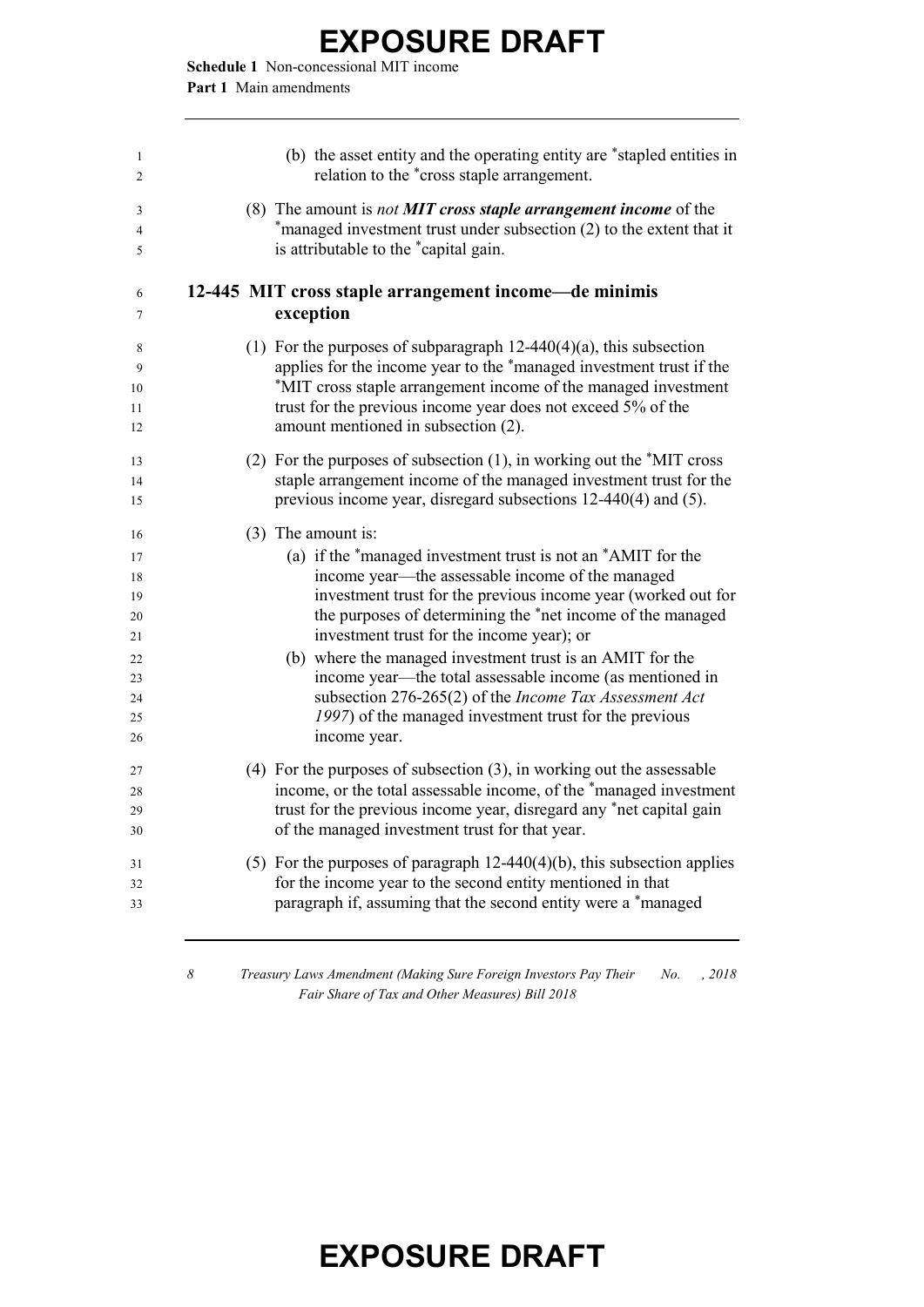Non-concessional MIT income **Schedule 1** Main amendments **Part 1**

| 1<br>$\overline{2}$ | investment trust, the requirements in subsection (1) would be<br>satisfied in relation to it. |
|---------------------|-----------------------------------------------------------------------------------------------|
| 3                   | $(6)$ Subsection $(7)$ applies if:                                                            |
| 4                   | (a) a trust is a *managed investment trust in relation to an income                           |
| 5                   | year; and                                                                                     |
| 6                   | (b) the trust was not a managed investment trust in relation to the                           |
| 7                   | previous income year, or did not exist in the previous income                                 |
| 8                   | year.                                                                                         |
| 9                   | (7) For the purposes of this section (other than subsection $(6)$ ):                          |
| 10                  | (a) treat references in this section to the previous income year as                           |
| 11                  | instead being references to the income year; and                                              |
| 12                  | (b) treat references in this section to the MIT cross staple                                  |
| 13                  | arrangement income of the managed investment trust as                                         |
| 14                  | instead being references to a reasonable estimate of the MIT                                  |
| 15                  | cross staple arrangement income of the managed investment                                     |
| 16                  | trust; and                                                                                    |
| 17                  | (c) treat references in this section to the assessable income of the                          |
| 18                  | managed investment trust as instead being references to a                                     |
| 19                  | reasonable estimate of the assessable income of the managed<br>investment trust; and          |
| 20                  | (d) treat references in this section to the total assessable income                           |
| 21<br>22            | of the managed investment trust as instead being references                                   |
| 23                  | to a reasonable estimate of the total assessable income of the                                |
| 24                  | managed investment trust.                                                                     |
| 25                  | 12-450 MIT cross staple arrangement income—approved economic                                  |
| 26                  | infrastructure facility exception                                                             |
|                     |                                                                                               |
| 27                  | (1) This section covers a facility at a time if:                                              |
| 28                  | (a) the facility is covered by an approval of the Treasurer under                             |
| 29                  | this section that is in force at that time; and                                               |
| 30                  | (b) that time is no later than the end of the period of 15 years                              |
| 31                  | beginning on the day on which an asset that is part of the                                    |
| 32                  | facility is first put to use.                                                                 |
|                     |                                                                                               |

*No. , 2018 Treasury Laws Amendment (Making Sure Foreign Investors Pay Their Fair Share of Tax and Other Measures) Bill 2018*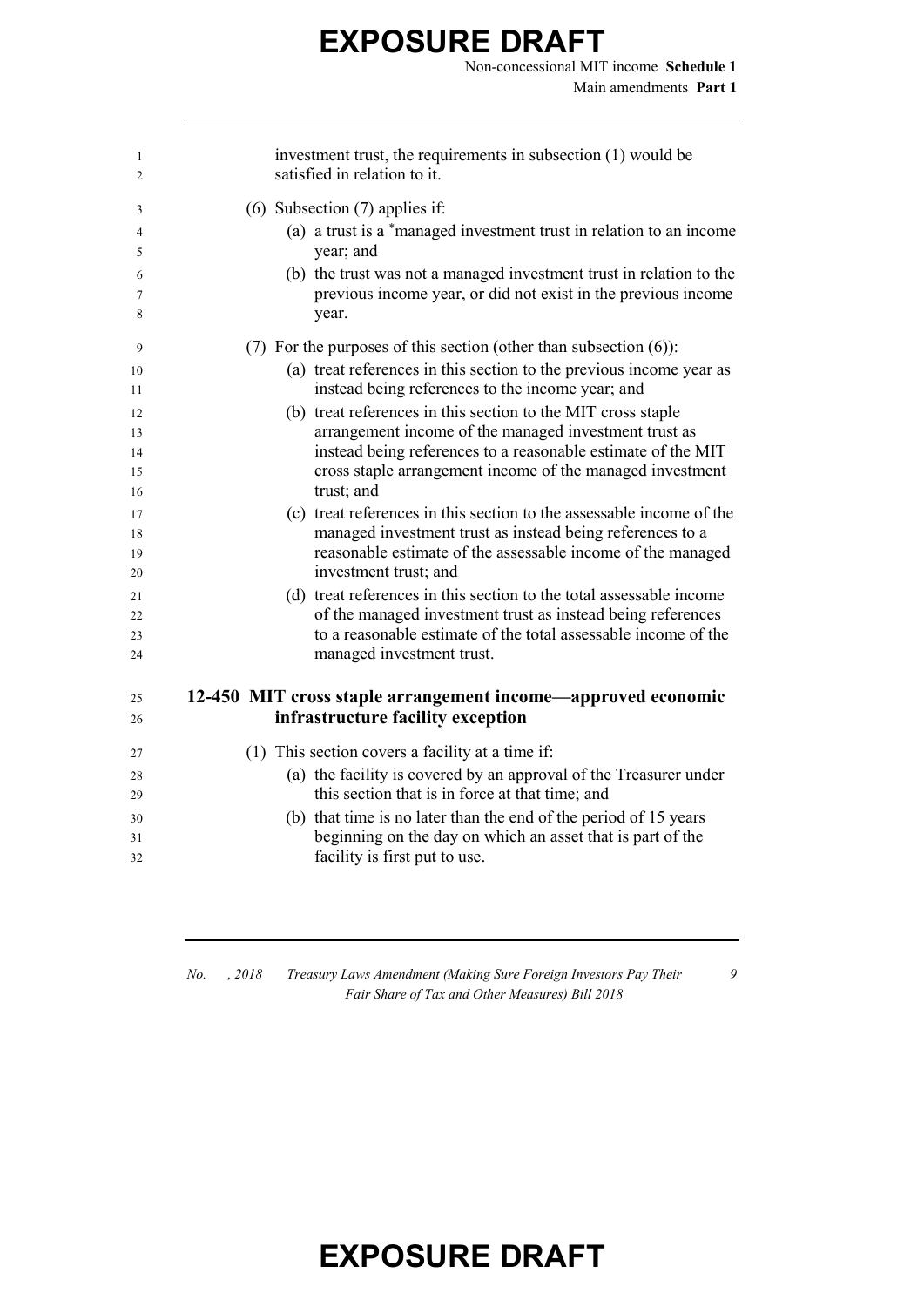**Schedule 1** Non-concessional MIT income **Part 1** Main amendments

| (2) An *Australian government agency (other than the<br>Commonwealth) may make an application to the Treasurer in<br>respect of a facility specified in the application.                                                                      |
|-----------------------------------------------------------------------------------------------------------------------------------------------------------------------------------------------------------------------------------------------|
| (3) The Treasurer may approve the facility specified in an application<br>under subsection (2) if the Treasurer is satisfied that the following<br>criteria are met:                                                                          |
| (a) the facility is an *economic infrastructure facility;                                                                                                                                                                                     |
| (b) the estimated capital expenditure on the facility is \$500<br>million or more;                                                                                                                                                            |
| (c) the facility is yet to be constructed, or the facility is an<br>existing facility that will be substantially improved;                                                                                                                    |
| (d) the facility will significantly enhance the long-term<br>productive capacity of the economy;                                                                                                                                              |
| (e) approving the facility is in the national interest.                                                                                                                                                                                       |
| (4) An <i>economic infrastructure facility</i> is a facility that is any of the                                                                                                                                                               |
| following:                                                                                                                                                                                                                                    |
| (a) transport infrastructure;                                                                                                                                                                                                                 |
| (b) energy infrastructure;<br>(c) communications infrastructure;                                                                                                                                                                              |
| (d) water infrastructure.                                                                                                                                                                                                                     |
|                                                                                                                                                                                                                                               |
| $(5)$ An approval under subsection $(3)$ :                                                                                                                                                                                                    |
| (a) must be in writing; and                                                                                                                                                                                                                   |
| (b) must specify the facility that is approved; and<br>(c) must specify the date on which the approval comes into<br>force; and                                                                                                               |
| (d) may contain any other information that the Treasurer<br>considers appropriate.                                                                                                                                                            |
| (6) The Treasurer may publish an approval under subsection (3) in any<br>way that he or she considers appropriate.                                                                                                                            |
| (7) If the Treasurer decides not to approve the facility specified in an<br>application under subsection $(2)$ , the Treasurer must notify the<br>applicant of the decision, in writing, as soon as practicable after<br>making the decision. |
| [Integrity rules to be inserted here]                                                                                                                                                                                                         |

 *Treasury Laws Amendment (Making Sure Foreign Investors Pay Their No. , 2018 Fair Share of Tax and Other Measures) Bill 2018*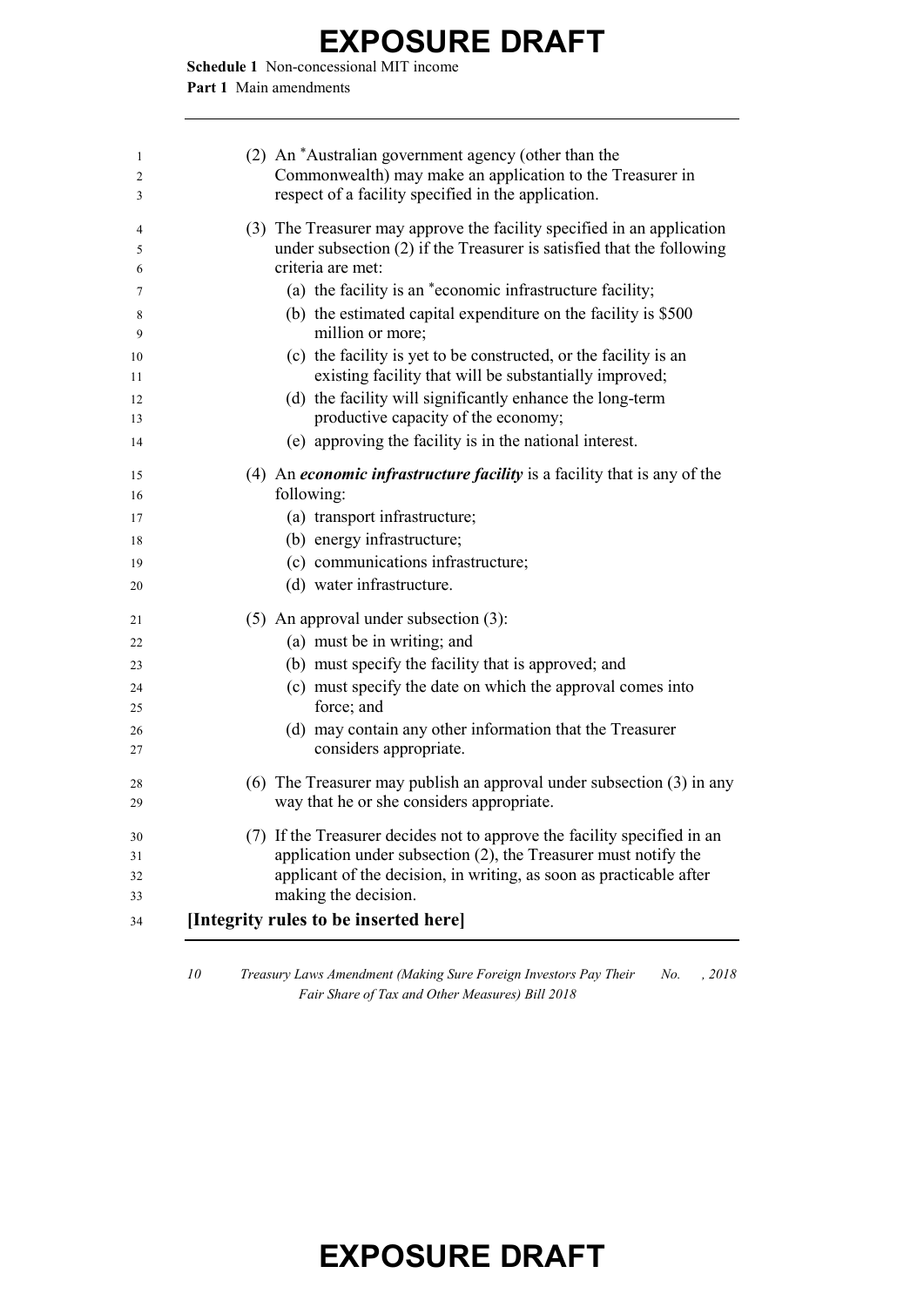Non-concessional MIT income **Schedule 1** Main amendments **Part 1**

#### **12-455 Meaning of** *asset entity***,** *operating entity***,** *cross staple arrangement* **and** *stapled entity*

| 3<br>4<br>5         | (1) An <i>asset entity</i> in relation to an income year is a trust or<br>partnership that is <i>not</i> covered by subsection 275-10(4) of the<br>Income Tax Assessment Act 1997 in relation to the income year.          |
|---------------------|----------------------------------------------------------------------------------------------------------------------------------------------------------------------------------------------------------------------------|
| 6<br>7<br>8         | (2) An <i>operating entity</i> in relation to an income year is a trust,<br>partnership or company that is covered by subsection 275-10(4) of<br>the <i>Income Tax Assessment Act 1997</i> in relation to the income year. |
| 9<br>10<br>11<br>12 | (3) For the purposes of this section, in determining whether a<br>partnership or company is covered by subsection 275-10(4) of the<br>Income Tax Assessment Act 1997, treat the partnership or company<br>as a trust.      |
| 13<br>14            | (4) A cross staple arrangement is an $*$ arrangement that is entered into<br>by 2 or more entities (the <i>arrangement entities</i> ) if:                                                                                  |
| 15                  | (a) at least one of the arrangement entities is an asset entity; and                                                                                                                                                       |
| 16                  | (b) at least one of the arrangement entities is an operating entity;                                                                                                                                                       |
| 17                  | and                                                                                                                                                                                                                        |
| 18                  | (c) the following conditions are satisfied:                                                                                                                                                                                |
| 19                  | (i) one or more other entities (the <i>external entities</i> ) each                                                                                                                                                        |
| 20                  | hold a *total participation interest in each arrangement                                                                                                                                                                   |
| 21                  | entity;                                                                                                                                                                                                                    |
| 22                  | (ii) the sum of the total participation interests held by the                                                                                                                                                              |
| 23<br>24            | external entities in each arrangement entity is 80% or<br>more.                                                                                                                                                            |
| 25                  | (5) For the purposes of subparagraph $(4)(c)(ii)$ , in working out the sum                                                                                                                                                 |
| 26                  | of the *total participation interests held by the external entities in                                                                                                                                                     |
| 27                  | each arrangement entity, take into account:                                                                                                                                                                                |
| 28                  | (a) a particular *direct participation interest; or                                                                                                                                                                        |
| 29                  | (b) a particular *indirect participation interest;                                                                                                                                                                         |
| 30                  | held in the arrangement entity only once if it would otherwise be                                                                                                                                                          |
| 31                  | counted more than once.                                                                                                                                                                                                    |
| 32                  | $(6)$ Subsection $(7)$ applies if:                                                                                                                                                                                         |

*No. , 2018 Treasury Laws Amendment (Making Sure Foreign Investors Pay Their Fair Share of Tax and Other Measures) Bill 2018*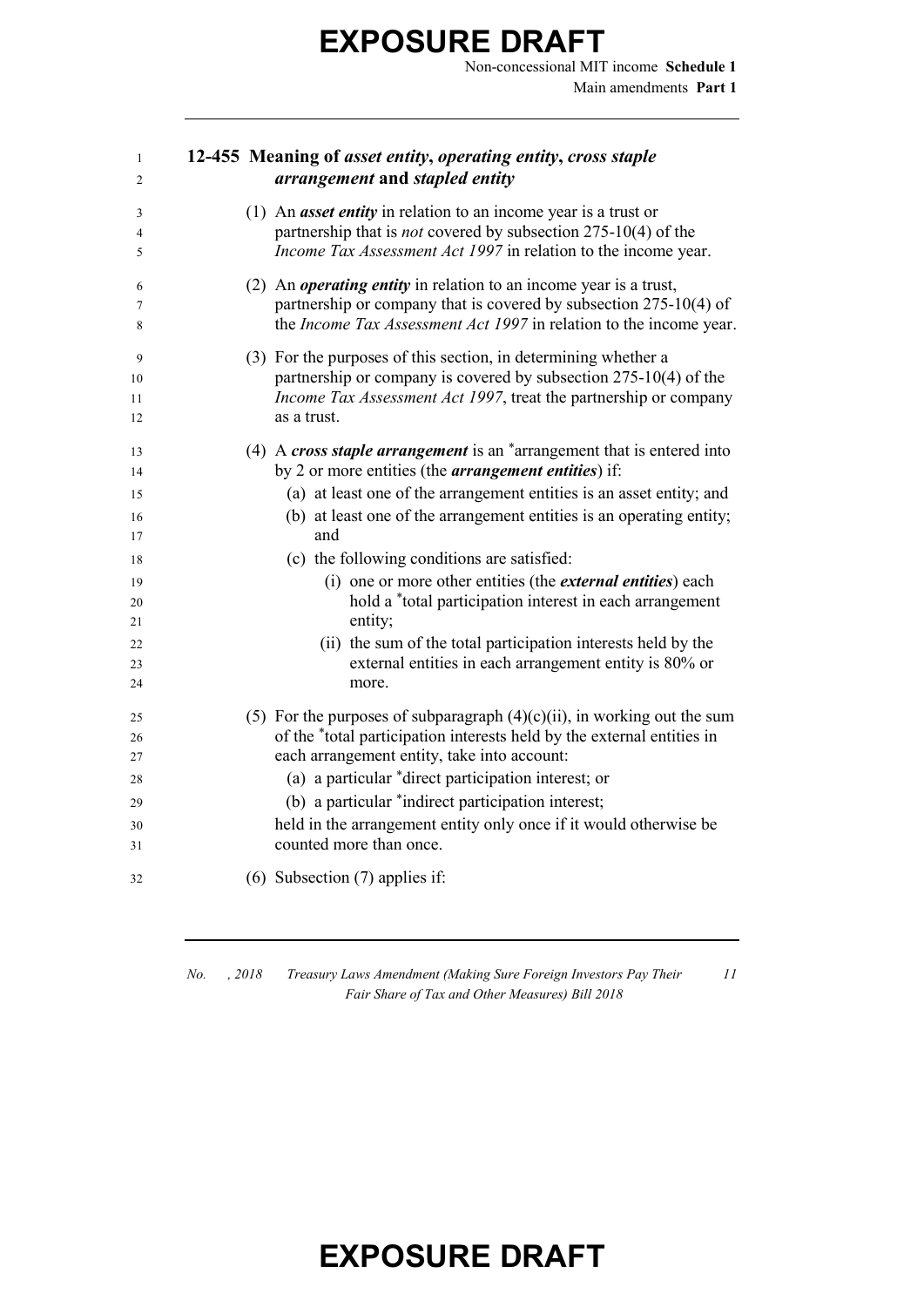**Schedule 1** Non-concessional MIT income **Part 1** Main amendments

| 1<br>2 | (a) an external entity holds *total participation interests in two or<br>more arrangement entities; and |
|--------|---------------------------------------------------------------------------------------------------------|
| 3      | (b) either:                                                                                             |
| 4      | (i) the amount (the <i>lowest participation interest amount</i> )                                       |
| 5      | of one of those participation interests falls short of the                                              |
| 6      | amount of each of the other participation interests; or                                                 |
| 7      | (ii) the amount (the <i>lowest participation interest amount</i> )                                      |
| 8      | of two or more of those participation interests is equal to                                             |
| 9      | but falls short of the amount of each of the other                                                      |
| 10     | participation interests.                                                                                |
| 11     | (7) For the purposes of paragraph $(4)(c)$ , treat the amount of the *total                             |
| 12     | participation interest held by the external entity in each of the                                       |
| 13     | arrangement entities as being equal to the lowest participation                                         |
| 14     | interest amount.                                                                                        |
| 15     | (8) Each of the entities that entered into the *cross staple arrangement                                |
| 16     | is a <i>stapled entity</i> in relation to the cross staple arrangement.                                 |
|        |                                                                                                         |
| 17     | 12-460 Meaning of MIT trading trust income                                                              |
|        |                                                                                                         |
| 18     | (1) This section applies if:                                                                            |
| 19     | (a) an amount is included in the assessable income for an income                                        |
| 20     | year of a *managed investment trust in relation to the income                                           |
| 21     | year (worked out for the purposes of determining the trust's                                            |
| 22     | *net income for the income year, or in the case of an *AMIT,                                            |
| 23     | the trust's total assessable income for the income year); and                                           |
| 24     | (b) that amount is, or is attributable to, an amount derived,                                           |
| 25     | received or made from another entity (the second entity); and                                           |
| 26     | (c) that amount is <i>not</i> an amount mentioned in                                                    |
| 27     | paragraph $12-405(1)(a)$ , (b), (c), (d) or (e).                                                        |
| 28     | (2) The amount is <b>MIT trading trust income</b> of the *managed                                       |
| 29     | investment trust if:                                                                                    |
| 30     | (a) the managed investment trust holds a *total participation                                           |
| 31     | interest in the second entity of greater than nil; and                                                  |
| 32     | (b) the amount arises because of that total participation interest;                                     |
| 33     | and                                                                                                     |
| 34     | (c) the second entity:                                                                                  |

 *Treasury Laws Amendment (Making Sure Foreign Investors Pay Their No. , 2018 Fair Share of Tax and Other Measures) Bill 2018*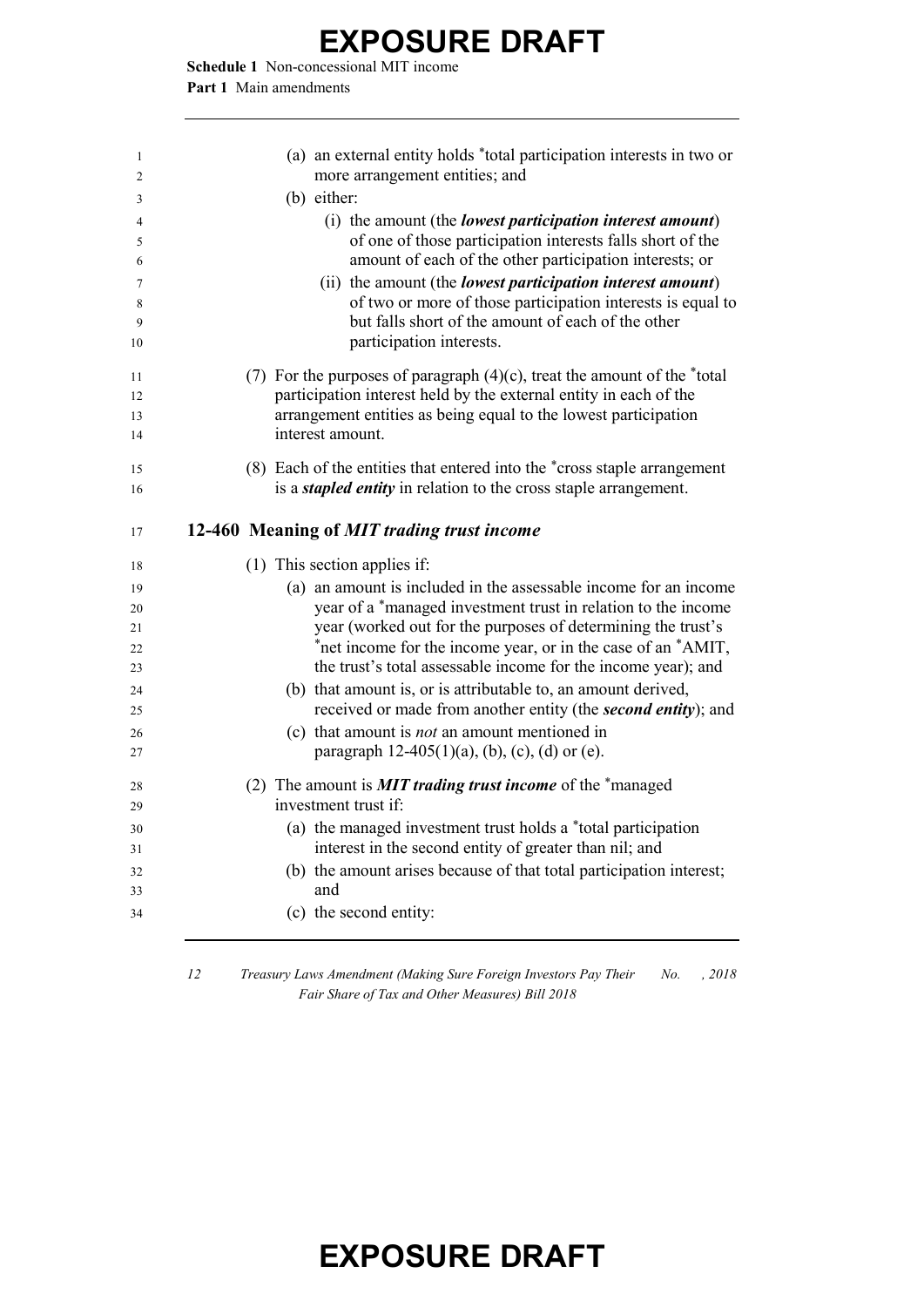Non-concessional MIT income **Schedule 1** Main amendments **Part 1**

| 1<br>2   | (i) is a trading trust for the purposes of Division 6C of<br>Part III of the Income Tax Assessment Act 1936 in                                    |
|----------|---------------------------------------------------------------------------------------------------------------------------------------------------|
| 3        | relation to the income year; or                                                                                                                   |
| 4<br>5   | (ii) is a partnership or a trust that is not a unit trust, but<br>would be such a trading trust in relation to the income                         |
| 6        | year if it were a unit trust throughout the income year;                                                                                          |
| 7        | and                                                                                                                                               |
| 8<br>9   | (d) the second entity is not a *public trading trust in relation to<br>the income year.                                                           |
| 10       | 12-465 Meaning of MIT agricultural income                                                                                                         |
| 11       | (1) This section applies if:                                                                                                                      |
| 12       | (a) an amount is included in the assessable income for an income                                                                                  |
| 13       | year of a *managed investment trust in relation to the income                                                                                     |
| 14       | year (worked out for the purposes of determining the trust's                                                                                      |
| 15       | *net income for the income year, or in the case of an *AMIT,                                                                                      |
| 16       | the trust's total assessable income for the income year); and                                                                                     |
| 17       | (b) that amount is <i>not</i> an amount mentioned in                                                                                              |
| 18       | paragraph $12-405(1)(a)$ , (b), (c), (d) or (e).                                                                                                  |
| 19       | (2) The amount is <b>MIT</b> agricultural income of the $*$ managed                                                                               |
| 20       | investment trust to the extent that it is attributable to an asset                                                                                |
| 21       | (whether or not held by the managed investment trust) that is                                                                                     |
| 22       | *Australian agricultural land for rent (see subsection (6)).                                                                                      |
| 23       | CGT events in relation to membership interests                                                                                                    |
| 24       | (3) Subsection (4) applies if the amount is, or is attributable to, a                                                                             |
| 25       | *capital gain from a *CGT event in relation to a *membership                                                                                      |
| 26       | interest in an entity.                                                                                                                            |
| 27       | (4) For the purposes of subsection (2), treat the *capital gain as being                                                                          |
| 28       | attributable to the asset mentioned in subsection (2) only if the                                                                                 |
| 29       | *membership interest passes the principal asset test in                                                                                           |
| 30       | section 855-30 of the Income Tax Assessment Act 1997                                                                                              |
| 31       | immediately before the time the *CGT event happens.                                                                                               |
| 32<br>33 | $(5)$ For the purposes of subsection $(4)$ , in determining whether the<br>*membership interest passes the principal asset test, treat references |
|          |                                                                                                                                                   |

*No. , 2018 Treasury Laws Amendment (Making Sure Foreign Investors Pay Their Fair Share of Tax and Other Measures) Bill 2018*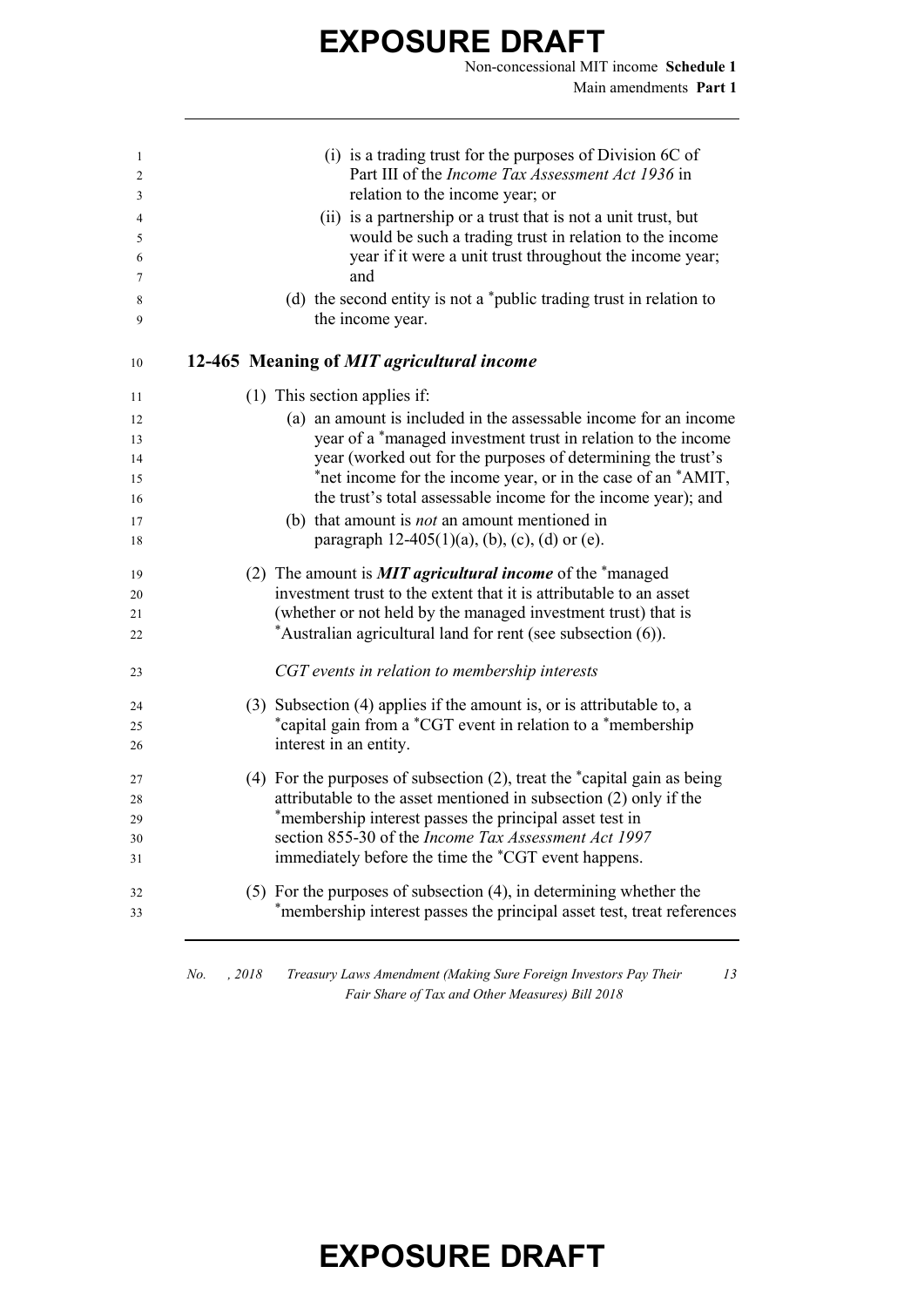**Schedule 1** Non-concessional MIT income **Part 1** Main amendments

| 1<br>2<br>3 | in section 855-30 of that Act to *taxable Australian real property as<br>instead being references to an asset that is *Australian agricultural<br>land for rent.                               |
|-------------|------------------------------------------------------------------------------------------------------------------------------------------------------------------------------------------------|
| 4<br>5<br>6 | (6) <i>Australian agricultural land for rent</i> is an asset that is real<br>property situated in Australia (including a lease of land, if the land<br>is situated in Australia) if the asset: |
| 7           | (a) is used, or could reasonably be used, for carrying on a                                                                                                                                    |
| 8           | *primary production business; and                                                                                                                                                              |
| 9<br>10     | (b) is held primarily for the purposes of deriving or receiving<br>rent.                                                                                                                       |
| 11          | 12-470 Meaning of MIT residential housing income                                                                                                                                               |
| 12          | (1) This section applies if:                                                                                                                                                                   |
| 13          | (a) an amount is included in the assessable income for an income                                                                                                                               |
| 14          | year of a *managed investment trust in relation to the income                                                                                                                                  |
| 15          | year (worked out for the purposes of determining the trust's                                                                                                                                   |
| 16          | *net income for the income year, or in the case of an *AMIT,                                                                                                                                   |
| 17          | the trust's total assessable income for the income year); and                                                                                                                                  |
| 18<br>19    | (b) that amount is <i>not</i> an amount mentioned in<br>paragraph $12-405(1)(a)$ , (b), (c), (d) or (e).                                                                                       |
| 20          | (2) The amount is <b>MIT residential housing income</b> of the *managed                                                                                                                        |
| 21          | investment trust to the extent that it is attributable to an asset                                                                                                                             |
| 22          | (whether or not held by the managed investment trust) that:                                                                                                                                    |
| 23          | (a) is a $*$ dwelling; and                                                                                                                                                                     |
| 24          | (b) is *taxable Australian real property; and                                                                                                                                                  |
| 25          | (c) is *residential premises but not *commercial residential                                                                                                                                   |
| 26          | premises.                                                                                                                                                                                      |
| 27          | CGT events in relation to membership interests                                                                                                                                                 |
| 28          | (3) Subsection (4) applies if the amount is, or is attributable to, a                                                                                                                          |
| 29          | *capital gain from a *CGT event in relation to a *membership                                                                                                                                   |
| 30          | interest in an entity.                                                                                                                                                                         |
| 31<br>32    | (4) For the purposes of subsection $(2)$ , treat the $*$ capital gain as being<br>attributable to the asset mentioned in subsection (2) only if the                                            |
|             |                                                                                                                                                                                                |

*14 Treasury Laws Amendment (Making Sure Foreign Investors Pay Their No. , 2018 Fair Share of Tax and Other Measures) Bill 2018*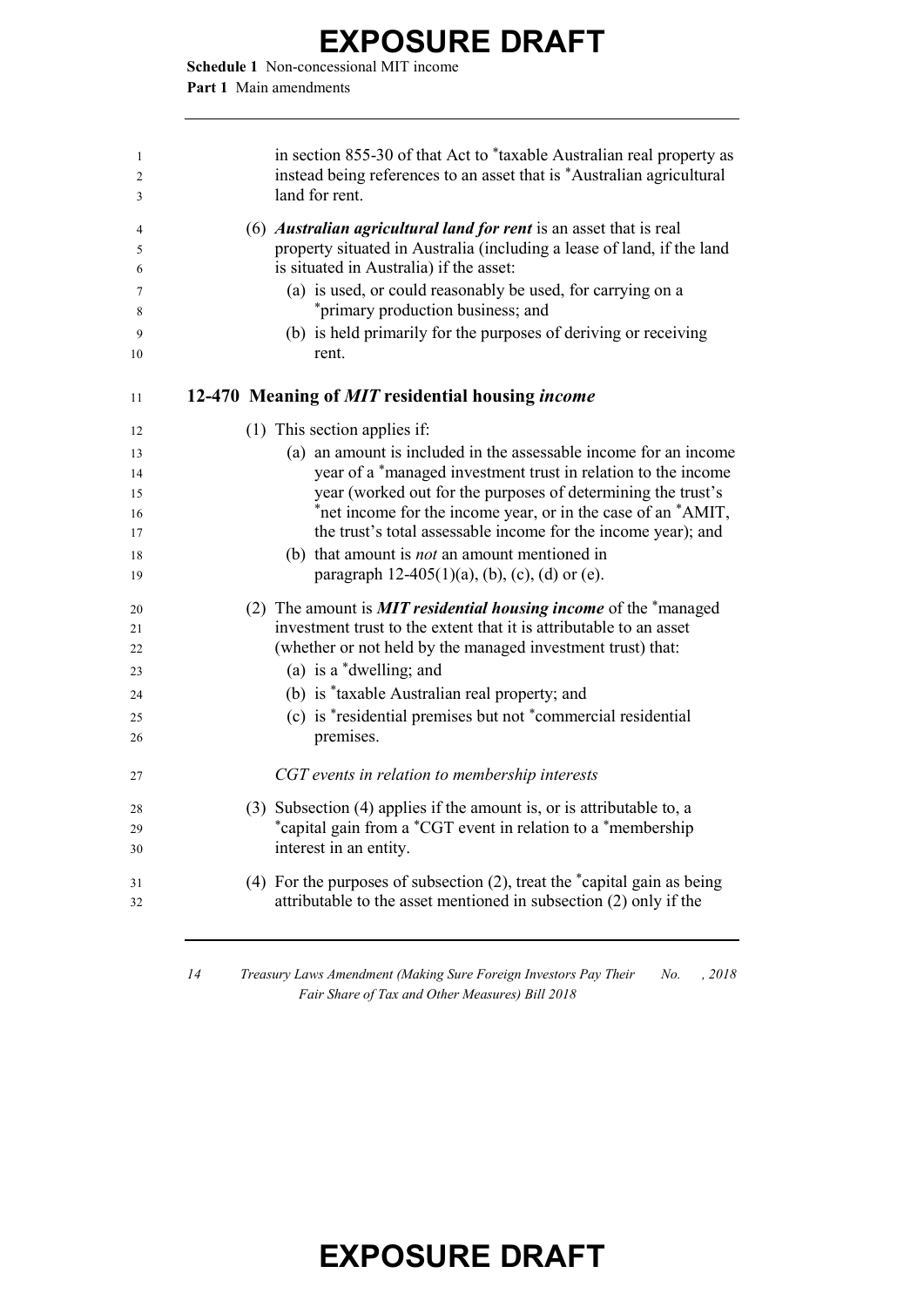Non-concessional MIT income **Schedule 1** Main amendments **Part 1**

| 1<br>$\overline{2}$ | *membership interest passes the principal asset test in<br>section 855-30 of the Income Tax Assessment Act 1997 |
|---------------------|-----------------------------------------------------------------------------------------------------------------|
| 3                   | immediately before the time the *CGT event happens.                                                             |
| 4                   | $(5)$ For the purposes of subsection $(4)$ , in determining whether the                                         |
| 5                   | *membership interest passes the principal asset test, treat references                                          |
| 6                   | in section 855-30 of that Act to *taxable Australian real property as                                           |
| 7                   | instead being references to an asset that satisfies the requirements                                            |
| 8                   | in paragraphs $(2)(a)$ , (b) and (c) of this section.                                                           |
| 9                   | Asset used to provide affordable housing                                                                        |
| 10                  | (6) The amount is not <b>MIT</b> residential housing income of the                                              |
| 11                  | *managed investment trust under subsection (2) to the extent that it                                            |
| 12                  | is referable to times when the asset mentioned in subsection (2)                                                |
| 13                  | was used to *provide affordable housing.                                                                        |
| 14                  | (7) Subsection (8) applies if the amount is, or is attributable to, a                                           |
| 15                  | *capital gain from a *CGT event (whether or not in relation to the                                              |
| 16                  | asset mentioned in subsection $(2)$ ).                                                                          |
| 17                  | $(8)$ For the purposes of subsection $(6)$ , treat the amount as being                                          |
| 18                  | referable to times when the asset mentioned in subsection (2) was                                               |
| 19                  | used to *provide affordable housing only if the entity that holds                                               |
| 20                  | that asset held it for at least 3,650 days (consecutive or not), each                                           |
| 21                  | of which satisfies the following requirements:                                                                  |
| 22                  | (a) the day is on or after 1 July 2017 and before the CGT event;                                                |
| 23                  | (b) the asset was used on the day to *provide affordable housing.                                               |
|                     |                                                                                                                 |

*No. , 2018 Treasury Laws Amendment (Making Sure Foreign Investors Pay Their Fair Share of Tax and Other Measures) Bill 2018*

*15*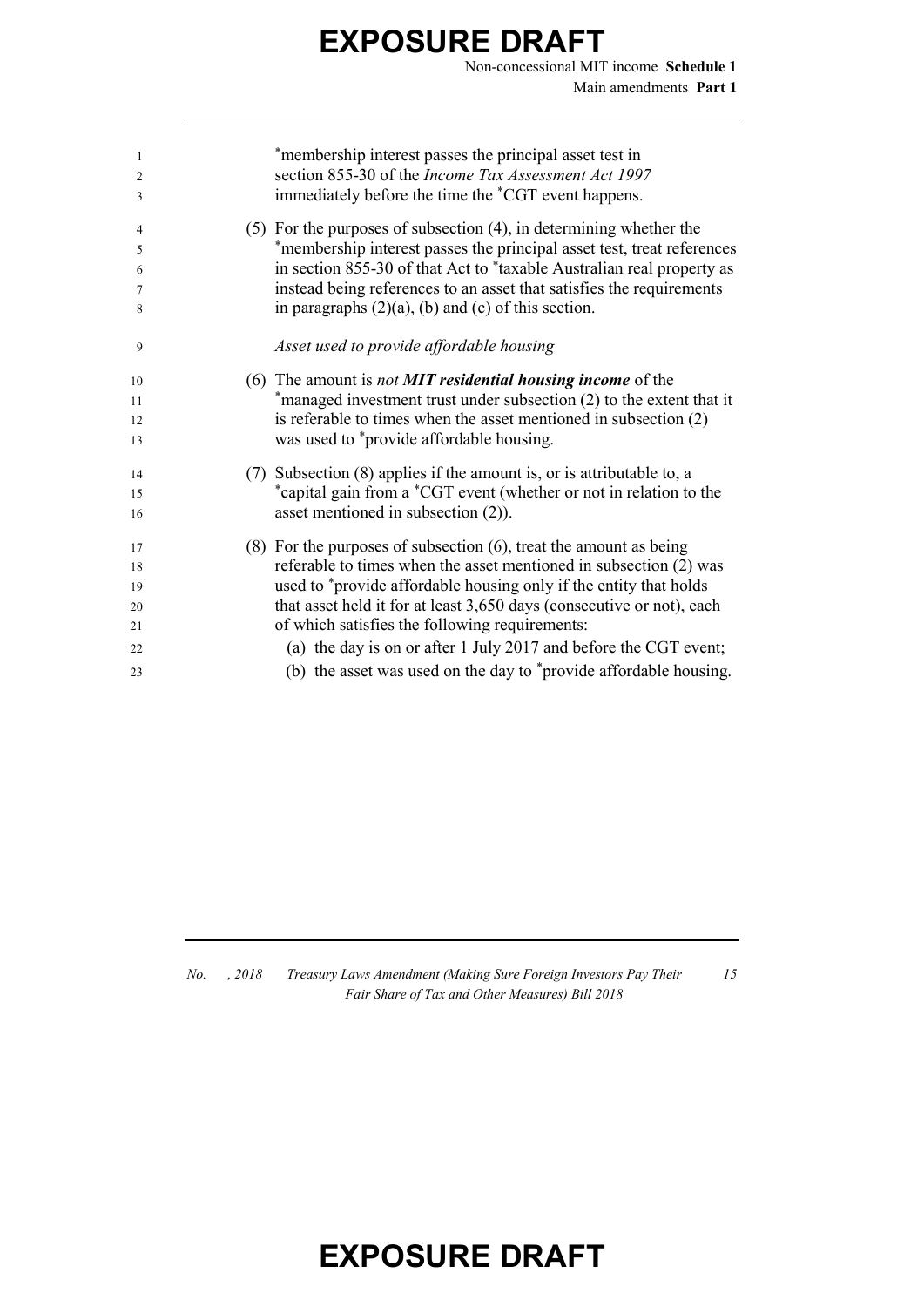**Schedule 1** Non-concessional MIT income **Part 2** Definitions

#### **Part 2—Definitions**

| $\overline{2}$ | <b>Income Tax Assessment Act 1997</b>                                     |
|----------------|---------------------------------------------------------------------------|
| 3              | 8 Subsection 995-1(1)                                                     |
| 4              | Insert:                                                                   |
| 5              | <i>asset entity</i> has the meaning given by section 12-455 in Schedule 1 |
| 6              | to the Taxation Administration Act 1953.                                  |
| 7              | Australian agricultural land for rent has the meaning given by            |
| 8              | section 12-465 in Schedule 1 to the Taxation Administration Act           |
| 9              | 1953.                                                                     |
| 10             | cross staple arrangement has the meaning given by section 12-455          |
| 11             | in Schedule 1 to the <i>Taxation Administration Act 1953</i> .            |
| 12             | <i>economic infrastructure facility</i> has the meaning given by          |
| 13             | section 12-450 in Schedule 1 to the Taxation Administration Act           |
| 14             | 1953.                                                                     |
| 15             | non-concessional MIT income has the meaning given by                      |
| 16             | section 12-440 in Schedule 1 to the Taxation Administration Act           |
| 17             | 1953.                                                                     |
| 18             | <b>MIT agricultural income</b> has the meaning given by section 12-465    |
| 19             | in Schedule 1 to the <i>Taxation Administration Act 1953</i> .            |
| 20             | <b>MIT</b> cross staple arrangement income has the meaning given by       |
| 21             | section 12-440 in Schedule 1 to the Taxation Administration Act           |
| 22             | 1953.                                                                     |
| 23             | MIT residential housing income has the meaning given by                   |
| 24             | section 12-470 in Schedule 1 to the Taxation Administration Act           |
| 25             | 1953.                                                                     |
| 26             | <b>MIT trading trust income</b> has the meaning given by                  |
| 27             | section 12-460 in Schedule 1 to the Taxation Administration Act           |
| 28             | 1953.                                                                     |

 *Treasury Laws Amendment (Making Sure Foreign Investors Pay Their Fair Share of Tax and Other Measures) Bill 2018 No. , 2018*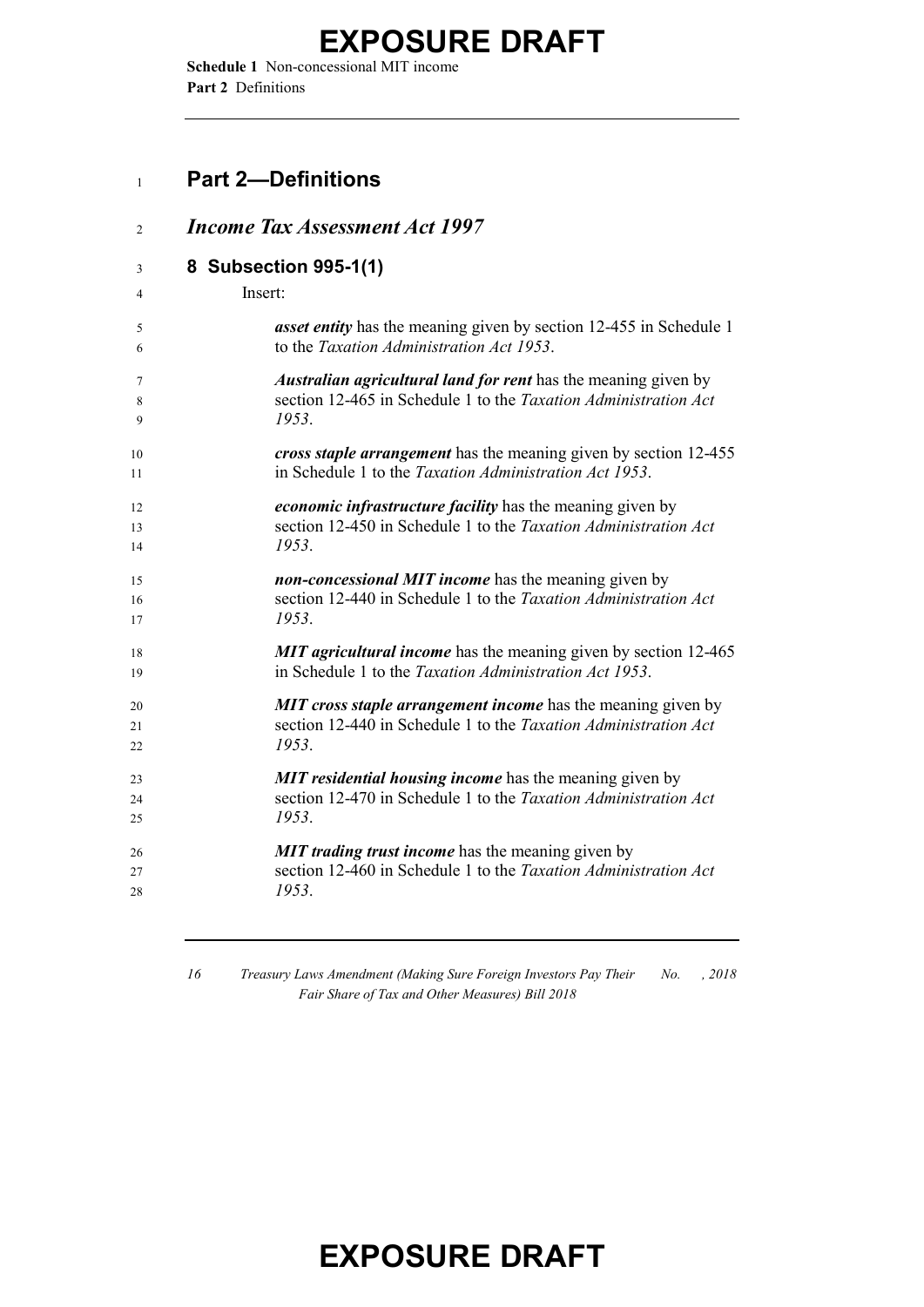|                | <i>operating entity</i> has the meaning given by section 12-455 in      |
|----------------|-------------------------------------------------------------------------|
| $\mathcal{D}$  | Schedule 1 to the Taxation Administration Act 1953.                     |
| $\mathcal{R}$  | <b>rent from land investment</b> means rent that is derived or received |
| $\overline{4}$ | from investments in land (including investments that are taken to       |
| $\sim$         | be investments in land under subsection 102MB(1) of the <i>Income</i>   |
| -6             | Tax Assessment Act 1936).                                               |
|                | stapled entity has the meaning given by section 12-455 in               |
| 8              | Schedule 1 to the Taxation Administration Act 1953.                     |

*No. , 2018 Treasury Laws Amendment (Making Sure Foreign Investors Pay Their Fair Share of Tax and Other Measures) Bill 2018*

#### *17*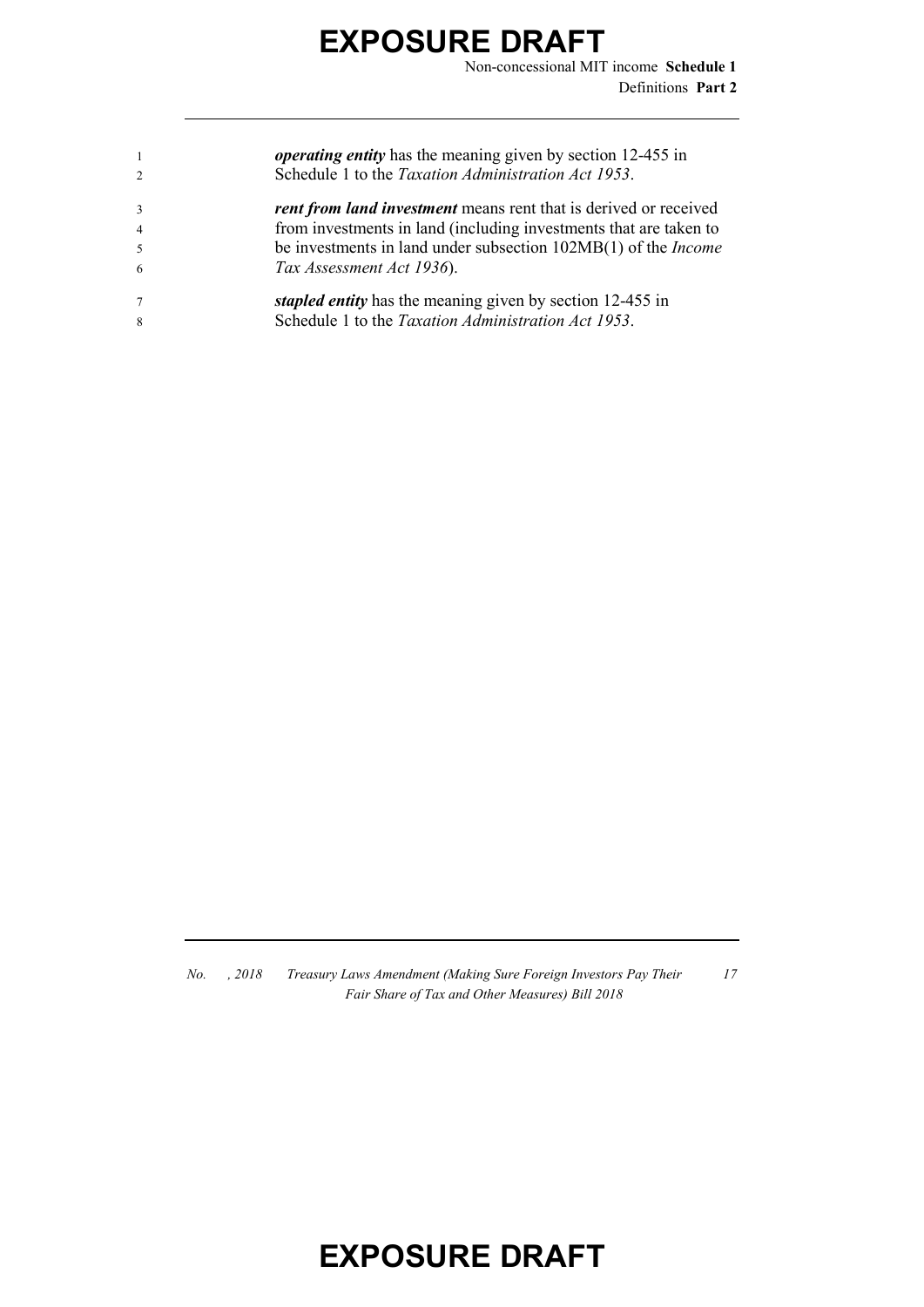**Schedule 1** Non-concessional MIT income Part 3 Application and transitional provisions

#### **Part 3—Application and transitional provisions**

#### **9 Application**

| 3  | (1) | The amendments made by this Schedule apply to a fund payment made          |
|----|-----|----------------------------------------------------------------------------|
| 4  |     | by a managed investment trust in relation to an income year if:            |
| 5  |     | (a) the fund payment is made on or after 1 July 2019; and                  |
| 6  |     | (b) the income year is the 2019-20 income year or a later income           |
| 7  |     | year.                                                                      |
| 8  | (2) | To avoid doubt, the amendments made by this Schedule also apply for        |
| 9  |     | the purposes of working out the MIT cross staple arrangement income        |
| 10 |     | of a managed investment trust for a previous income year as mentioned      |
| 11 |     | in section 12-445 in Schedule 1 to the Tax Administration Act 1953 (as     |
| 12 |     | inserted by this Schedule).                                                |
| 13 | (3) | Despite subitem (1), item 1 of this Schedule (which inserts                |
| 14 |     | section 25-115 into the <i>Income Tax Assessment Act 1997</i> ) applies in |
| 15 |     | relation to an amount of rent from land investment that is derived or      |
| 16 |     | received in relation to the 2019-20 income year or a later income year.    |
| 17 |     | 10 Transitional—MIT cross staple arrangement income                        |
| 18 | (1) | This item applies if:                                                      |
| 19 |     | (a) before 27 March 2018, an Australian government agency:                 |
| 20 |     | (i) decided to approve the acquisition or creation of a                    |
| 21 |     | facility; and                                                              |
| 22 |     | (ii) publicly announced that decision; and                                 |
| 23 |     | (iii) took significant preparatory steps to implement that                 |
| 24 |     | decision; and                                                              |
| 25 |     | (b) either:                                                                |
| 26 |     | (i) a cross staple arrangement was entered into in relation                |
| 27 |     | to the facility before 27 March 2018; or                                   |
| 28 |     | (ii) it is reasonable to conclude that a cross staple                      |
|    |     |                                                                            |
| 29 |     | arrangement will be entered into in relation to the                        |
| 30 |     | facility; and                                                              |

 *Treasury Laws Amendment (Making Sure Foreign Investors Pay Their Fair Share of Tax and Other Measures) Bill 2018 No. , 2018*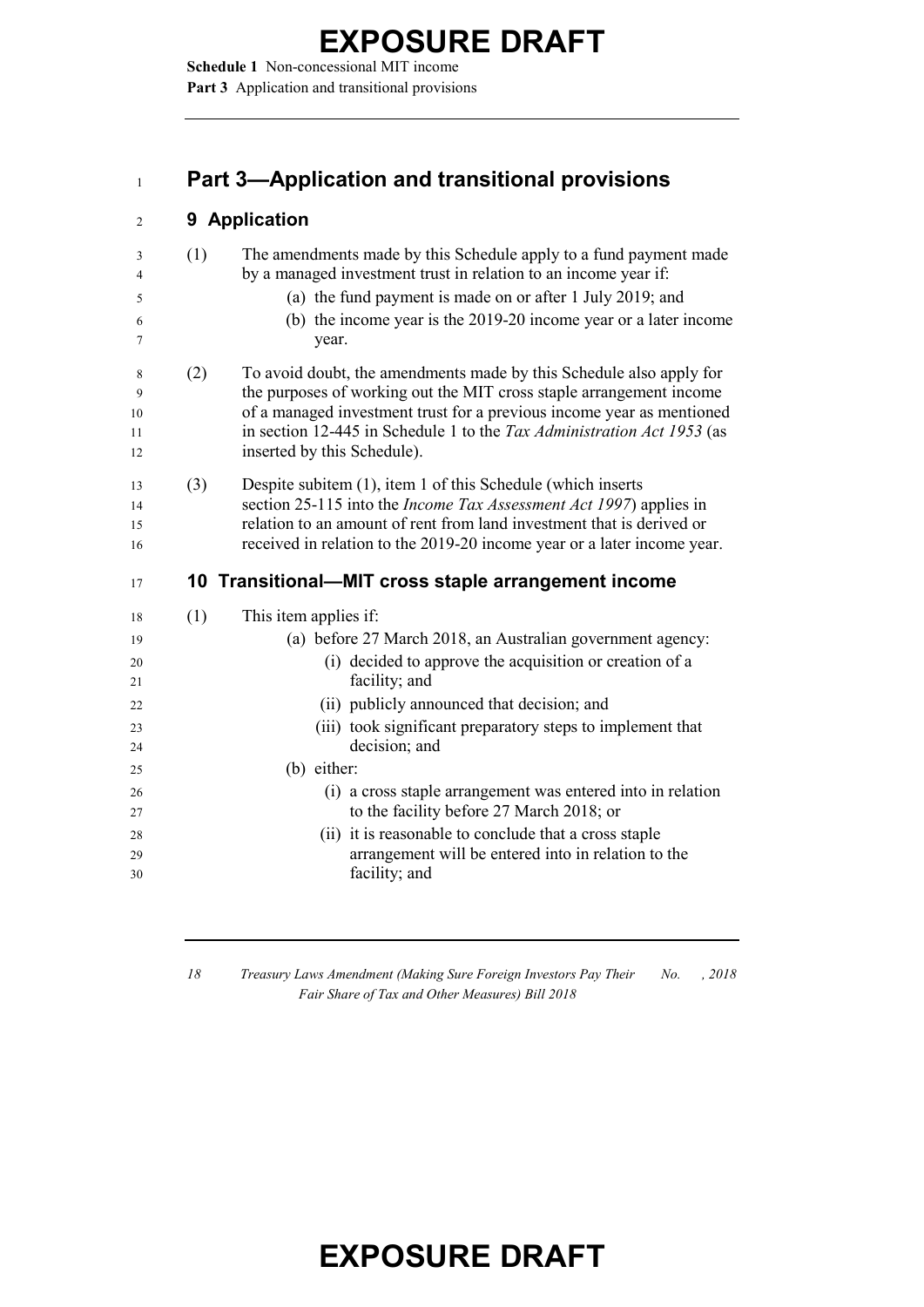Non-concessional MIT income **Schedule 1** Application and transitional provisions **Part 3**

| 1<br>2<br>3          |     | (c) all the entities that will be stapled entities in relation to the<br>cross staple arrangement already exist before 27 March 2018;<br>and                                                                                       |
|----------------------|-----|------------------------------------------------------------------------------------------------------------------------------------------------------------------------------------------------------------------------------------|
| 4<br>5<br>6          |     | (d) each entity that is a stapled entity in relation to the cross<br>staple arrangement, or that will become a stapled entity in<br>relation to the cross staple arrangement, has made a choice in                                 |
| 7                    |     | accordance with subitem (6).                                                                                                                                                                                                       |
| 8                    | (2) | This item also applies if:                                                                                                                                                                                                         |
| 9                    |     | (a) any of the following applies:                                                                                                                                                                                                  |
| 10<br>11             |     | (i) an entity entered into a contract before 27 March 2018<br>in respect of the acquisition or creation of a facility;                                                                                                             |
| 12<br>13             |     | (ii) an entity owns a facility at a time before 27 March<br>$2018$ ; and                                                                                                                                                           |
| 14                   |     | (b) either:                                                                                                                                                                                                                        |
| 15                   |     | (i) a cross staple arrangement was entered into in relation                                                                                                                                                                        |
| 16                   |     | to the facility before 27 March 2018; or                                                                                                                                                                                           |
| 17                   |     | (ii) it is reasonable to conclude that a cross staple                                                                                                                                                                              |
| 18<br>19             |     | arrangement will be entered into in relation to the<br>facility; and                                                                                                                                                               |
| 20<br>21<br>22       |     | (c) all the entities that will be stapled entities in relation to the<br>cross staple arrangement already exist before 27 March 2018;<br>and                                                                                       |
| 23<br>24<br>25<br>26 |     | (d) each entity that is a stapled entity in relation to the cross<br>staple arrangement, or that will become a stapled entity in<br>relation to the cross staple arrangement, has made a choice in<br>accordance with subitem (6). |
| 27<br>28<br>29       | (3) | An amount included in the assessable income for an income year of a<br>managed investment trust is not MIT cross staple arrangement income<br>of the managed investment trust if:                                                  |
| 30                   |     | (a) the amount is, or is attributable to, an amount derived,                                                                                                                                                                       |
| 31                   |     | received or made from another entity (the second entity); and                                                                                                                                                                      |
| 32                   |     | (b) the amount relates to an asset that is part of the facility; and                                                                                                                                                               |
| 33                   |     | (c) the second entity is a stapled entity in relation to the cross                                                                                                                                                                 |
| 34                   |     | staple arrangement; and                                                                                                                                                                                                            |
| 35                   |     | (d) either:                                                                                                                                                                                                                        |
|                      |     |                                                                                                                                                                                                                                    |

*No. , 2018 Treasury Laws Amendment (Making Sure Foreign Investors Pay Their Fair Share of Tax and Other Measures) Bill 2018*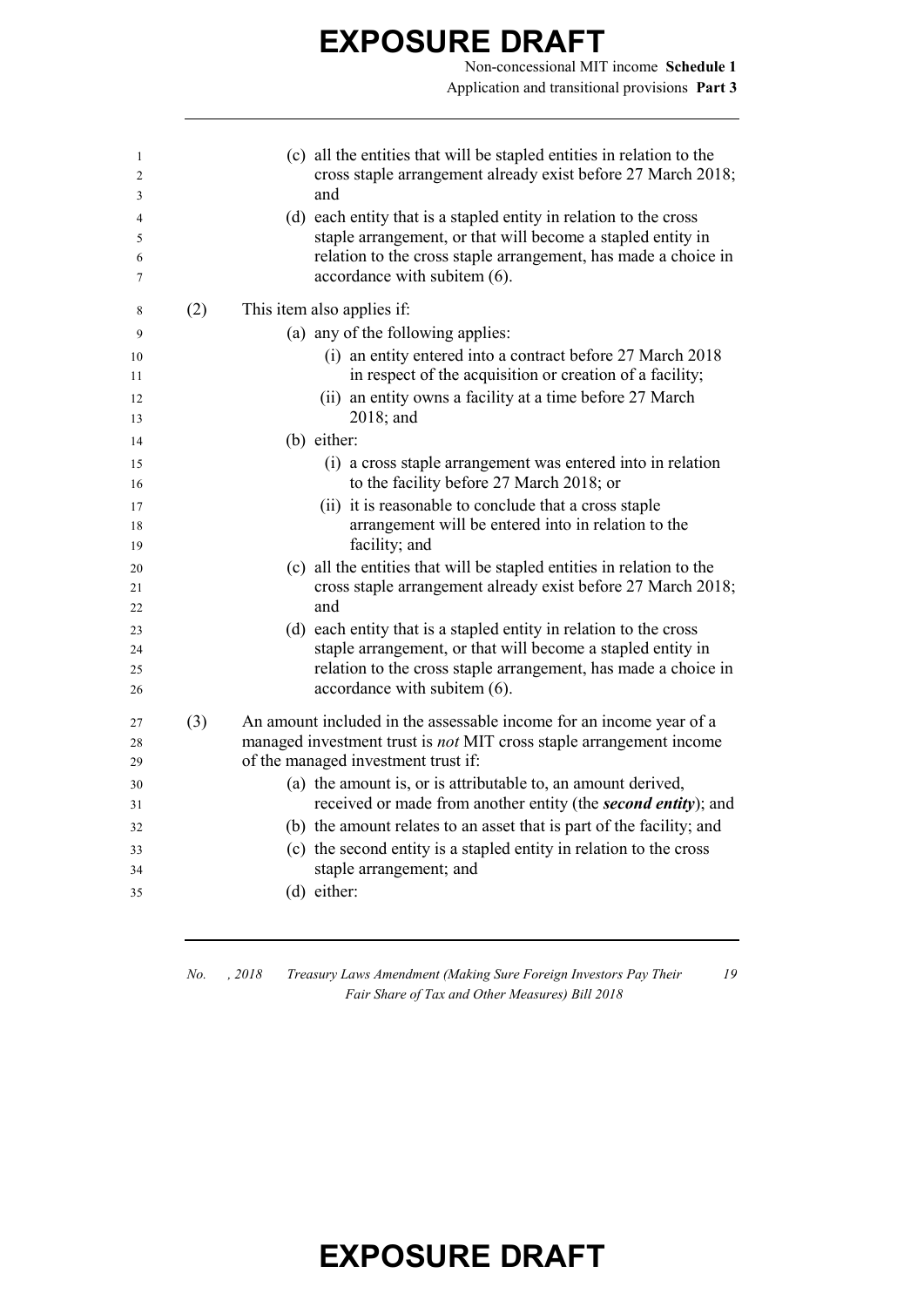**Schedule 1** Non-concessional MIT income Part 3 Application and transitional provisions

|     | (i) if subparagraph $12-440(2)(a)(i)$ in Schedule 1 to the<br>Taxation Administration Act 1953 applies—the amount<br>is rent from land investment paid from an operating<br>entity in relation to the cross staple arrangement to the<br>managed investment trust; or<br>(ii) if subparagraph $12-440(2)(a)(ii)$ in that Schedule<br>applies—the amount is attributable to rent from land<br>investment paid from an operating entity in relation to |
|-----|------------------------------------------------------------------------------------------------------------------------------------------------------------------------------------------------------------------------------------------------------------------------------------------------------------------------------------------------------------------------------------------------------------------------------------------------------|
|     | the cross staple arrangement to an asset entity in relation<br>to the cross staple arrangement; and                                                                                                                                                                                                                                                                                                                                                  |
|     | (e) the time when the amount was derived, received or made by                                                                                                                                                                                                                                                                                                                                                                                        |
|     | the managed investment trust meets the requirements in                                                                                                                                                                                                                                                                                                                                                                                               |
|     | subitem $(5)$ .                                                                                                                                                                                                                                                                                                                                                                                                                                      |
| (4) | An entity that is an operating entity in relation to the cross staple                                                                                                                                                                                                                                                                                                                                                                                |
|     | arrangement can deduct, for an income year, an amount of rent from                                                                                                                                                                                                                                                                                                                                                                                   |
|     | land investment if:                                                                                                                                                                                                                                                                                                                                                                                                                                  |
|     | (a) another entity derives or receives the amount from the                                                                                                                                                                                                                                                                                                                                                                                           |
|     | operating entity at a time that:                                                                                                                                                                                                                                                                                                                                                                                                                     |
|     | (i) is in the income year; and                                                                                                                                                                                                                                                                                                                                                                                                                       |
|     | (ii) is on or after 27 March 2018; and                                                                                                                                                                                                                                                                                                                                                                                                               |
|     | (iii) meets the requirements in subitem (5); and                                                                                                                                                                                                                                                                                                                                                                                                     |
|     | (b) the amount is attributable to an asset that is part of the                                                                                                                                                                                                                                                                                                                                                                                       |
|     | facility; and                                                                                                                                                                                                                                                                                                                                                                                                                                        |
|     | (c) the other entity is an asset entity in relation to the cross staple<br>arrangement; and                                                                                                                                                                                                                                                                                                                                                          |
|     | (d) apart from this subitem, the operating entity could otherwise                                                                                                                                                                                                                                                                                                                                                                                    |
|     | deduct the amount under section 8-1 of the <i>Income Tax</i>                                                                                                                                                                                                                                                                                                                                                                                         |
|     | Assessment Act 1997.                                                                                                                                                                                                                                                                                                                                                                                                                                 |
| (5) | The time mentioned in paragraph $(3)(e)$ or subparagraph $(4)(a)(iii)$                                                                                                                                                                                                                                                                                                                                                                               |
|     | meets the requirements in this subitem if:                                                                                                                                                                                                                                                                                                                                                                                                           |
|     | (a) where the facility to which the cross staple arrangement                                                                                                                                                                                                                                                                                                                                                                                         |
|     | relates is <i>not</i> an economic infrastructure facility—the time is<br>before 1 July 2031 and before the later of:                                                                                                                                                                                                                                                                                                                                 |
|     | $(i)$ 1 July 2026; and                                                                                                                                                                                                                                                                                                                                                                                                                               |
|     | (ii) the end of the period of 7 years beginning on the earliest<br>day on which an asset that is part of that facility is first                                                                                                                                                                                                                                                                                                                      |

 *Treasury Laws Amendment (Making Sure Foreign Investors Pay Their Fair Share of Tax and Other Measures) Bill 2018 No. , 2018*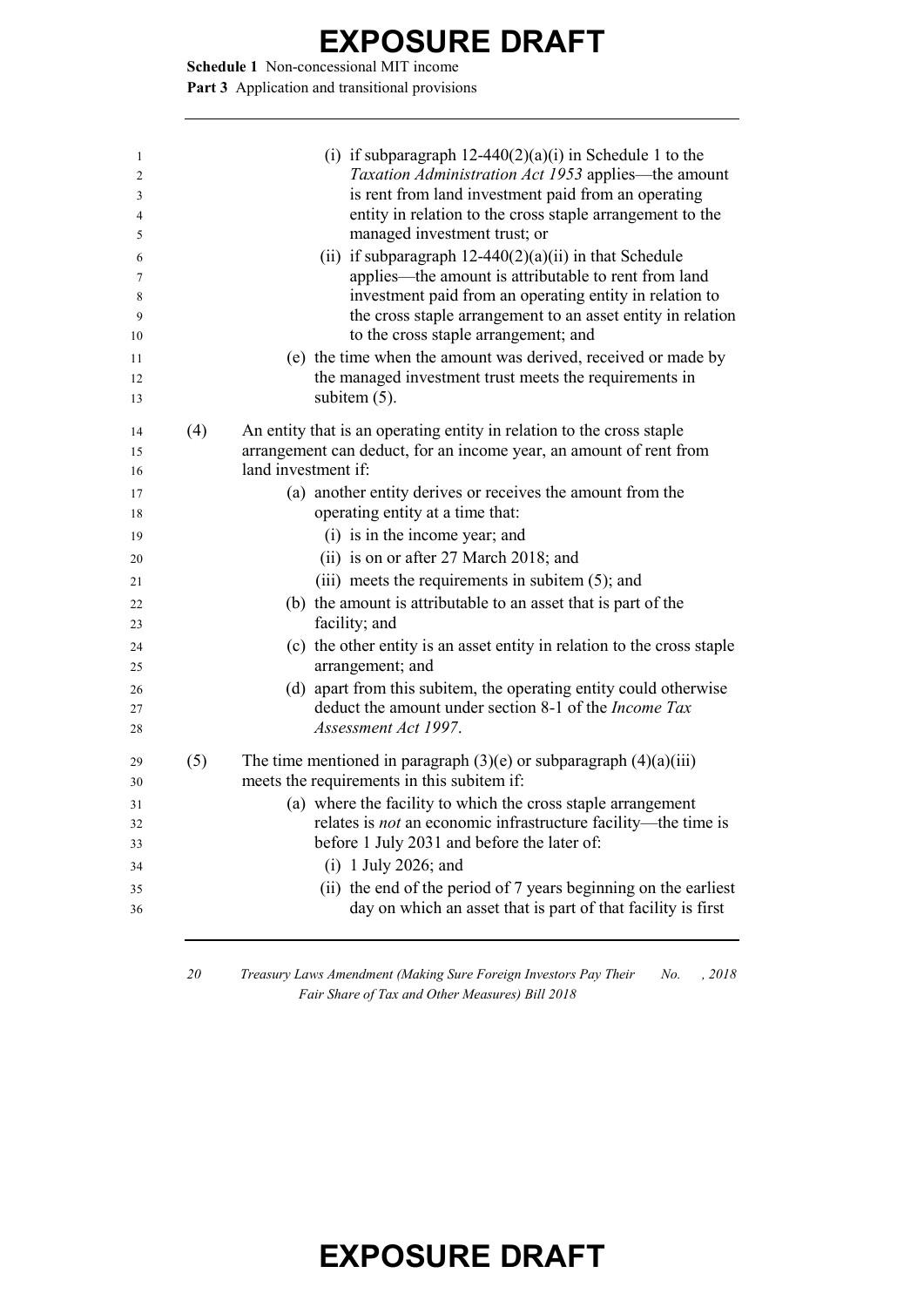Non-concessional MIT income **Schedule 1** Application and transitional provisions **Part 3**

| 1      |     | put to use for the purpose of producing assessable                                                                      |
|--------|-----|-------------------------------------------------------------------------------------------------------------------------|
| 2      |     | income; or                                                                                                              |
| 3      |     | (b) where the facility to which the cross staple arrangement                                                            |
| 4      |     | relates is an economic infrastructure facility-the time is                                                              |
| 5      |     | before 1 July 2039 and before the later of:                                                                             |
| 6      |     | $(i)$ 1 July 2034; and                                                                                                  |
| 7<br>8 |     | (ii) the end of the period of 15 years beginning on the<br>earliest day on which an asset that is part of that facility |
| 9      |     | is first put to use for the purpose of producing<br>assessable income.                                                  |
| 10     |     |                                                                                                                         |
| 11     | (6) | An entity makes a choice in accordance with this subitem if:                                                            |
| 12     |     | (a) the entity makes the choice in the approved form; and                                                               |
| 13     |     | (b) the entity makes the choice no later than:                                                                          |
| 14     |     | (i) 30 June 2019; or                                                                                                    |
| 15     |     | (ii) a later time allowed by the Commissioner; and                                                                      |
| 16     |     | (c) the entity gives the choice to the Commissioner within 60                                                           |
| 17     |     | days after the entity makes the choice.                                                                                 |
|        |     |                                                                                                                         |
| 18     | (7) | The choice cannot be revoked.                                                                                           |
| 19     |     | [Integrity rules to be inserted here]                                                                                   |
| 20     |     | 11 Transitional-MIT trading trust income                                                                                |
| 21     | (1) | This item applies if:                                                                                                   |
| 22     |     | (a) an amount (the <i>relevant amount</i> ) included in the assessable                                                  |
| 23     |     | income for an income year of a managed investment trust is                                                              |
| 24     |     | MIT trading trust income of the managed investment trust                                                                |
| 25     |     | (disregarding this item); and                                                                                           |
| 26     |     | (b) immediately before 27 March 2018, the managed investment                                                            |
| 27     |     | trust held a total participation interest in the second entity                                                          |
| 28     |     | mentioned in that subsection (the <b>second entity</b> ) of an amount                                                   |
| 29     |     | (the <i>pre-announcement TPI amount</i> ) greater than nil; and                                                         |
| 30     |     | (c) the relevant amount was derived, received or made by the                                                            |
| 31     |     | managed investment trust before 1 July 2026.                                                                            |
| 32     | (2) | Treat part of the relevant amount as <i>not</i> being MIT trading trust income                                          |
| 33     |     | of the managed investment trust.                                                                                        |
|        |     |                                                                                                                         |

*No. , 2018 Treasury Laws Amendment (Making Sure Foreign Investors Pay Their Fair Share of Tax and Other Measures) Bill 2018*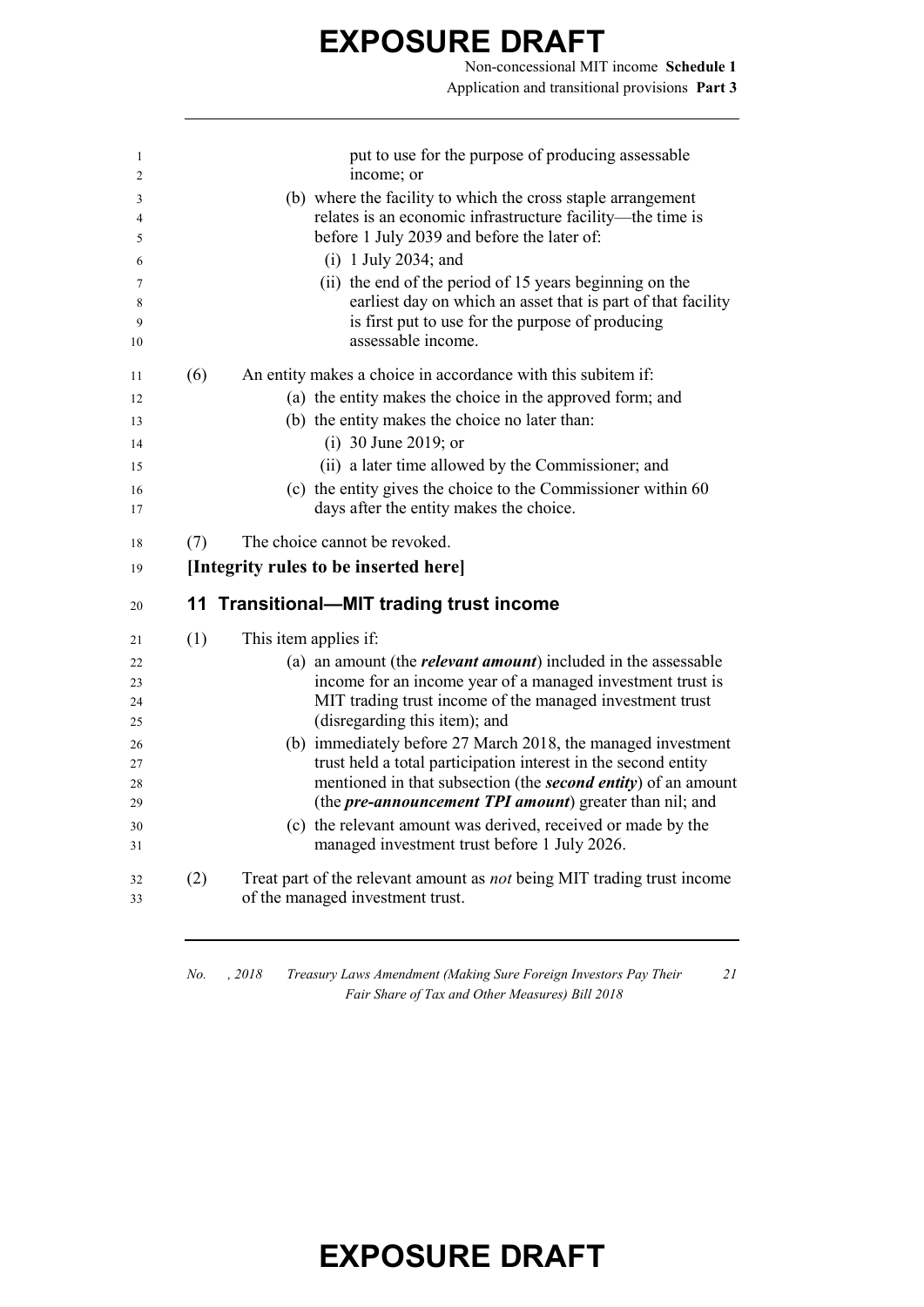**Schedule 1** Non-concessional MIT income Part 3 Application and transitional provisions

| (3)<br>1<br>$\overline{2}$                                                                                                              | That part is equal to the relevant amount multiplied by the fraction<br>worked out under subitems (4) and (5).                                                                                                                                                                                                                                                                                                                                                                                                                                                                                                                                                                                                                                                                                                                                                                                                                                                                                                                                                                                                                                                                                    |
|-----------------------------------------------------------------------------------------------------------------------------------------|---------------------------------------------------------------------------------------------------------------------------------------------------------------------------------------------------------------------------------------------------------------------------------------------------------------------------------------------------------------------------------------------------------------------------------------------------------------------------------------------------------------------------------------------------------------------------------------------------------------------------------------------------------------------------------------------------------------------------------------------------------------------------------------------------------------------------------------------------------------------------------------------------------------------------------------------------------------------------------------------------------------------------------------------------------------------------------------------------------------------------------------------------------------------------------------------------|
| (4)<br>3<br>4<br>5<br>6<br>7<br>8                                                                                                       | If the amount (the <i>post-announcement TPI amount</i> ) of the total<br>participation interest held by the managed investment trust in the second<br>entity at the end of the most recent income year ending before it<br>derived, received or made the relevant amount exceeds the<br>pre-announcement TPI amount, work out that fraction by dividing:<br>(a) the pre-announcement TPI amount;                                                                                                                                                                                                                                                                                                                                                                                                                                                                                                                                                                                                                                                                                                                                                                                                  |
| 9<br>10                                                                                                                                 | by:<br>(b) the post-announcement TPI amount.                                                                                                                                                                                                                                                                                                                                                                                                                                                                                                                                                                                                                                                                                                                                                                                                                                                                                                                                                                                                                                                                                                                                                      |
| (5)<br>11                                                                                                                               | Otherwise, the fraction is 1.                                                                                                                                                                                                                                                                                                                                                                                                                                                                                                                                                                                                                                                                                                                                                                                                                                                                                                                                                                                                                                                                                                                                                                     |
| 12                                                                                                                                      | 12 Transitional-MIT agricultural income                                                                                                                                                                                                                                                                                                                                                                                                                                                                                                                                                                                                                                                                                                                                                                                                                                                                                                                                                                                                                                                                                                                                                           |
| (1)<br>13<br>14<br>15<br>16<br>17<br>18<br>19<br>20<br>21<br>22<br>23<br>24<br>25<br>26<br>27<br>28<br>29<br>30<br>31<br>32<br>33<br>34 | This item applies if:<br>(a) an amount is included in the assessable income for an income<br>year of a managed investment trust; and<br>(b) the amount would be MIT agricultural income (disregarding<br>this item) of the managed investment trust because it is<br>attributable to an asset that is Australian agricultural land for<br>rent; and<br>(c) the managed investment trust derived, received or made the<br>amount before 1 July 2026; and<br>(d) if the managed investment trust derived, received or made the<br>amount because the managed investment trust held the asset<br>and derived, received or made the amount in respect of the<br>asset—the managed investment trust held the asset<br>throughout the period that:<br>(i) started just before 27 March 2018; and<br>(ii) ended when the managed investment trust derived,<br>received or made the amount; and<br>(e) if the managed investment trust derived, received or made the<br>amount because another entity held the asset and derived,<br>received or made another amount in respect of the asset—the<br>other entity held the asset throughout the period that:<br>(i) started just before 27 March 2018; and |

 *Treasury Laws Amendment (Making Sure Foreign Investors Pay Their Fair Share of Tax and Other Measures) Bill 2018 No. , 2018*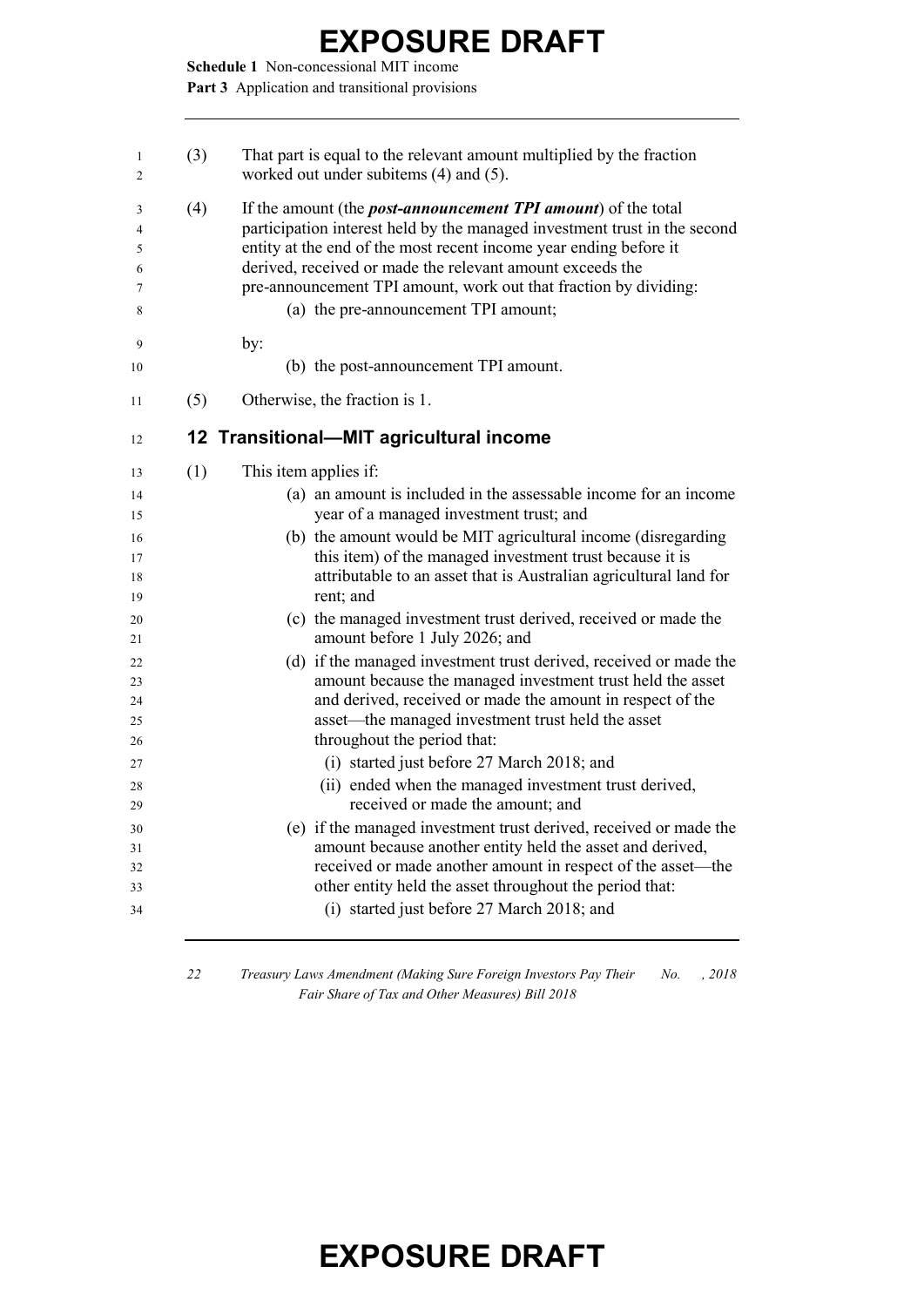Non-concessional MIT income **Schedule 1** Application and transitional provisions **Part 3**

| 1<br>$\overline{2}$ |     | (ii) ended when the other entity derived, received or made<br>the other amount; and                                          |
|---------------------|-----|------------------------------------------------------------------------------------------------------------------------------|
|                     |     |                                                                                                                              |
| 3                   |     | (f) if paragraph (e) applies—the managed investment trust held a<br>total participation interest of 100% in the other entity |
| 4                   |     | throughout the period mentioned in that paragraph.                                                                           |
| 5                   |     |                                                                                                                              |
| 6                   | (2) | Treat the amount as not being MIT agricultural income of the managed                                                         |
| 7                   |     | investment trust.                                                                                                            |
|                     |     |                                                                                                                              |
| 8                   |     | 13 Transitional—MIT residential housing income                                                                               |
| 9                   | (1) | This item applies if:                                                                                                        |
| 10                  |     | (a) an amount is included in the assessable income for an income                                                             |
| 11                  |     | year of a managed investment trust; and                                                                                      |
| 12                  |     | (b) the amount would be MIT residential housing income                                                                       |
| 13                  |     | (disregarding this item) of the managed investment trust                                                                     |
| 14                  |     | because it is attributable to an asset that satisfies the                                                                    |
| 15                  |     | requirements in paragraphs $12-470(2)(a)$ , (b) and (c) in                                                                   |
| 16                  |     | Schedule 1 to the Taxation Administration Act 1953; and                                                                      |
| 17                  |     | (c) the managed investment trust derived, received or made the                                                               |
| 18                  |     | amount before 1 October 2027; and                                                                                            |
| 19                  |     | (d) if the managed investment trust derived, received or made the                                                            |
| 20                  |     | amount because the managed investment trust held the asset                                                                   |
| 21                  |     | and derived, received or made the amount in respect of the                                                                   |
| 22                  |     | asset—the managed investment trust held the asset                                                                            |
| 23                  |     | throughout the period that:                                                                                                  |
| 24                  |     | (i) started just before the transition time; and                                                                             |
| 25                  |     | (ii) ended when the managed investment trust derived,                                                                        |
| 26                  |     | received or made the amount; and                                                                                             |
| 27                  |     | (e) if the managed investment trust derived, received or made the                                                            |
| 28                  |     | amount because another entity held the asset and derived,                                                                    |
| 29                  |     | received or made another amount in respect of the asset—the                                                                  |
| 30                  |     | other entity held the asset throughout the period that:                                                                      |
| 31                  |     | (i) started just before the transition time; and                                                                             |
| 32                  |     | (ii) ended when the other entity derived, received or made                                                                   |
| 33                  |     | the other amount; and                                                                                                        |
|                     |     |                                                                                                                              |

*No. , 2018 Treasury Laws Amendment (Making Sure Foreign Investors Pay Their Fair Share of Tax and Other Measures) Bill 2018*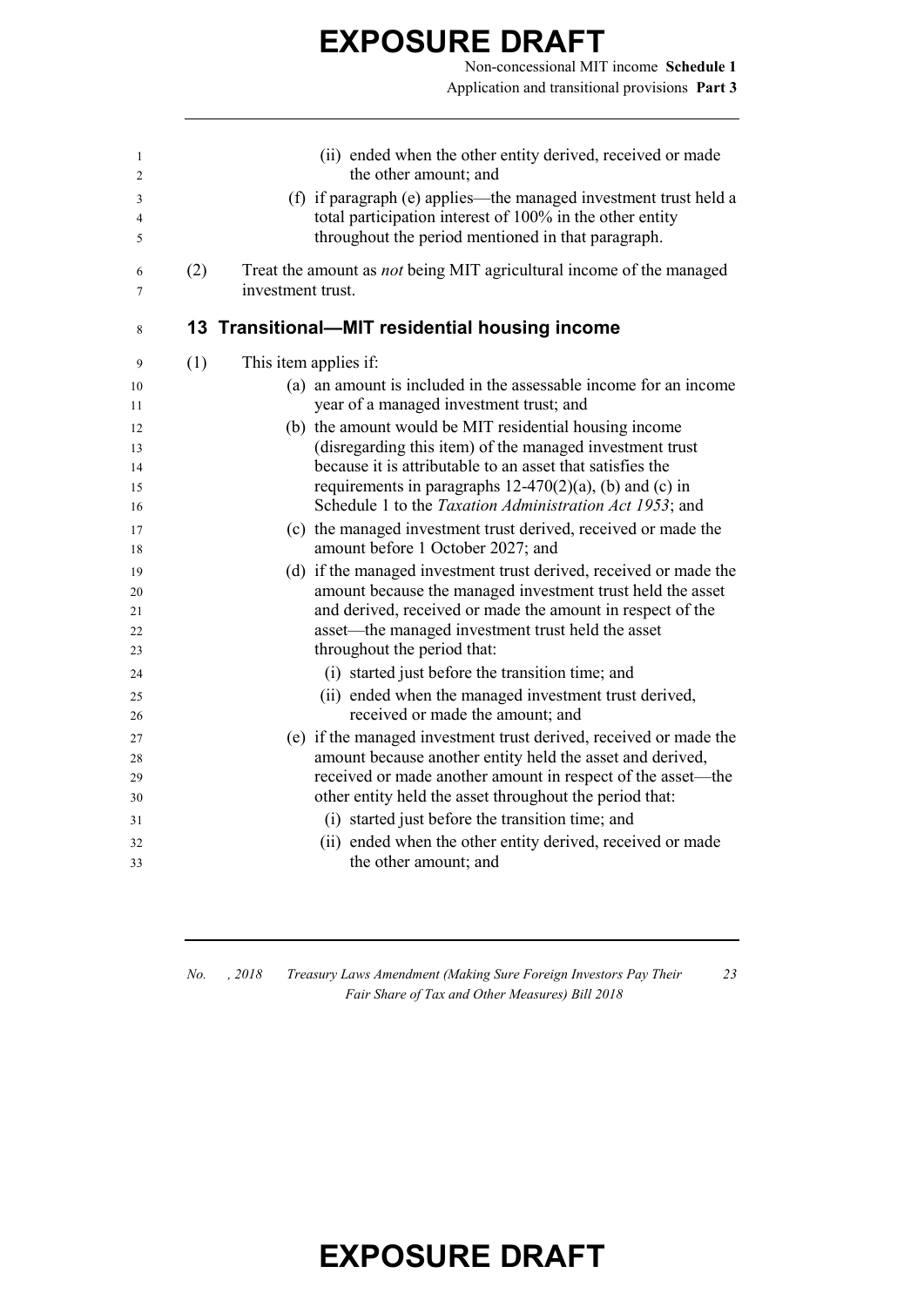**Schedule 1** Non-concessional MIT income Part 3 Application and transitional provisions

| $\overline{1}$<br>2<br>3 |     | (f) if paragraph (e) applies—the managed investment trust held a<br>total participation interest of 100% in the other entity<br>throughout the period mentioned in that paragraph. |
|--------------------------|-----|------------------------------------------------------------------------------------------------------------------------------------------------------------------------------------|
| $\overline{4}$<br>$\sim$ | (2) | Treat the amount as <i>not</i> being MIT residential housing income of the<br>managed investment trust.                                                                            |
| 6                        | (3) | In this item:                                                                                                                                                                      |
| 7<br>8                   |     | <i>transition time</i> means 4.30 pm, by legal time in the Australian<br>Capital Territory, on 14 September 2017.                                                                  |

*24 Treasury Laws Amendment (Making Sure Foreign Investors Pay Their Fair Share of Tax and Other Measures) Bill 2018 No. , 2018*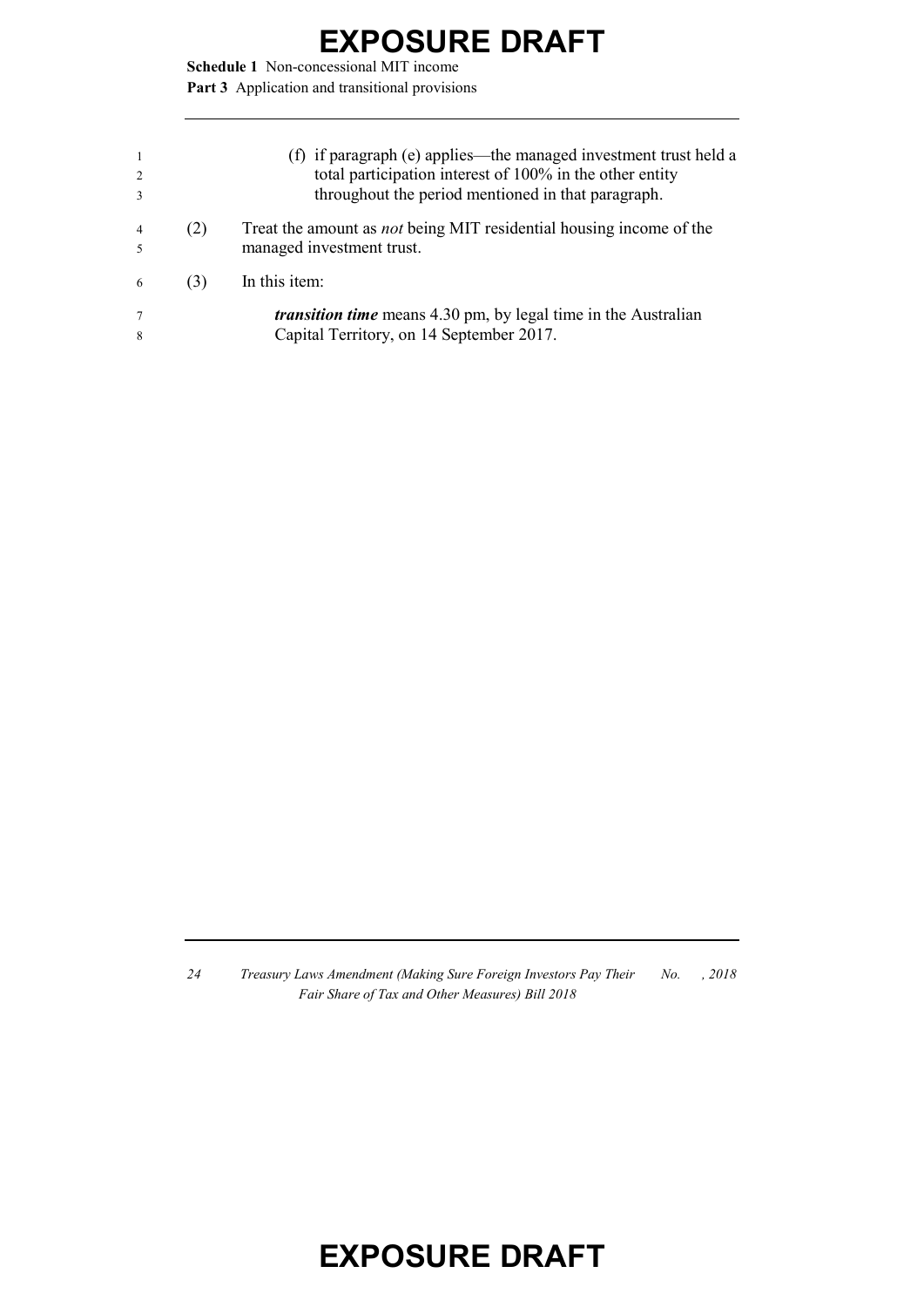Thin capitalisation **Schedule 2** Application and transitional provisions **Part 3**

#### *No. , 2018 Treasury Laws Amendment (Making Sure Foreign Investors Pay Their Fair Share of Tax and Other Measures) Bill 2018* **Schedule 2—Thin capitalisation** *Income Tax Assessment Act 1997* **1 At the end of paragraph 820-105(3)(g)** Add: (iv) each other entity in which the entity has a direct or indirect interest; **2 At the end of paragraph 820-215(3)(g)** Add: (iv) each other entity in which the entity has a direct or 10 indirect interest; **3 After subsection 820-905(2A)** Insert: (2B) For the purposes of sections 820-910, 820-915 and 820-920, if the first entity mentioned in paragraph (1)(a) or (2A)(a) is a trust (other than a \*public trading trust) or a partnership: (a) treat the reference in that paragraph to 50% as instead being a 17 reference to 10%; and (b) if subsection (2C) applies—treat the other entity mentioned 19 in paragraph  $(1)(a)$  or  $(2A)(a)$  as holding an \*associate interest in the first entity mentioned in that paragraph of 10% or more; and (c) disregard subsection 318(5) of the *Income Tax Assessment Act 1936*; and (d) if subsection (2D) applies—in determining whether two entities are associates of each other, treat the benefiting entity mentioned in that subsection as being a partner in the partnership. (2C) This subsection applies if: 29 (a) the other entity mentioned in paragraph  $(1)(a)$  or  $(2A)(a)$ **bolds** an \*associate interest in the first entity mentioned in that paragraph of less than 10%; and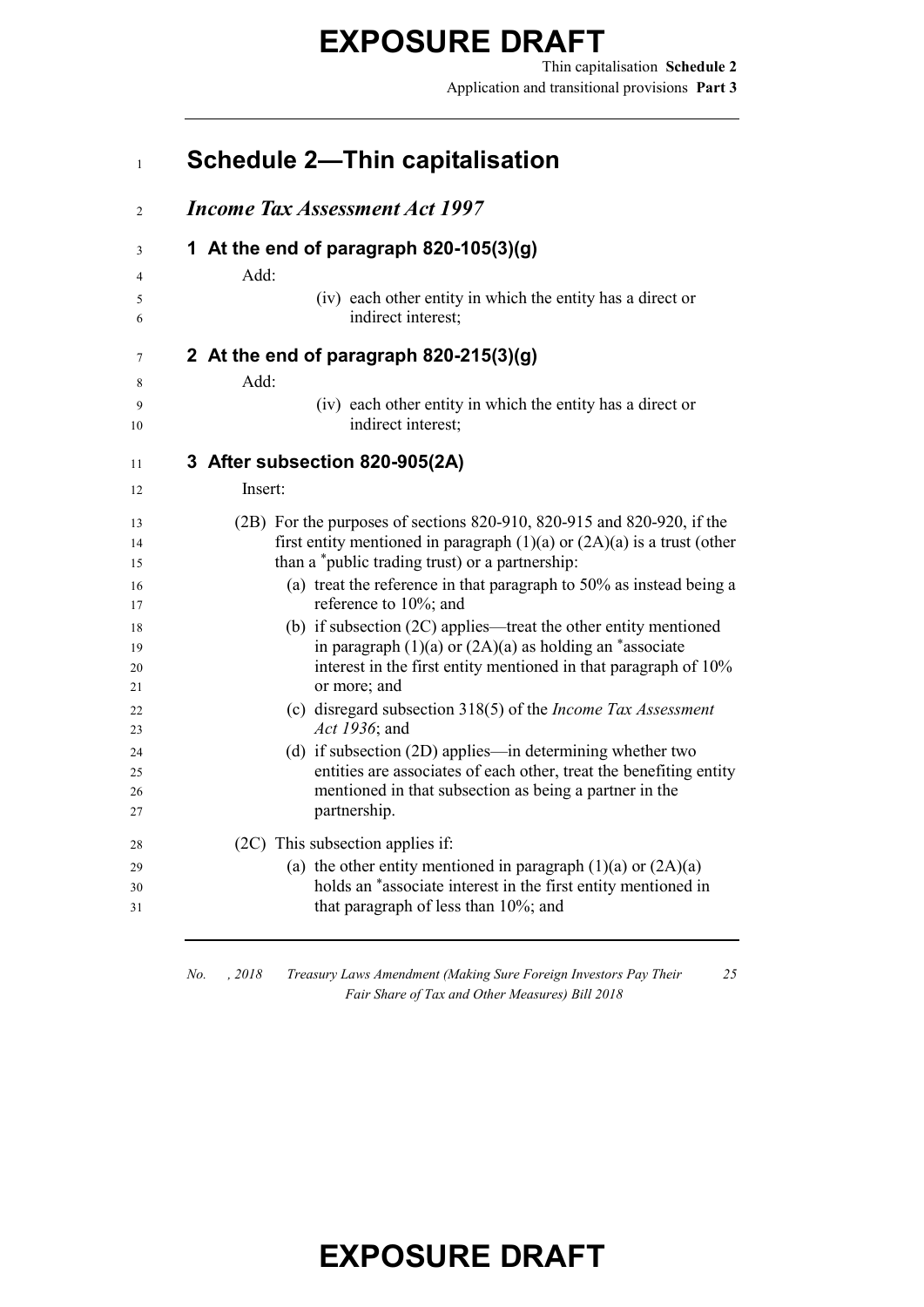**Schedule 2** Thin capitalisation

Part 3 Application and transitional provisions

| 1<br>2<br>3<br>4<br>5 | (b) it is reasonable to conclude that an entity created the<br>circumstance described in paragraph (a) of this subsection for<br>the principal purpose of, or for more than one principal<br>purpose that included the purpose of, ensuring that the first<br>entity will not be an *associate entity of the other entity. |
|-----------------------|----------------------------------------------------------------------------------------------------------------------------------------------------------------------------------------------------------------------------------------------------------------------------------------------------------------------------|
| 6                     | (2D) This subsection applies if:                                                                                                                                                                                                                                                                                           |
|                       | (a) a trust (other than a *public trading trust) is a partner in a                                                                                                                                                                                                                                                         |
| 8                     | partnership; and                                                                                                                                                                                                                                                                                                           |
| 9                     | (b) another entity (the <i>benefiting entity</i> ) benefits under the trust                                                                                                                                                                                                                                                |
| 10                    | (as determined in accordance with paragraph $318(6)(a)$ of the                                                                                                                                                                                                                                                             |
| 11                    | Income Tax Assessment Act 1936).                                                                                                                                                                                                                                                                                           |
| 12                    | 4 Application                                                                                                                                                                                                                                                                                                              |
| 13                    | The amendments made by this Schedule apply to income years starting                                                                                                                                                                                                                                                        |
| 14                    | on or after 1 July 2018.                                                                                                                                                                                                                                                                                                   |

 *Treasury Laws Amendment (Making Sure Foreign Investors Pay Their Fair Share of Tax and Other Measures) Bill 2018 No. , 2018*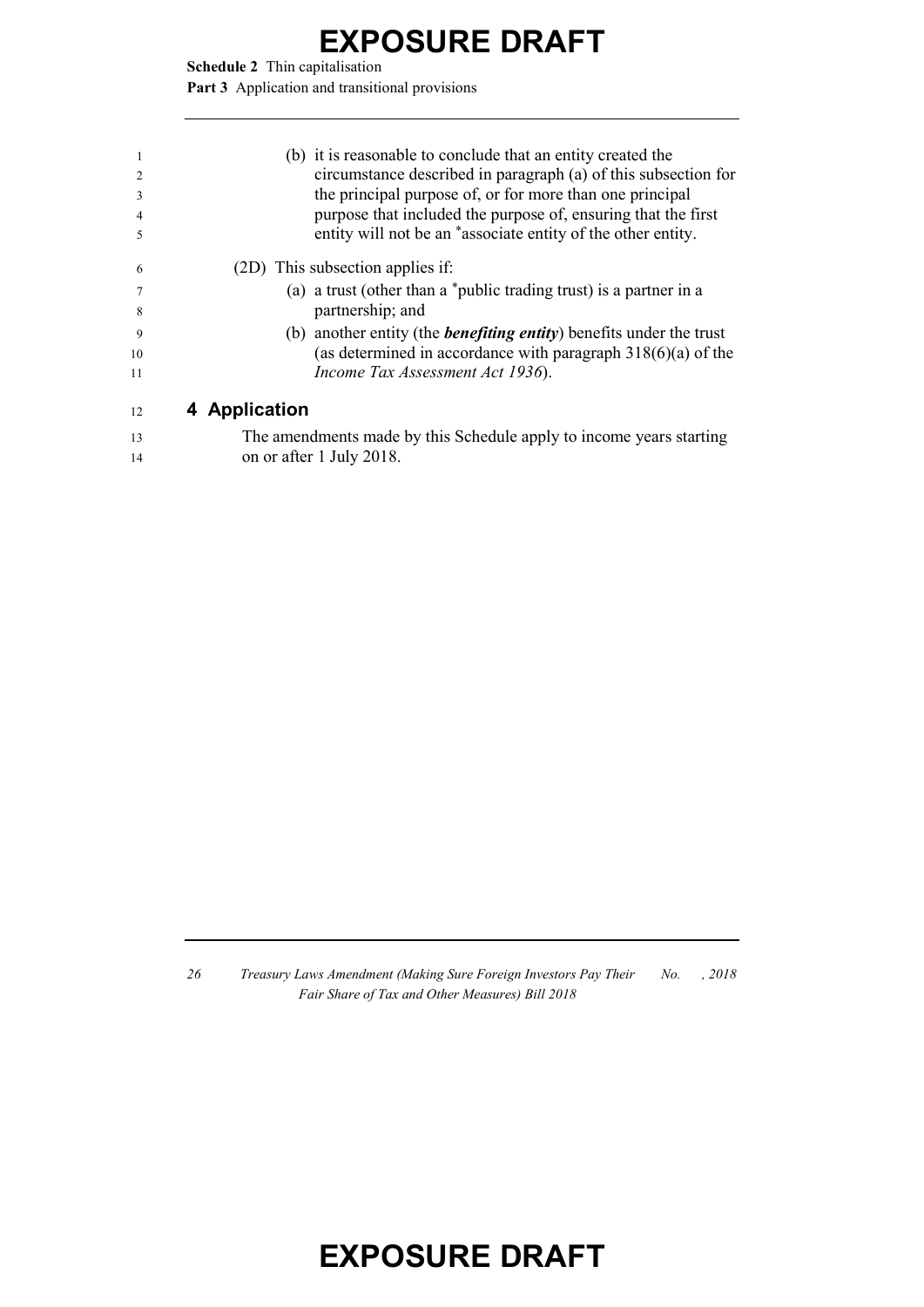Superannuation funds for foreign residents withholding tax exemption **Schedule 3** Amendments **Part 1**

| <b>Schedule 3-Superannuation funds for</b><br>foreign residents withholding tax<br>exemption                                                                 |
|--------------------------------------------------------------------------------------------------------------------------------------------------------------|
| <b>Part 1-Amendments</b>                                                                                                                                     |
| <b>Income Tax Assessment Act 1936</b>                                                                                                                        |
| 1 At the end of paragraph 128B(3)(jb)                                                                                                                        |
| Add:                                                                                                                                                         |
| Note:<br>See subsection (3CA) for extra requirements relating to this<br>paragraph.                                                                          |
| 2 After subsection 128B(3C)                                                                                                                                  |
| Insert:                                                                                                                                                      |
|                                                                                                                                                              |
| $(3CA)$ Paragraph $(3)(jb)$ applies to income that consists of interest paid by<br>a person (a <i>paying entity</i> ), or consists of dividends or non-share |
| dividends paid by a company (also a <i>paying entity</i> ), only if the                                                                                      |
| superannuation fund mentioned in subparagraph (3)(jb)(i):                                                                                                    |
| (a) satisfies the portfolio interest test in subsection (3CB) in                                                                                             |
| relation to the paying entity:                                                                                                                               |
| (i) at the time the payment is made; and                                                                                                                     |
| (ii) throughout any 12 month period that began no earlier                                                                                                    |
| than 24 months before that time and ended no later than                                                                                                      |
| that time; and                                                                                                                                               |
| (b) does not have influence of a kind described in                                                                                                           |
| subsection (3CC) in relation to the paying entity at the time                                                                                                |
| the payment is made.                                                                                                                                         |
| (3CB) A superannuation fund satisfies the portfolio interest test in this                                                                                    |
| subsection in relation to the paying entity at a time if, at that time,                                                                                      |
| the total participation interest (within the meaning of the <i>Income</i>                                                                                    |
| Tax Assessment Act 1997) the superannuation fund holds in the                                                                                                |
| paying entity:                                                                                                                                               |
| (a) is less than $10\%$ ; and                                                                                                                                |
|                                                                                                                                                              |

*No. , 2018 Treasury Laws Amendment (Making Sure Foreign Investors Pay Their Fair Share of Tax and Other Measures) Bill 2018*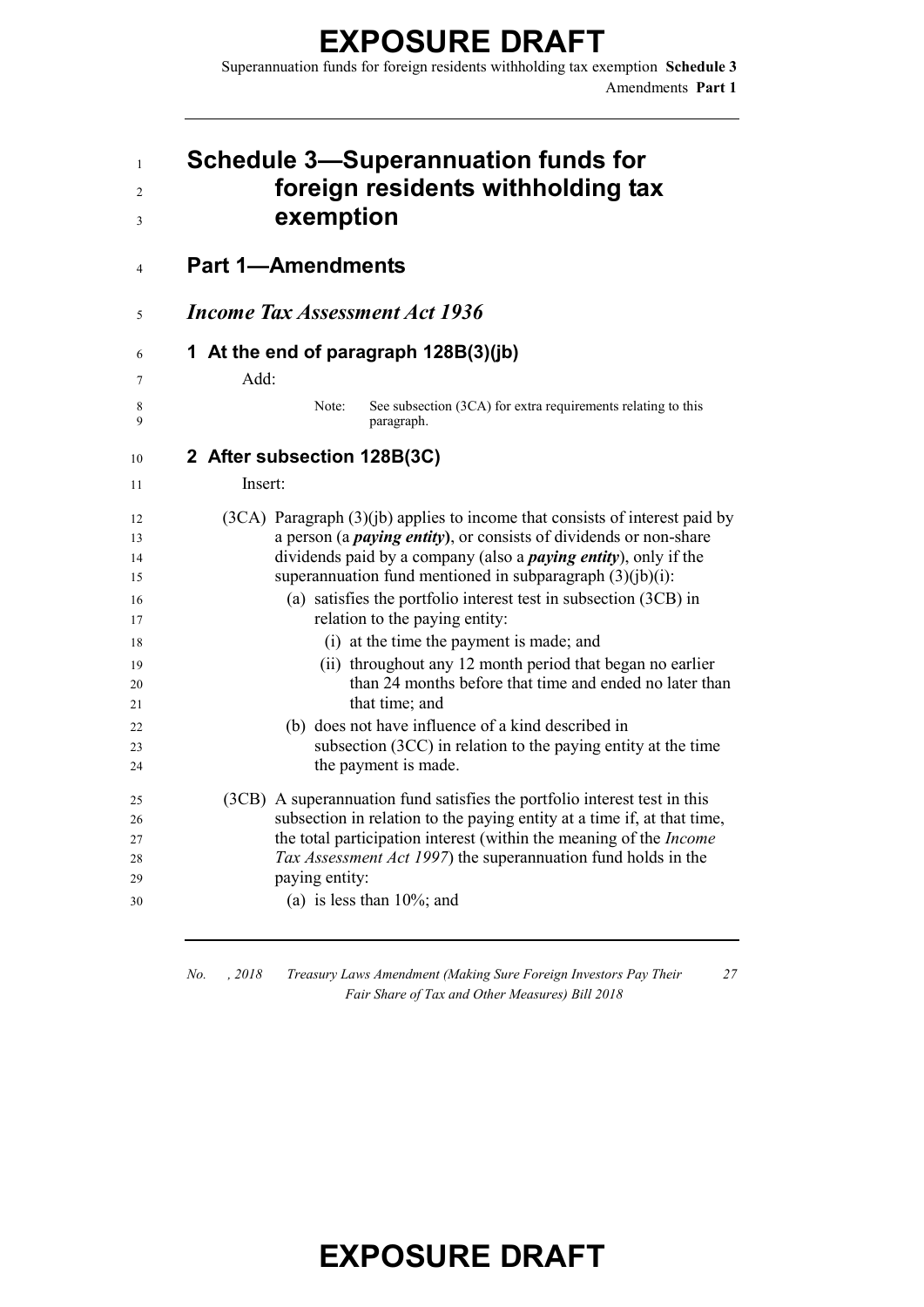**Schedule 3** Superannuation funds for foreign residents withholding tax exemption **Part 1** Amendments

| 1  | (b) would be less than 10% if, in working out the direct                     |
|----|------------------------------------------------------------------------------|
| 2  | participation interest (within the meaning of that Act) that                 |
| 3  | any entity holds in a company:                                               |
| 4  | (i) an equity holder were treated as a shareholder; and                      |
| 5  | (ii) the total amount contributed to the company in respect                  |
| 6  | of non-share equity interests were included in the total                     |
| 7  | paid-up share capital of the company.                                        |
| 8  | Influence test                                                               |
| 9  | $(3CC)$ For the purposes of paragraph $(3CA)(b)$ , a superannuation fund has |
| 10 | influence of a kind described in this subsection in relation to the          |
| 11 | paying entity at a time if any of the following requirements are             |
| 12 | satisfied at that time:                                                      |
| 13 | (a) the superannuation fund:                                                 |
| 14 | (i) is directly or indirectly able to determine;                             |
| 15 | (ii) in acting in concert with others is directly or indirectly              |
| 16 | able to determine;                                                           |
| 17 | the identity of at least one of the persons who, individually or             |
| 18 | together with others, make (or might reasonably be expected                  |
| 19 | to make) the decisions that comprise the control and direction               |
| 20 | of the paying entity's operations;                                           |
| 21 | at least one of those persons is accustomed or obliged to act,<br>(b)        |
| 22 | or might reasonably be expected to act, in accordance with                   |
| 23 | the directions, instructions or wishes of the superannuation                 |
| 24 | fund (whether those directions, instructions or wishes are                   |
| 25 | expressed directly or indirectly, or through the                             |
| 26 | superannuation fund acting in concert with others).                          |
|    |                                                                              |

 *Treasury Laws Amendment (Making Sure Foreign Investors Pay Their Fair Share of Tax and Other Measures) Bill 2018 No. , 2018*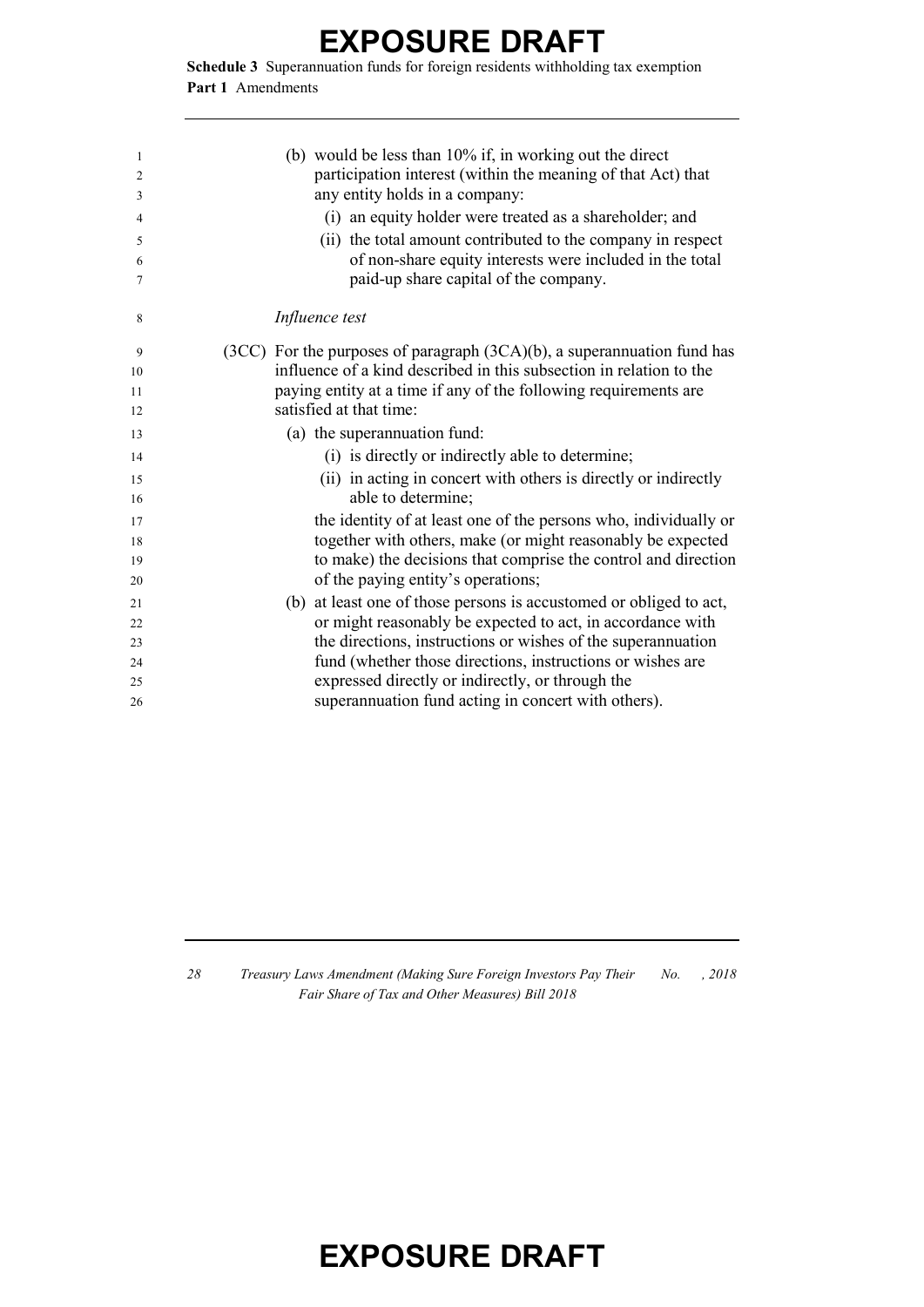Superannuation funds for foreign residents withholding tax exemption **Schedule 3** Application provisions **Part 2**

#### **Part 2—Application provisions**

#### **3 Application**

- (1) The amendments made by this Schedule apply in relation to income that is derived on or after 1 July 2019.
- (2) Despite subitem (1), the amendments made by this Schedule apply to income that is derived by a superannuation fund on or after 1 July 2026 if:
- (a) the income consists of a payment received by the superannuation fund in respect of an asset (disregarding section 128AF of the *Income Tax Assessment Act 1936*); and
- (b) the superannuation fund acquired the asset on or before 12 27 March 2018.

*No. , 2018 Treasury Laws Amendment (Making Sure Foreign Investors Pay Their Fair Share of Tax and Other Measures) Bill 2018*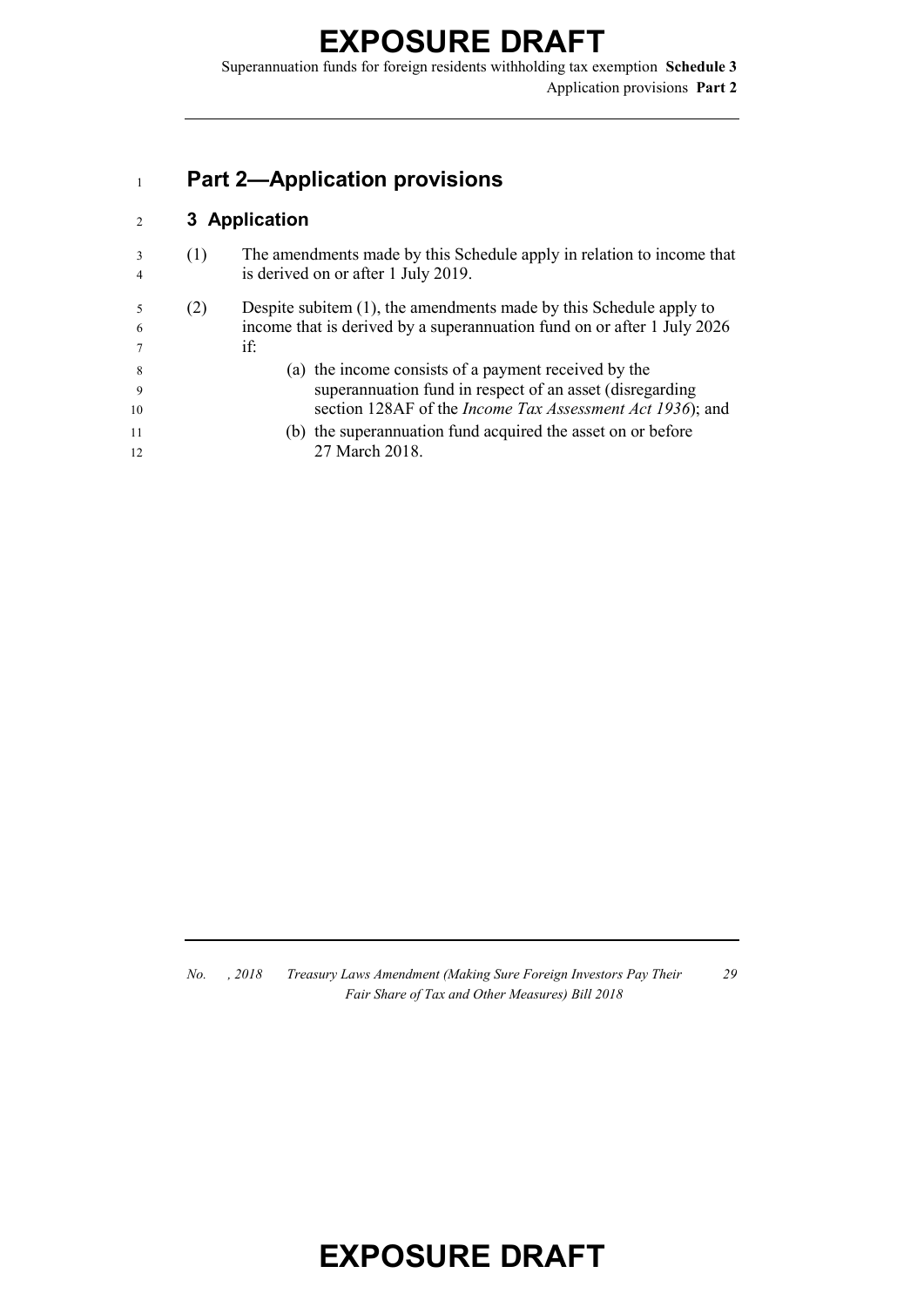**Schedule 4** Sovereign immunity **Part 1** Amendments

| <b>Schedule 4-Sovereign immunity</b>                                                                                                                                                                                                       |                |
|--------------------------------------------------------------------------------------------------------------------------------------------------------------------------------------------------------------------------------------------|----------------|
| <b>Part 1-Amendments</b>                                                                                                                                                                                                                   |                |
| <b>Income Tax Assessment Act 1936</b>                                                                                                                                                                                                      |                |
| 1 At the end of subsection 128B(3)<br>Add:<br>; or (n) income that is non-assessable non-exempt income because of<br>Division 880 of the <i>Income Tax Assessment Act 1997</i> .                                                           |                |
| <b>Income Tax Assessment Act 1997</b>                                                                                                                                                                                                      |                |
| 2 Section 9-1 (after item 8 of the table)<br>Insert:<br>8A<br>A *sovereign entity                                                                                                                                                          | section 880-55 |
| 3 Section 11-55 (table)                                                                                                                                                                                                                    |                |
| After:<br>small business assets<br>income arising from CGT event, company or trust                                                                                                                                                         |                |
| Insert:                                                                                                                                                                                                                                    |                |
| 4 At the end of section 840-805                                                                                                                                                                                                            |                |
| $Add+$                                                                                                                                                                                                                                     |                |
| (9) Subsections $(2)$ , $(3)$ and $(4)$ do not apply to you to the extent that<br>the fund payment part relates to *ordinary income or *statutory<br>income of yours that is *non-assessable non-exempt income<br>because of Division 880. |                |
| 5 At the end of Part 4-5                                                                                                                                                                                                                   |                |
| Add:                                                                                                                                                                                                                                       |                |

*30 Treasury Laws Amendment (Making Sure Foreign Investors Pay Their Fair Share of Tax and Other Measures) Bill 2018 No. , 2018*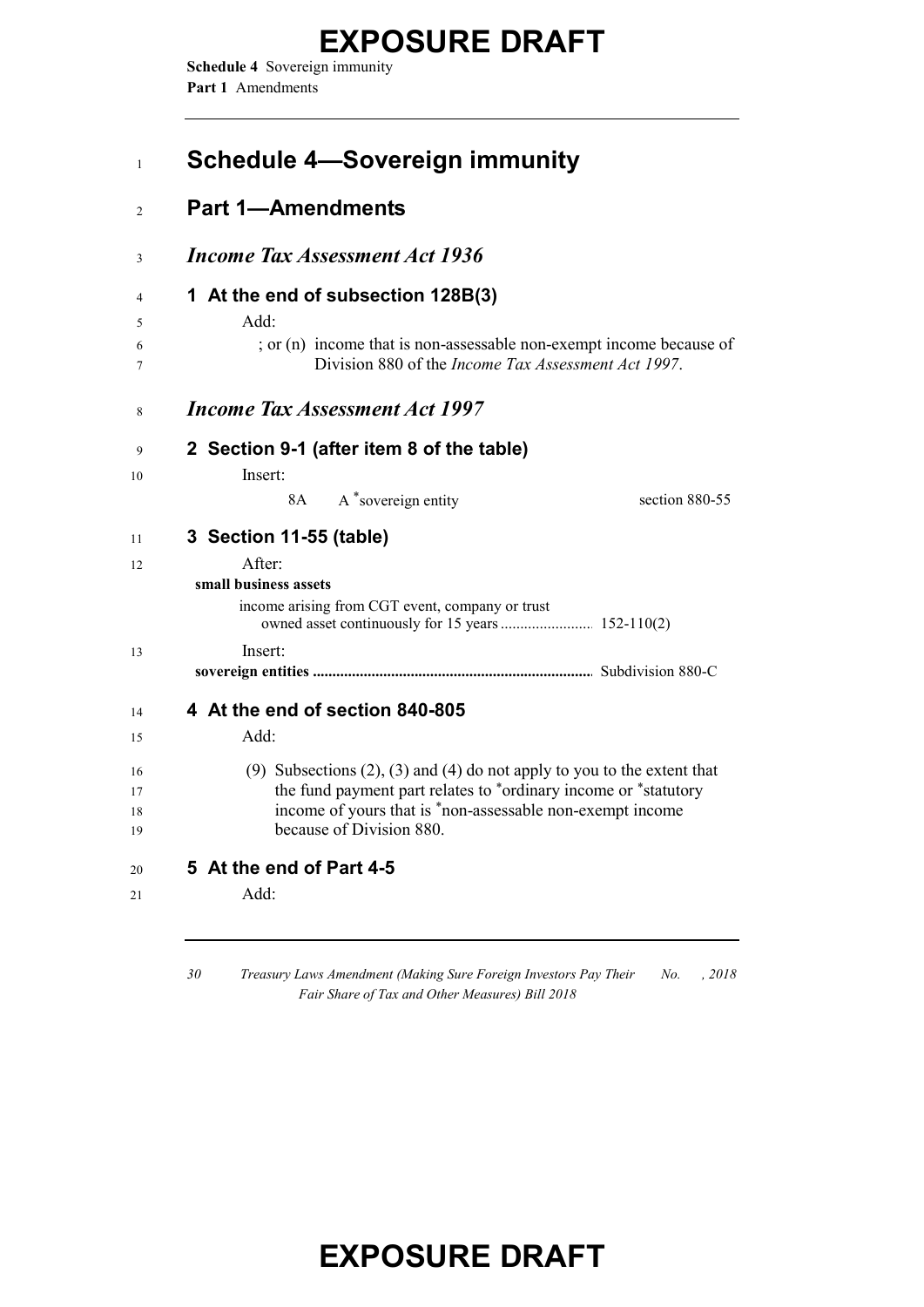Sovereign immunity **Schedule 4** Amendments **Part 1**

#### **Division 880—Sovereign entities**

#### **Table of Subdivisions**

- 880-B Sovereign entities liable to pay tax
- 880-C Sovereign immunity

#### **Subdivision 880-A—Basic concepts**

#### **880-10 What this Subdivision is about**

8 [To be drafted]

#### **Table of sections**

| 10 | <b>Operative provisions</b> |
|----|-----------------------------|
|    |                             |

- 880-15 Meaning of *sovereign entity*
- 880-20 Meaning of *sovereign entity group*

#### **Operative provisions**

| 14 | 880-15 Meaning of <i>sovereign entity</i>                            |
|----|----------------------------------------------------------------------|
| 15 | A sovereign entity is any of the following:                          |
| 16 | (a) a body politic of a foreign country, or a part of a foreign      |
| 17 | country;                                                             |
| 18 | (b) a *foreign government agency;                                    |
| 19 | $(c)$ an entity:                                                     |
| 20 | (i) in which an entity covered by paragraph (a) or (b) holds         |
| 21 | a *total participation interest of 100%; and                         |
| 22 | (i) that is <i>not</i> an Australian resident; and                   |
| 23 | (iii) that is <i>not</i> a resident trust estate for the purposes of |
| 24 | Division 6 of Part III of the <i>Income Tax Assessment Act</i>       |
| 25 | 1936.                                                                |

*No. , 2018 Treasury Laws Amendment (Making Sure Foreign Investors Pay Their Fair Share of Tax and Other Measures) Bill 2018*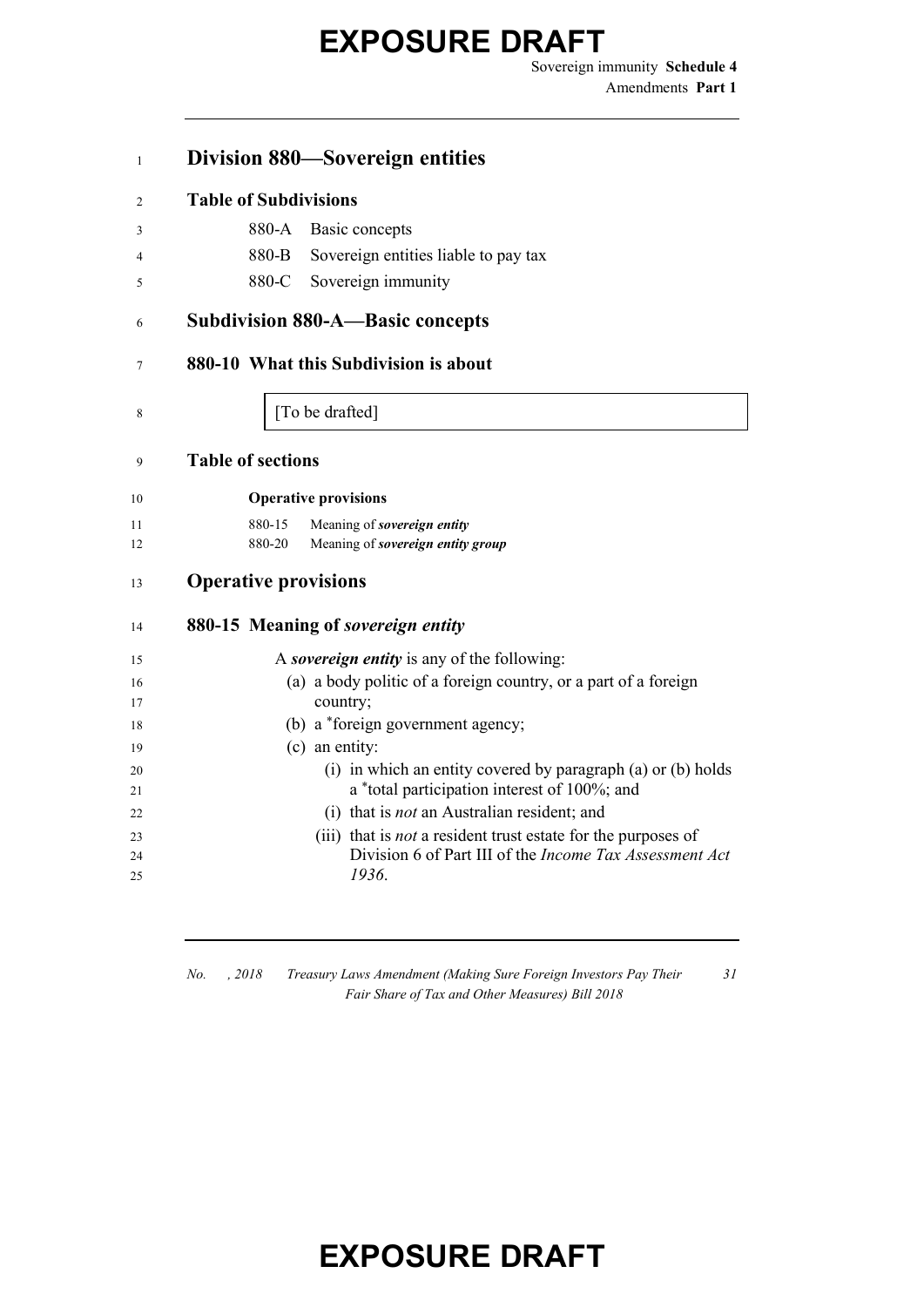**Schedule 4** Sovereign immunity **Part 1** Amendments

#### **880-20 Meaning of** *sovereign entity group* (1) Each of the following is part of a *sovereign entity group*: (a) a body politic of a foreign country; (b) a \* foreign government agency of that foreign country; (c) an entity:  $\epsilon$  (i) in which an entity covered by paragraph (a) or (b) holds a \* total participation interest of 100%; and (i) that is *not* an Australian resident; and (iii) that is *not* a resident trust estate for the purposes of Division 6 of Part III of the *Income Tax Assessment Act 1936*. (2) Each of the following is part of a *sovereign entity group*: (a) a body politic of a part of a foreign country; (b) a \* foreign government agency of that part of that foreign country; (c) an entity: (i) in which an entity covered by paragraph (a) or (b) holds 18 a \*total participation interest of 100%; and (i) that is *not* an Australian resident; and (iii) that is *not* a resident trust estate for the purposes of Division 6 of Part III of the *Income Tax Assessment Act 1936*. (3) Each entity that is part of the \*sovereign entity group is a *member*  of the group. **Subdivision 880-B—Basic tax treatment of sovereign entities 880-50 What this Subdivision is about I** [To be drafted] **Table of sections Operative provisions**

 *Treasury Laws Amendment (Making Sure Foreign Investors Pay Their Fair Share of Tax and Other Measures) Bill 2018 No. , 2018*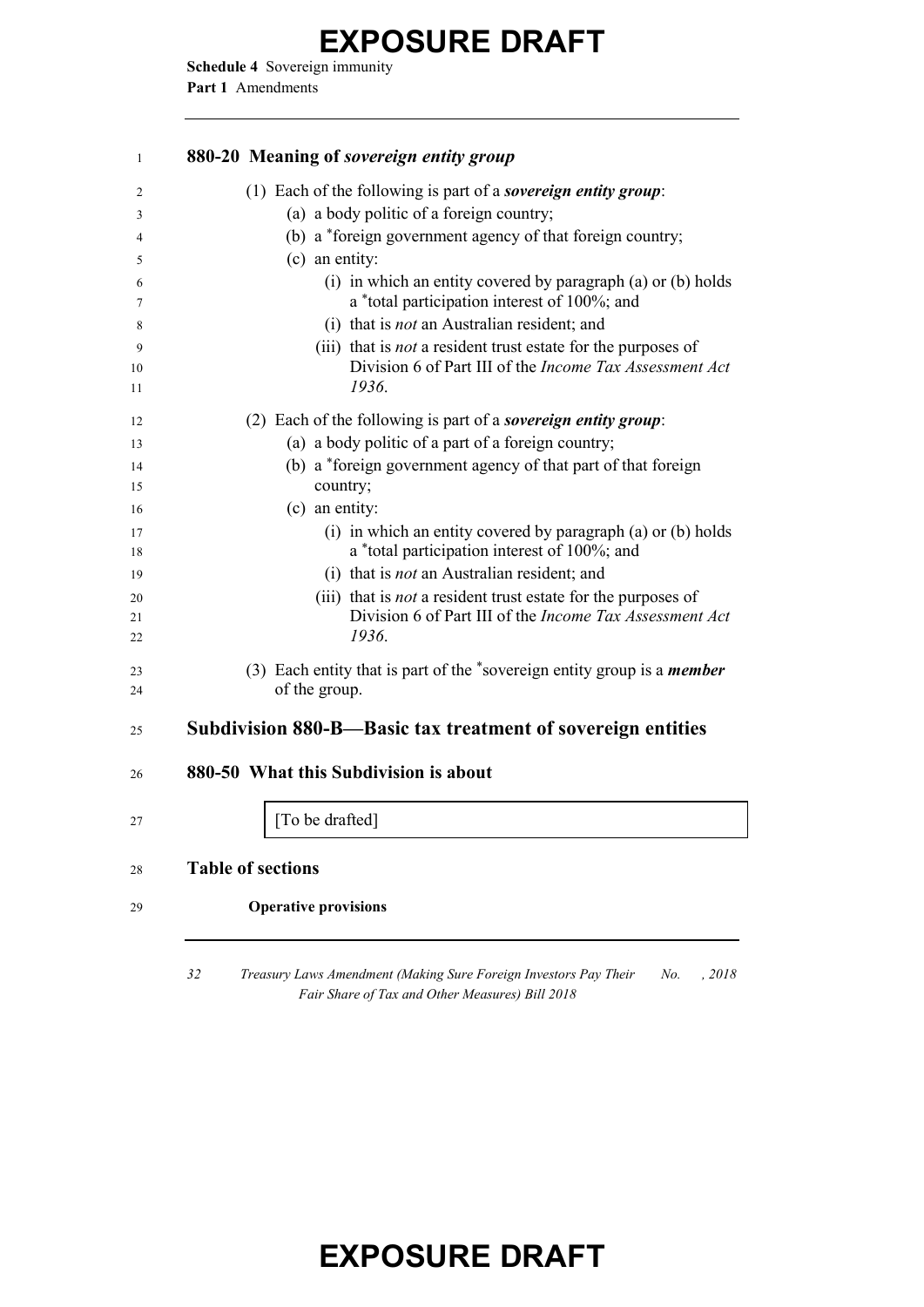Sovereign immunity **Schedule 4** Amendments **Part 1**

| 1<br>2<br>3    | 880-55<br>Sovereign entity liable to pay tax<br>880-60<br>Bodies politic of foreign countries and foreign government agencies treated<br>as foreign residents                                  |
|----------------|------------------------------------------------------------------------------------------------------------------------------------------------------------------------------------------------|
| 4              | <b>Operative provisions</b>                                                                                                                                                                    |
| 5              | 880-55 Sovereign entity liable to pay tax                                                                                                                                                      |
| 6              | A *sovereign entity is liable to pay tax.                                                                                                                                                      |
| 7              | The actual amount of income tax payable may be nil.<br>Note:                                                                                                                                   |
| 8<br>9         | 880-60 Bodies politic of foreign countries and foreign government<br>agencies treated as foreign residents                                                                                     |
| 10<br>11<br>12 | (1) For the purposes of this Act, treat a body politic of a foreign<br>country, or a part of a foreign country, as being a foreign resident<br>and as being a resident of the foreign country. |
| 13<br>14<br>15 | (2) For the purposes of this Act, treat a *foreign government agency, or<br>a part of a foreign country, as being a foreign resident and as being<br>a resident of the foreign country.        |
| 16             | Subdivision 880-C—Sovereign immunity                                                                                                                                                           |
| 17             | <b>Guide to Subdivision 880-B</b>                                                                                                                                                              |
| 18             | 880-100 What this Subdivision is about                                                                                                                                                         |
| 19             | [To be drafted]                                                                                                                                                                                |
| 20             | <b>Table of sections</b>                                                                                                                                                                       |
| 21             | <b>Operative provisions</b>                                                                                                                                                                    |

| Operative provisions |         |                                                                                                                          |
|----------------------|---------|--------------------------------------------------------------------------------------------------------------------------|
| 22<br>23             |         | 880-105 Non-assessable non-exempt income of sovereign entity—income from<br>membership interest etc. in trust or company |
| 24<br>25             | 880-110 | Non-assessable non-exempt income of sovereign entity—income from<br>consular activities                                  |
| 26                   |         | 880-115 Disregarded capital gain or loss of sovereign entity—asset                                                       |
| 27                   | 880-120 | Covered sovereign entities                                                                                               |

*No. , 2018 Treasury Laws Amendment (Making Sure Foreign Investors Pay Their Fair Share of Tax and Other Measures) Bill 2018*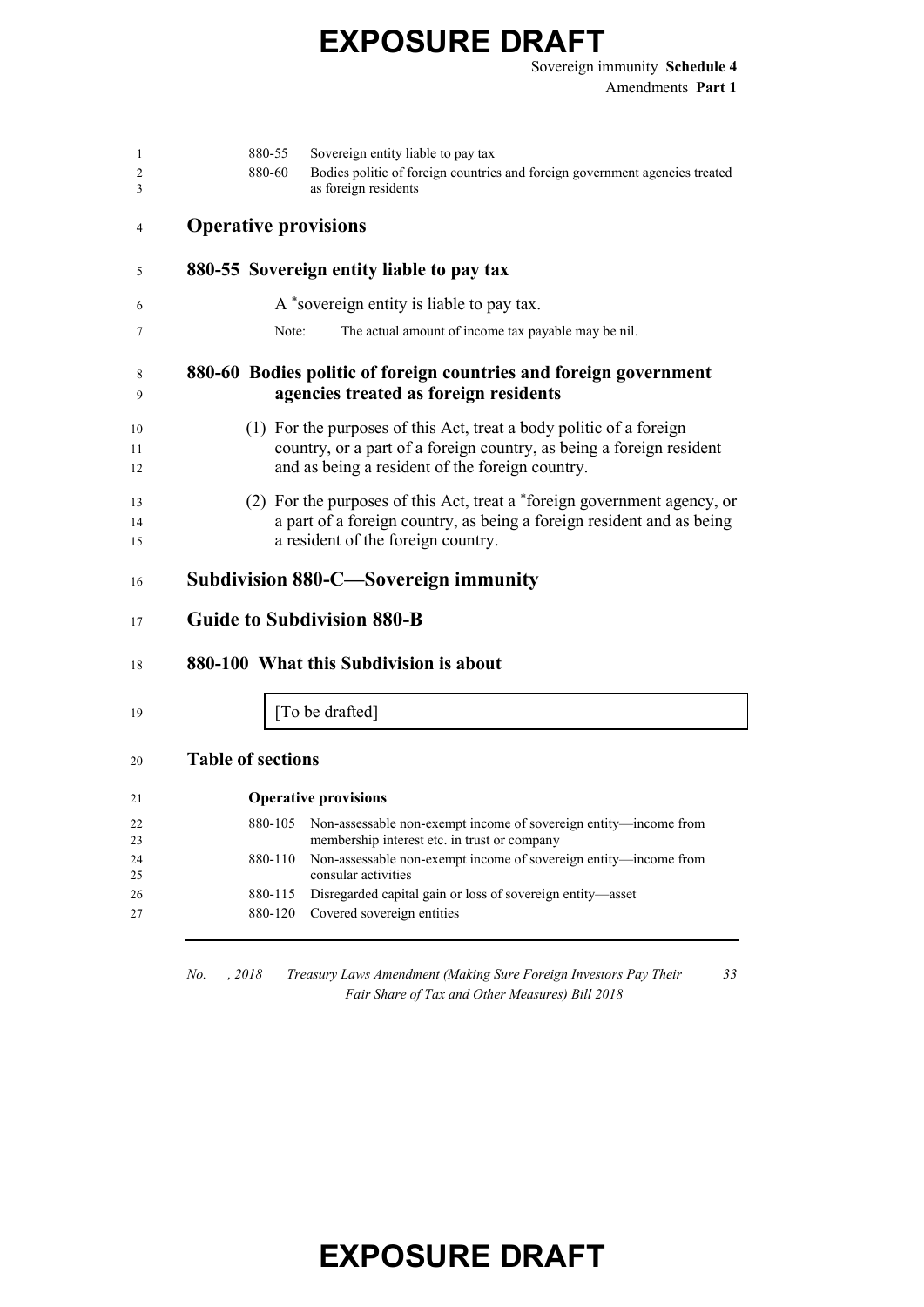**Schedule 4** Sovereign immunity **Part 1** Amendments

| $\mathbf{1}$   | Meaning of public non-financial entity and public financial entity<br>880-125                                          |
|----------------|------------------------------------------------------------------------------------------------------------------------|
| $\overline{2}$ | <b>Operative provisions</b>                                                                                            |
| 3              | 880-105 Non-assessable non-exempt income of sovereign entity-                                                          |
| 4              | income from membership interest etc. in trust or                                                                       |
| 5              | company                                                                                                                |
| 6              | (1) An amount of *ordinary income or *statutory income of a                                                            |
| 7              | *sovereign entity is not assessable income and is not *exempt                                                          |
| 8              | income if:                                                                                                             |
| 9              | (a) the entity is covered by section 880-120; and                                                                      |
| 10<br>11       | (b) the amount is derived, received or made from a trust or<br>company (the <i>paying entity</i> ); and                |
| 12             | (c) the paying entity is any of the following:                                                                         |
| 13             | (i) an Australian resident;                                                                                            |
| 14             | (ii) a resident trust estate for the purposes of Division 6 of                                                         |
| 15             | Part III of the Income Tax Assessment Act 1936;                                                                        |
| 16             | (d) the entity derives, receives or makes the amount from the                                                          |
| 17             | paying entity because the entity holds any of the following                                                            |
| 18             | kinds of interest in the paying entity:                                                                                |
| 19             | (i) a *membership interest;                                                                                            |
| 20             | (ii) a *debt interest;                                                                                                 |
| 21             | (iii) a *non-share equity interest; and                                                                                |
| 22             | (e) if the paying entity is a trust—it is a $*$ managed investment                                                     |
| 23             | trust in relation to the income year in which the amount is<br>derived, received or made; and                          |
| 24             | (f) the *sovereign entity group of which the *sovereign entity is a                                                    |
| 25<br>26       | member satisfies the portfolio interest test in subsection (3) in                                                      |
| 27             | relation to the paying entity:                                                                                         |
| 28             | (i) at the time the amount is derived, received or made; and                                                           |
| 29             | (ii) throughout any 12 month period that began no earlier                                                              |
| 30             | than 24 months before that time and ended no later than                                                                |
| 31             | that time; and                                                                                                         |
| 32             | (g) the sovereign entity group of which the sovereign entity is a                                                      |
| 33<br>34       | member does not have influence of a kind described in<br>subsection (5) in relation to the paying entity at that time. |
|                |                                                                                                                        |

 *Treasury Laws Amendment (Making Sure Foreign Investors Pay Their No. , 2018 Fair Share of Tax and Other Measures) Bill 2018*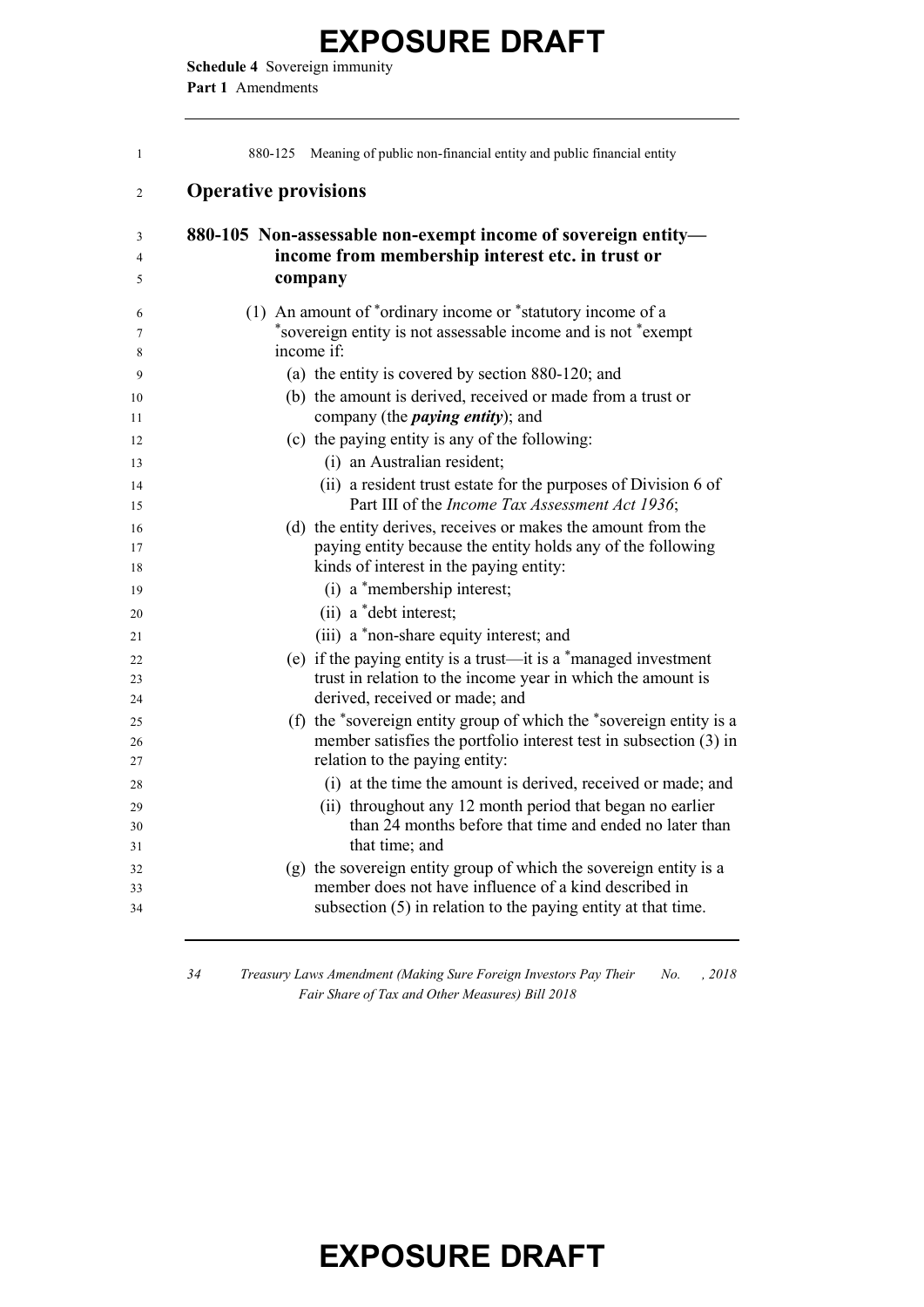Sovereign immunity **Schedule 4** Amendments **Part 1**

| 1  | (2) If the amount is a $*$ fund payment, subsection (1) does not apply to  |
|----|----------------------------------------------------------------------------|
| 2  | the extent that the amount is attributable to:                             |
| 3  | (a) *non-concessional MIT income (see section 12-435 in                    |
| 4  | Schedule 1 to the Tax Administration Act 1953); or                         |
| 5  | (b) an amount that would be non-concessional MIT income if the             |
| 6  | following provisions were disregarded:                                     |
| 7  | (i) subsections $12-440(4)$ and $(5)$ in that Schedule;                    |
| 8  | (ii) item 10 in Schedule 1 to the Treasury Laws Amendment                  |
| 9  | (Making Sure Foreign Investors Pay Their Fair Share                        |
| 10 | of Tax and Other Measures) Act 2018.                                       |
| 11 | Portfolio interest test                                                    |
| 12 | (3) For the purposes of paragraph $(1)(f)$ , a *sovereign entity group     |
| 13 | satisfies the portfolio interest test in this subsection in relation to    |
| 14 | the paying entity at a time if, at that time, the sum of the *total        |
| 15 | participation interests that each *member of the group holds in the        |
| 16 | paying entity:                                                             |
| 17 | (a) is less than $10\%$ ; and                                              |
| 18 | (b) would be less than $10\%$ if, in working out the $*$ direct            |
| 19 | participation interest that any entity holds in a company:                 |
| 20 | (i) an *equity holder were treated as a shareholder; and                   |
| 21 | (ii) the total amount contributed to the company in respect                |
| 22 | of *non-share equity interests were included in the total                  |
| 23 | paid-up share capital of the company.                                      |
| 24 | $(4)$ For the purposes of subsection $(3)$ , in working out the sum of the |
| 25 | *total participation interests held by each *member of the group in        |
| 26 | the paying entity, take into account:                                      |
| 27 | (a) a particular *direct participation interest; or                        |
| 28 | (b) a particular *indirect participation interest;                         |
| 29 | held in the paying entity only once if it would otherwise be counted       |
| 30 | more than once.                                                            |
| 31 | Influence test                                                             |
| 32 | (5) For the purposes of paragraph $(1)(g)$ , a *sovereign entity group has |
| 33 | influence of a kind described in this subsection in relation to an         |

*No. , 2018 Treasury Laws Amendment (Making Sure Foreign Investors Pay Their Fair Share of Tax and Other Measures) Bill 2018*

*35*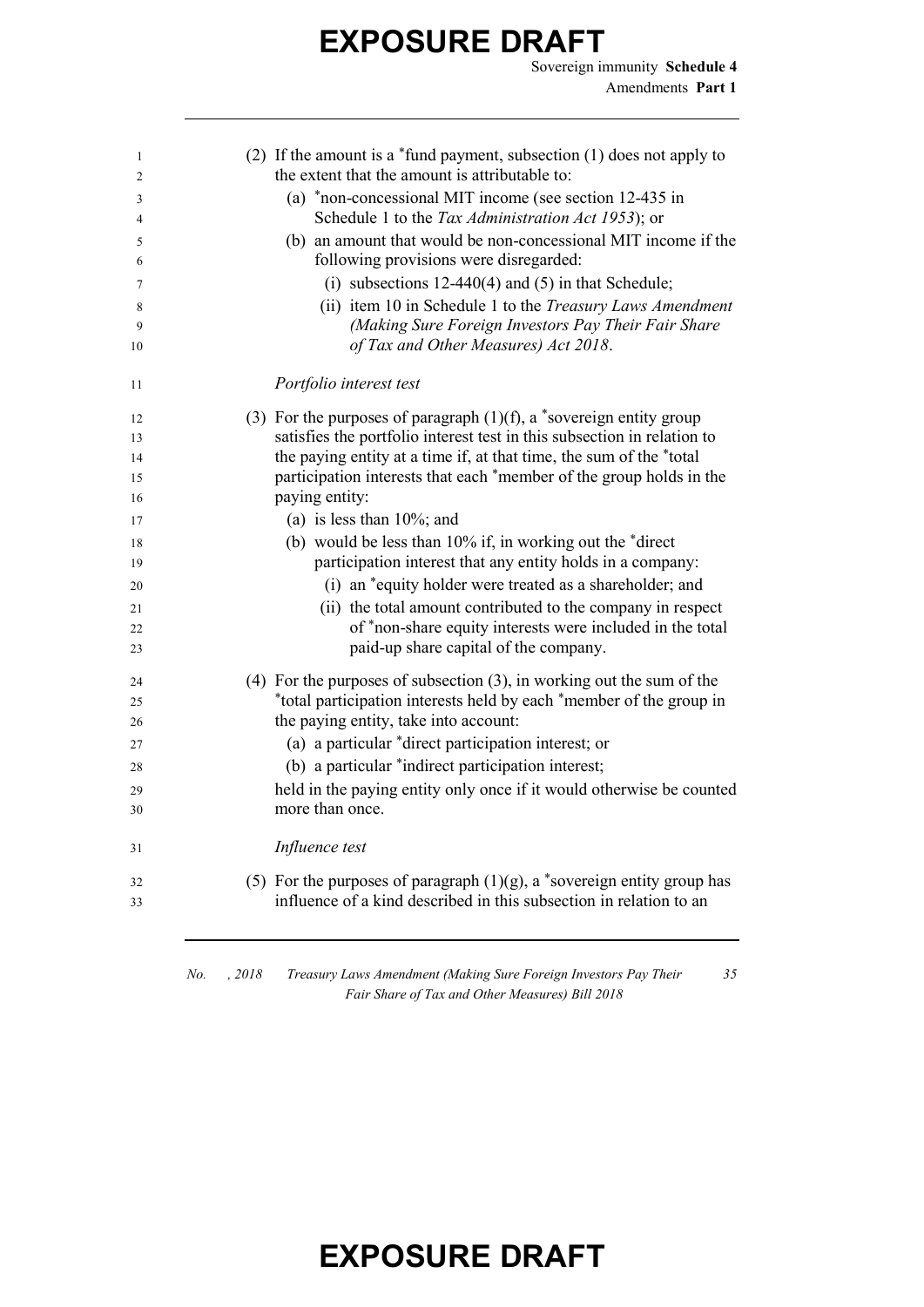**Schedule 4** Sovereign immunity **Part 1** Amendments

| 1<br>$\overline{c}$ | entity at a time if any of the following requirements are satisfied at<br>that time:          |
|---------------------|-----------------------------------------------------------------------------------------------|
| 3                   | (a) a $*$ member of the group:                                                                |
| 4                   | (i) is directly or indirectly able to determine;                                              |
| 5                   | (ii) in acting in concert with others is directly or indirectly                               |
| 6                   | able to determine;                                                                            |
| 7                   | the identity of at least one of the persons who, individually or                              |
| 8                   | together with others, make (or might reasonably be expected                                   |
| 9                   | to make) the decisions that comprise the control and direction<br>of the entity's operations; |
| 10                  | (b) at least one of those persons is accustomed or obliged to act,                            |
| 11<br>12            | or might reasonably be expected to act, in accordance with                                    |
| 13                  | the directions, instructions or wishes of a member of the                                     |
| 14                  | group (whether those directions, instructions or wishes are                                   |
| 15                  | expressed directly or indirectly, or through the member                                       |
| 16                  | acting in concert with others).                                                               |
| 17                  | $(6)$ For the purposes of subsection $(5)$ , treat the references in                          |
| 18                  | paragraphs $880-20(1)(c)$ and $(2)(c)$ to 100% as instead being                               |
| 19                  | references to 50%.                                                                            |
| 20                  | 880-110 Non-assessable non-exempt income of sovereign entity-                                 |
| 21                  | income from consular activities                                                               |
| 22                  | (1) An amount of *ordinary income or *statutory income of a                                   |
| 23                  | *sovereign entity is not assessable income and is not *exempt                                 |
| 24                  | income if:                                                                                    |
| 25                  | (a) the entity is covered by section 880-120; and                                             |
| 26                  | (b) the income arises from the entity's consular functions.                                   |
| 27                  | 880-115 Particular capital gains etc. of sovereign entity                                     |
| 28                  | $(1)$ Subsection $(2)$ applies if:                                                            |
| 29                  | (a) an entity covered by section 880-120 *disposes of an asset;                               |
| 30                  | and                                                                                           |
| 31                  | (b) the asset is a *membership interest in another entity; and                                |
| 32                  | (c) any of the following applies:                                                             |
|                     |                                                                                               |
|                     |                                                                                               |

*36 Treasury Laws Amendment (Making Sure Foreign Investors Pay Their No. , 2018 Fair Share of Tax and Other Measures) Bill 2018*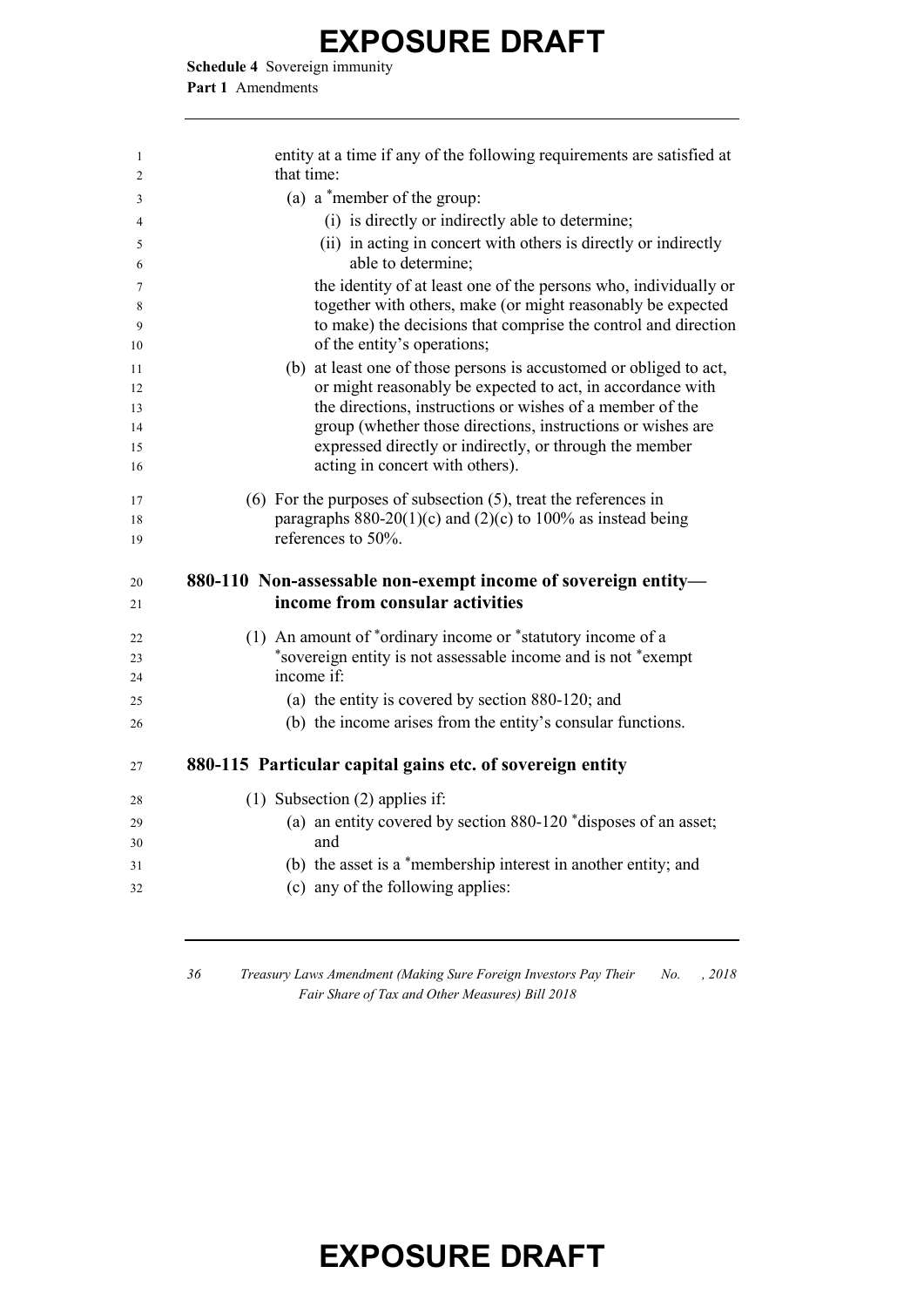Sovereign immunity **Schedule 4** Amendments **Part 1**

*37*

| 1        | (i) a *capital gain or *capital loss arises because of the                                                    |
|----------|---------------------------------------------------------------------------------------------------------------|
| 2        | disposal;                                                                                                     |
| 3<br>4   | (ii) if the asset is a *revenue asset (and is not a<br>*Division 230 financial arrangement)—an amount is      |
| 5        | included in, or can be deducted from, the assessable                                                          |
| 6        | income of the entity.                                                                                         |
| 7        | (2) For the purposes of paragraphs $880-105(1)(f)$ and                                                        |
| 8<br>9   | subsections $880-105(2)$ and $(3)$ (portfolio interest test), treat the<br>other entity as the paying entity. |
| 10       | 880-120 Covered sovereign entities                                                                            |
| 11       | (1) A *sovereign entity is covered by this section if it satisfies all of the                                 |
| 12       | following requirements:                                                                                       |
| 13       | (a) the entity is funded only by public monies;                                                               |
| 14       | (b) the entity is <i>not</i> any of the following:                                                            |
| 15       | (i) a *superannuation fund for foreign residents;                                                             |
| 16       | (ii) a *foreign superannuation fund;                                                                          |
| 17       | (c) the entity is <i>not</i> a partnership;                                                                   |
| 18       | (d) the entity is <i>not</i> any of the following:                                                            |
| 19       | (i) a *public non-financial entity;                                                                           |
| 20       | (ii) a *public financial entity (other than a public financial                                                |
| 21       | entity that only carries on central banking activities).                                                      |
| 22       | 880-125 Meaning of public non-financial entity and public financial                                           |
| 23       | entity                                                                                                        |
| 24       | (1) A public corporation is a <i>public non-financial entity</i> if its principal                             |
| 25       | activity is either or both of the following:                                                                  |
| 26       | (a) producing or trading non-financial goods;                                                                 |
| 27       | (b) providing services that are not financial services.                                                       |
| 28       | (2) A public corporation is a <i>public financial entity</i> if:                                              |
| 29       | (a) it trades in financial assets and liabilities; and                                                        |
| 30       | (b) it operates commercially in the financial markets; and                                                    |
| 31<br>32 | (c) its principal activities include providing any of the following<br>financial services:                    |

*No. , 2018 Treasury Laws Amendment (Making Sure Foreign Investors Pay Their Fair Share of Tax and Other Measures) Bill 2018*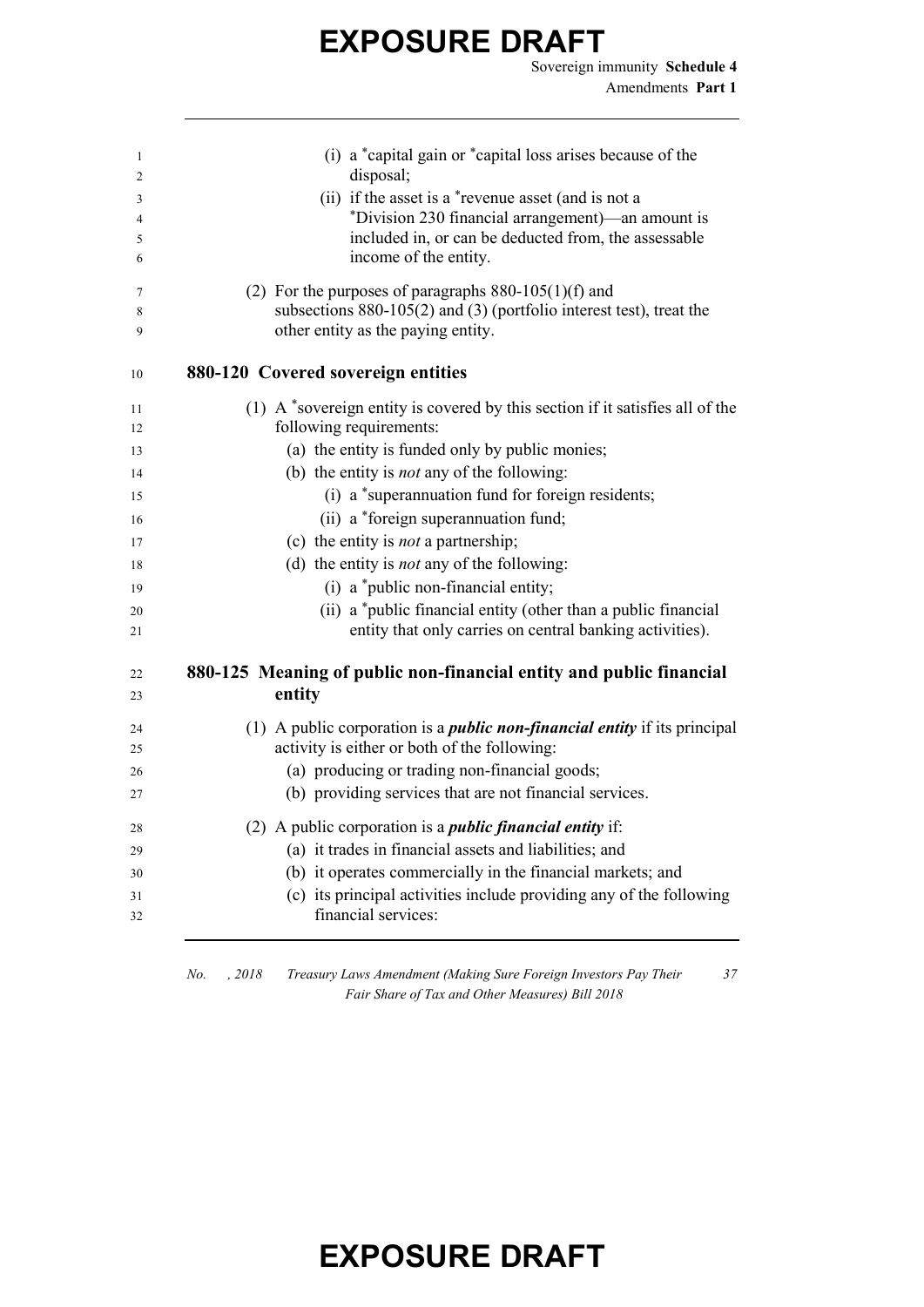**Schedule 4** Sovereign immunity **Part 1** Amendments

|    | (i) financial intermediary services, including deposit-taking<br>and insurance services; |
|----|------------------------------------------------------------------------------------------|
|    | (ii) financial auxiliary services, including brokerage, foreign                          |
|    | exchange and investment management services;                                             |
|    | (iii) capital financial institution services, including financial                        |
| -6 | services in relation to assets or liabilities that are not                               |
|    | available on open financial markets; and                                                 |
| 8  | (d) it is not a central bank.                                                            |

*38 Treasury Laws Amendment (Making Sure Foreign Investors Pay Their Fair Share of Tax and Other Measures) Bill 2018 No. , 2018*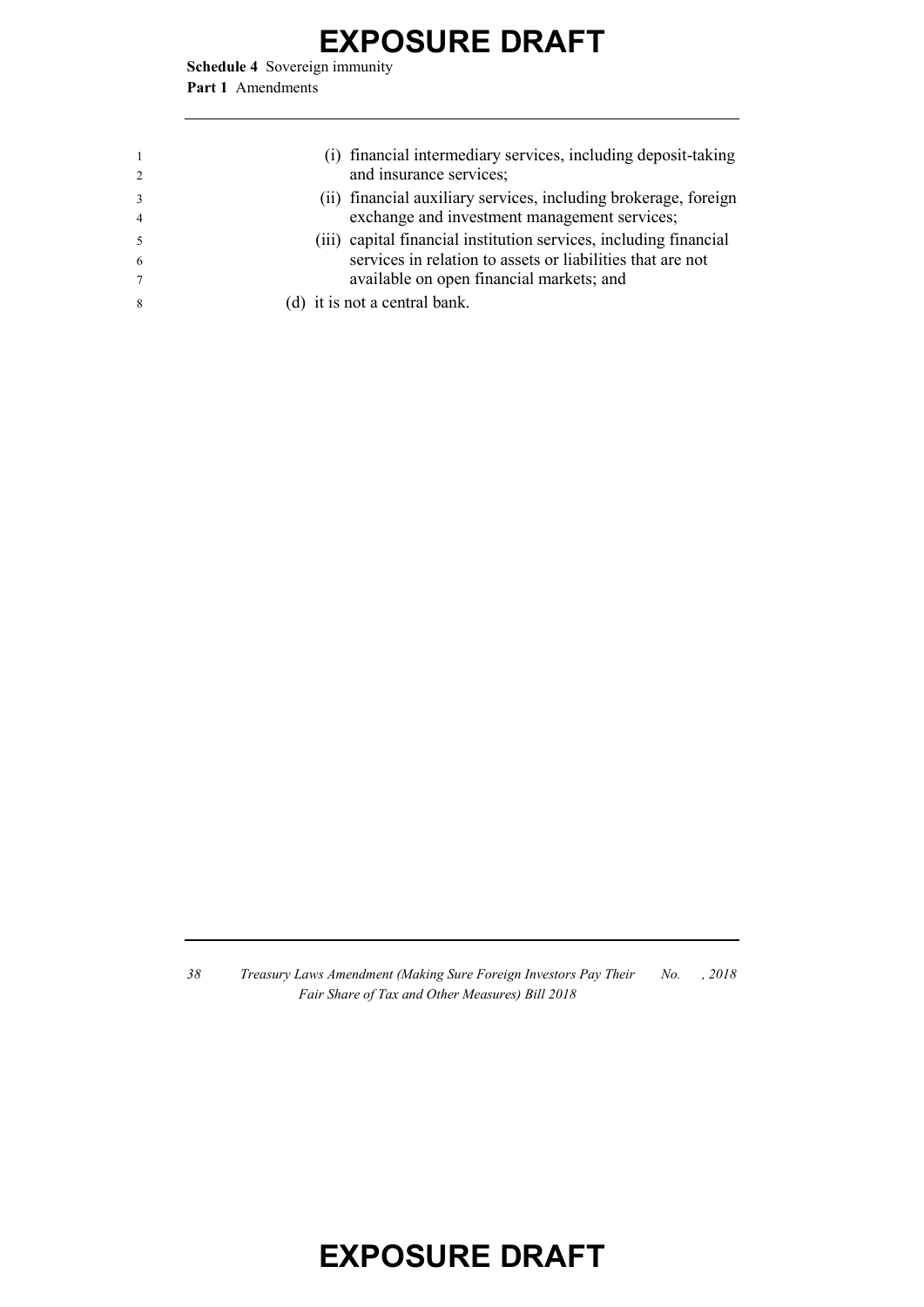#### **Part 2—Application and transitional provisions**

#### **6 Application**

| 3  | (1) | Subject to subitem (2), the amendments made by this Schedule apply to<br>the 2019-20 income year and later income years. |
|----|-----|--------------------------------------------------------------------------------------------------------------------------|
| 4  |     |                                                                                                                          |
| 5  | (2) | The amendments made by this Schedule do not apply in relation to an                                                      |
| 6  |     | amount of ordinary income or statutory income of a sovereign entity for                                                  |
| 7  |     | an income year if:                                                                                                       |
| 8  |     | (a) the amount is derived, received or made in respect of an                                                             |
| 9  |     | investment asset under a scheme; and                                                                                     |
| 10 |     | (b) the sovereign entity acquired the investment asset on or                                                             |
| 11 |     | before 27 March 2018; and                                                                                                |
| 12 |     | (c) on or before 27 March 2018, the sovereign entity applied for                                                         |
| 13 |     | a private ruling in relation to the investment asset; and                                                                |
| 14 |     | (d) before 1 July 2026, the Commissioner gave the entity a                                                               |
| 15 |     | private ruling confirming that income from the investment                                                                |
| 16 |     | asset was not subject to income tax, or withholding tax,                                                                 |
| 17 |     | because of the doctrine of sovereign immunity; and                                                                       |
| 18 |     | (e) the private ruling applied during at least part of the period:                                                       |
| 19 |     | (i) starting on 27 March 2018; and                                                                                       |
| 20 |     | (ii) ending before 1 July 2026;                                                                                          |
| 21 |     | regardless whether the private ruling started to apply before                                                            |
| 22 |     | 27 March 2018, or ceased to apply before 1 July 2026; and                                                                |
| 23 |     | (f) the scheme carried out is not materially different to the                                                            |
| 24 |     | scheme specified in the private ruling; and                                                                              |
| 25 |     | (g) the income year is:                                                                                                  |
| 26 |     | $(i)$ unless subparagraph $(ii)$ applies—the 2025-26 income                                                              |
| 27 |     | year or an earlier income year; or                                                                                       |
| 28 |     | (ii) if the last income year to which the private ruling relates                                                         |
| 29 |     | is a later income year than the 2025-26 income year—                                                                     |
| 30 |     | that later income year, or an earlier income year.                                                                       |
| 31 |     | 7 Transitional-deemed sale and purchase                                                                                  |
| 32 | (1) | This item applies if:                                                                                                    |
|    |     |                                                                                                                          |

*No. , 2018 Treasury Laws Amendment (Making Sure Foreign Investors Pay Their Fair Share of Tax and Other Measures) Bill 2018*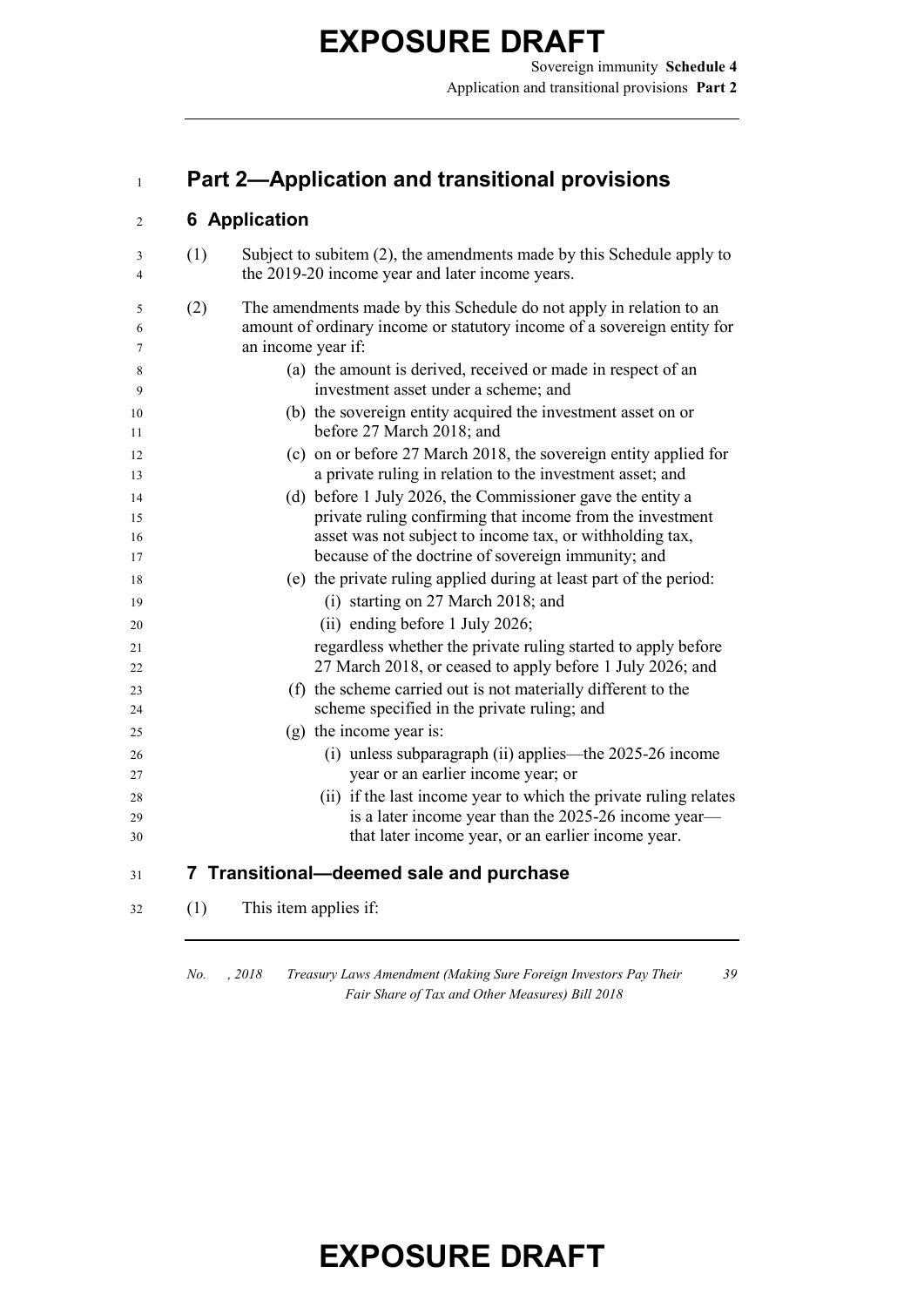**Schedule 4** Sovereign immunity

Part 2 Application and transitional provisions

| 1  |     | (a) a sovereign entity acquired an asset (other than money) on or            |
|----|-----|------------------------------------------------------------------------------|
| 2  |     | before 27 March 2018 under a scheme; and                                     |
| 3  |     | (b) on or before 27 March 2018, the sovereign entity applied for             |
| 4  |     | a private ruling in relation to the asset; and                               |
| 5  |     | (c) before 1 July 2026, the Commissioner gave the entity a                   |
| 6  |     | private ruling confirming that income from the asset was not                 |
| 7  |     | subject to income tax, or withholding tax, because of the                    |
| 8  |     | doctrine of sovereign immunity; and                                          |
| 9  |     | (d) the private ruling applied during at least part of the period:           |
| 10 |     | (i) starting on 27 March 2018; and                                           |
| 11 |     | (ii) ending before 1 July 2026;                                              |
| 12 |     | regardless whether the private ruling started to apply before                |
| 13 |     | 27 March 2018, or ceased to apply before 1 July 2026; and                    |
| 14 |     | (e) the sovereign entity holds the asset on the day mentioned in             |
| 15 |     | subitem $(5)$ ; and                                                          |
| 16 |     | (f) the scheme carried out is not materially different to the                |
| 17 |     | scheme specified in the private ruling.                                      |
| 18 | (2) | For the purposes mentioned in subitem $(3)$ , the sovereign entity is taken: |
| 19 |     | (a) to have disposed of the asset, immediately before the day                |
| 20 |     | mentioned in subitem $(5)$ , for a consideration equal to its                |
| 21 |     | market value; and                                                            |
| 22 |     | (b) to have acquired the asset again, immediately after the sale             |
| 23 |     | mentioned in paragraph (a), for a consideration equal to the                 |
| 24 |     | higher of the following:                                                     |
| 25 |     | (i) its market value immediately before that sale;                           |
| 26 |     | (ii) its cost base immediately before that sale.                             |
| 27 | (3) | The purposes are as follows:                                                 |
| 28 |     | (a) the purposes of Parts 3-1 and 3-3 of the <i>Income Tax</i>               |
| 29 |     | Assessment Act 1997;                                                         |
| 30 |     | (b) if the asset is a revenue asset (and is not a Division 230               |
| 31 |     | financial arrangement)-determining whether an amount is                      |
| 32 |     | included in, or can be deducted from, the assessable income                  |
| 33 |     | of the entity.                                                               |
| 34 | (4) | Despite subitem (3):                                                         |
|    |     |                                                                              |

 *Treasury Laws Amendment (Making Sure Foreign Investors Pay Their Fair Share of Tax and Other Measures) Bill 2018 No. , 2018*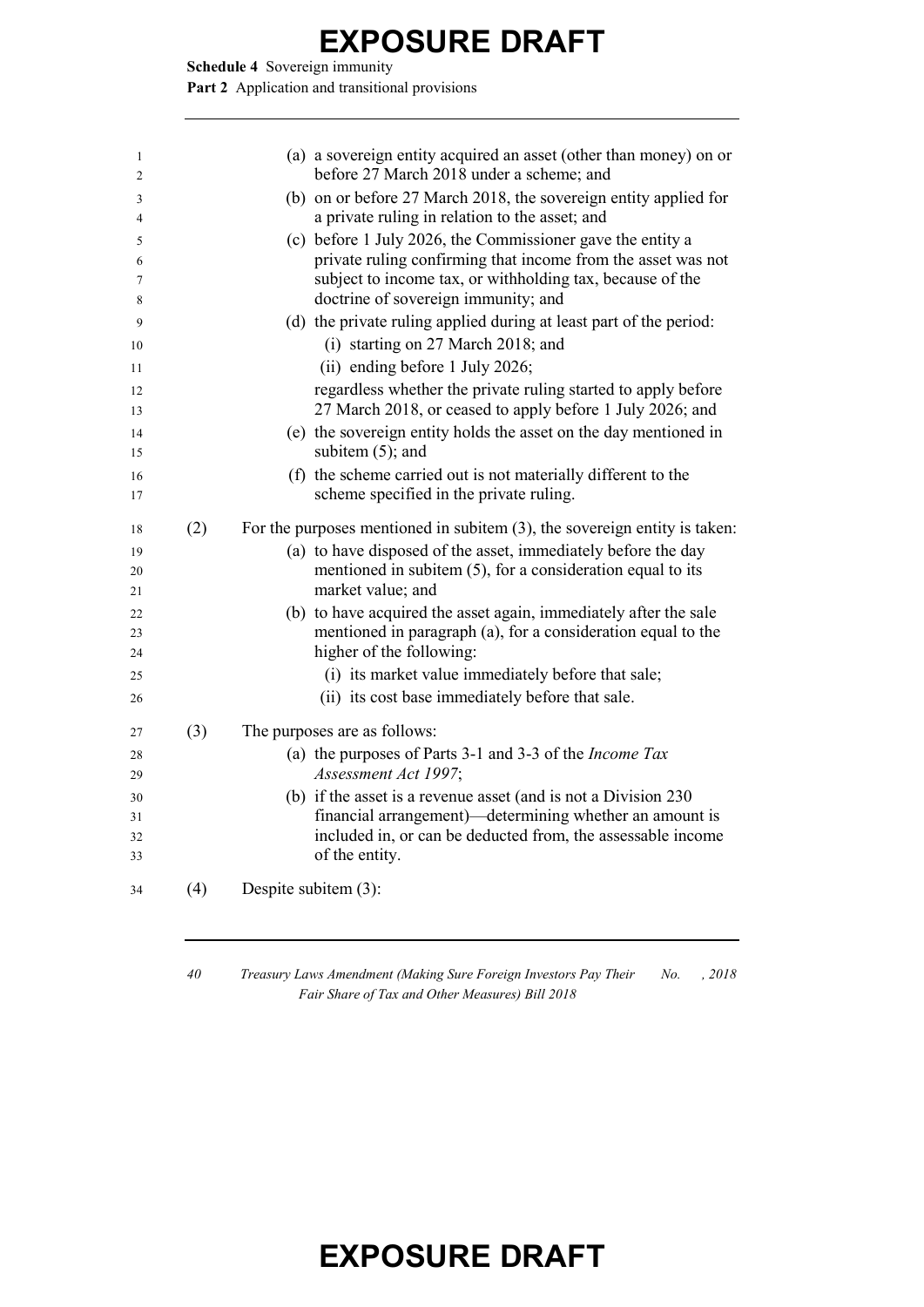Sovereign immunity **Schedule 4** Application and transitional provisions **Part 2**

|    |     | (a) disregard any capital gain or capital loss the sovereign entity<br>makes because of the disposal mentioned in paragraph $(2)(a)$ ; |
|----|-----|----------------------------------------------------------------------------------------------------------------------------------------|
|    |     | <sub>or</sub>                                                                                                                          |
| 4  |     | (b) if the asset is a revenue asset (and is not a Division 230                                                                         |
|    |     | financial arrangement)—disregard any amount that could                                                                                 |
| 6  |     | (apart from this subitem) be included in, or be deducted from,                                                                         |
|    |     | the assessable income of the entity as a result of that disposal.                                                                      |
| 8  | (5) | For the purposes of paragraphs $(1)(e)$ and $(2)(a)$ , the day is the later of:                                                        |
| 9  |     | (a) 1 July 2026; and                                                                                                                   |
| 10 |     | (b) the day before the private ruling ceases to apply.                                                                                 |

*No. , 2018 Treasury Laws Amendment (Making Sure Foreign Investors Pay Their Fair Share of Tax and Other Measures) Bill 2018*

*41*